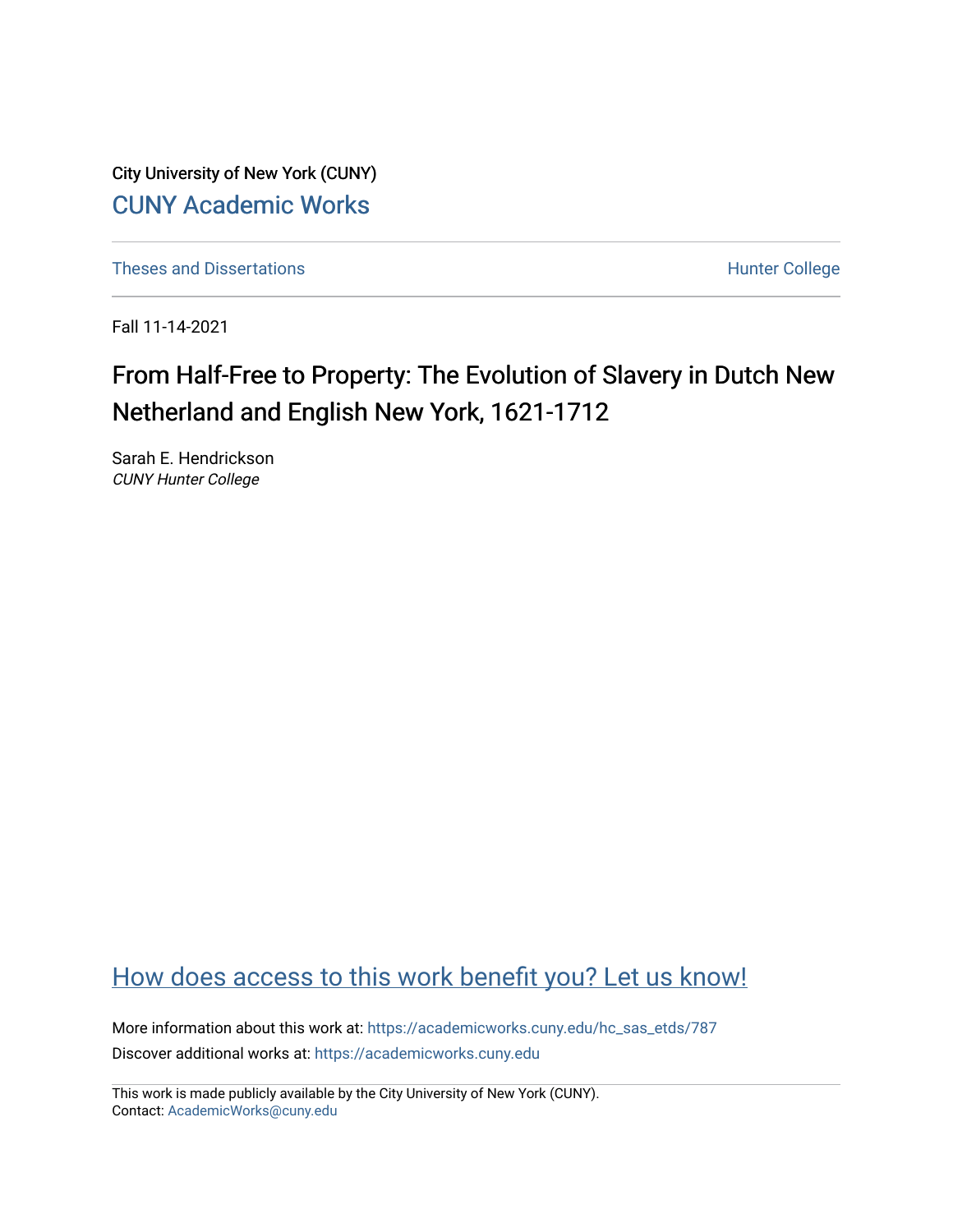#### From Half-Free to Property: The Evolution of Slavery in Dutch New Netherland and English New York, 1621-1712

by

Sarah Hendrickson

Submitted in partial fulfillment of the requirements for the degree of Master of Arts History Hunter College The City University of New York

2021

Date Thesis Sponsor

October 26, 2021 Professor Noah Gelfand

Date Second Reader

October 26, 2021 Professor Eduardo Contreras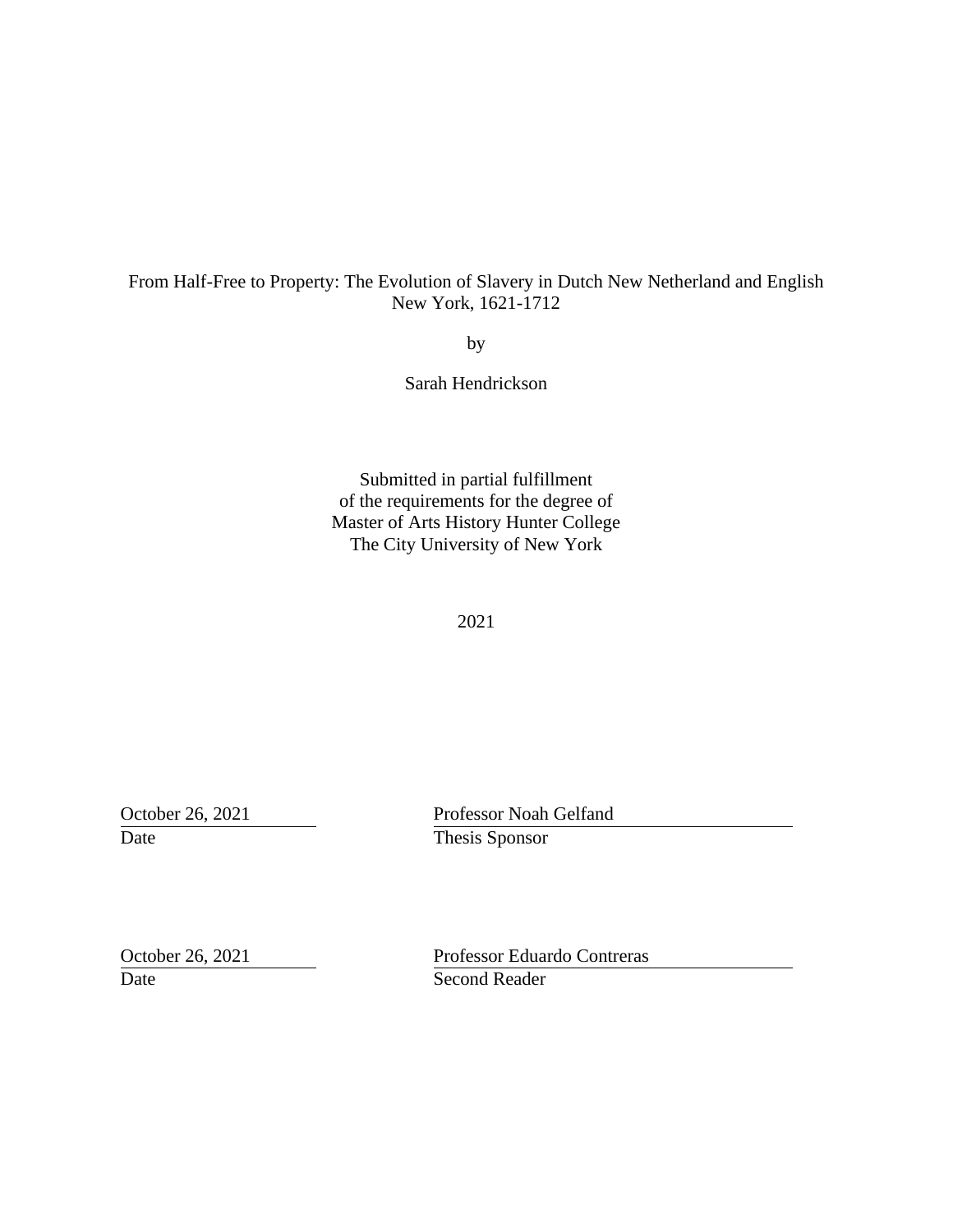### **Table of Contents**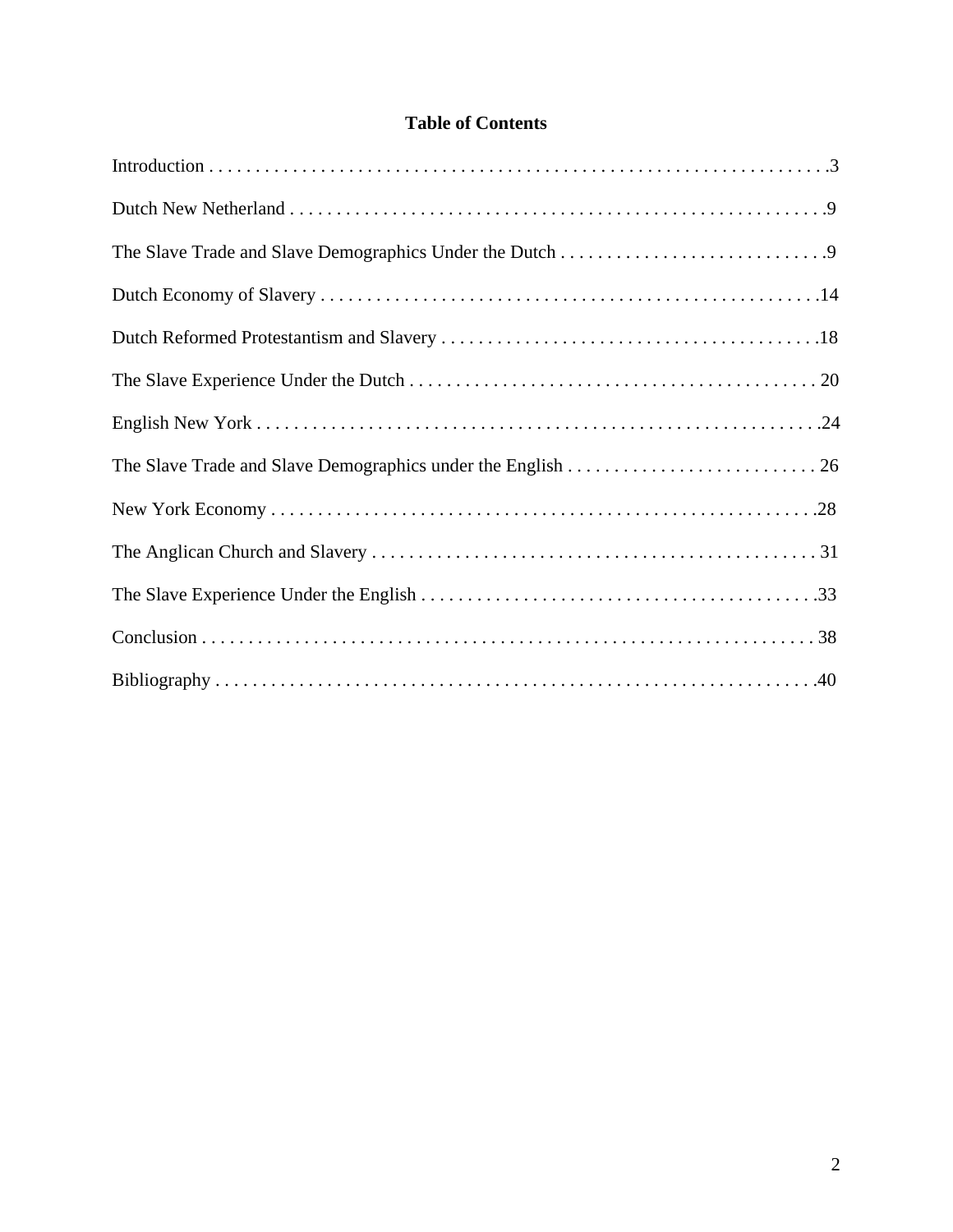#### **Introduction**

On December 28, 1662, three female slaves petitioned the colonial government of New Netherland for their freedom and to live out their old age in the company of other free Blacks in New Netherland.<sup>1</sup> By April 1663, two of the women died, leaving Mayken van Angola pleading with Director General Petrus Stuyvesant and council to "take pity on her" and finally free her after thirty-two years of servitude.<sup>2</sup> On April 17, 1664, just months before the English conquest of New Netherland, Stuyvesant and council granted Mayken van Angola her full freedom "so that she can make her living in an honest way like any free black person."<sup>3</sup> Van Angola became part of the 75 free Blacks living in New Netherland by 1664.<sup>4</sup> The fact that Mayken van Angola and other men and women of African origin were able to obtain freedom from slavery in New Netherland highlights the relative fluidity of slavery in the developing colony before the English gained control and codified the system.

Between 1626 and 1664, the Dutch established a system of slavery in New Netherland that was similar to slavery in neighboring English colonies. In the first half of the seventeenth century, slavery was uncodified and fluid in both the Dutch and English colonies of North America. Slaves could earn compensation for their work, marry in churches and, most notably, achieve freedom. While these privileges were not necessarily granted to all slaves, the possibility

<sup>1</sup> *Petition*, Dec. 28, 1662, New York Colonial Manuscripts, X, pt. 1, 296, New York State Archives, Albany, New York.

<sup>&</sup>lt;sup>2</sup> Petition, April 19, 1663, New York Colonial Manuscripts, X, pt. 2, 71, New York State Archives, Albany, New York.

<sup>3</sup> *Certificate*, April 17, 1664, New York Colonial Manuscripts, X, pt. 3, 170, New York State Archives, Albany, New York.

<sup>4</sup> Thelma Wills Foote, *Black and White Manhattan: The History of Racial Formation in Colonial New York City* (New York: Oxford University Press, 2004), 40.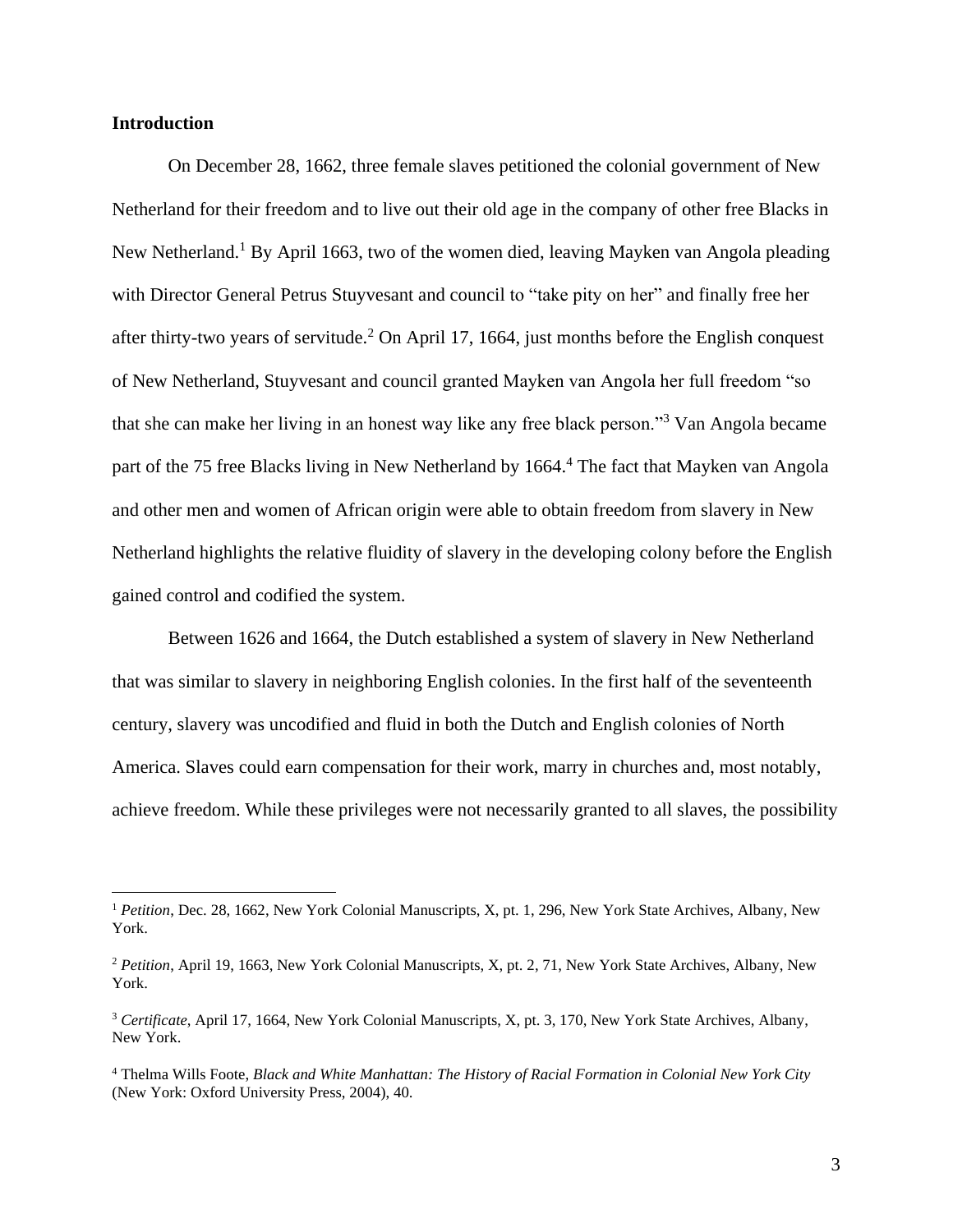that some could gain their freedom illustrates how the strict form of chattel slavery that eventually overtook many of the English North American colonies was not foreordained, but instead a product of an evolving social hierarchy created to benefit wealthy white property owners.

By 1664 when the English gained control of what they renamed New York, most North American colonies were in the process of transitioning to a stricter, codified system. In part, this was a response to a greater supply of enslaved people in North America. As the transatlantic slave trade grew, more slaves arrived and stricter rules were needed to control the increasing population. Massachusetts was the first North American colony to codify slavery in 1641, followed by Virginia in 1662 and New York in  $1665$ .<sup>5</sup> The establishment of laws regarding the conditions of slavery was an important part of the process by which some societies with slaves eventually became slave societies.

Historian Ira Berlin detailed the differences between societies with slaves and slave societies in his work *Many Thousands Gone: The First Two Centuries of Slavery in North America.* According to Berlin, a society with slaves recognized that the labor of slaves was "marginal to the central productive processes" and other forms of labor were just as important.<sup>6</sup> In contrast, slave societies maintained slave labor as the central means of production and used

<sup>&</sup>lt;sup>5</sup> The 1641 Massachusetts Body of Liberties first codified slavery by stating that "There shall never be any bond slaverie villinage or Captivitie" unless the captives were taken from war or sold themselves into the system. For more on the Massachusetts Body of Liberties, see Donald S. Lutz, *Colonial Origins of the American Constitution: A Documentary History* (Indianapolis, Indiana: Liberty Fund, 1998), 70-88. The 1662 Virginia slave code made slavery hereditary when it established "that all children borne in this country shalbe held bond or free only according to the condition of the mother." See "Enactment of Hereditary Slavery Law Virginia 1662-ACT XII," [https://www.nps.gov/ethnography/aah/aaheritage/Chesapeake\\_pop2.htm.](https://www.nps.gov/ethnography/aah/aaheritage/Chesapeake_pop2.htm) New York officially legalized slavery in the 1665 Duke's Laws, which stated that no one should be enslaved unless "judged thereunto by authority or such as willingly have should or shall sell themselves." See "The Duke of York's Laws, 1665-75," *The Historical Society of New York Courts* (Albany, New York: New York State Library, 1809).

<sup>&</sup>lt;sup>6</sup> Ira Berlin, *Many Thousands Gone: The First Two Centuries of Slavery in North America (Cambridge,* Massachusetts: The Belknap Press of Harvard University Press, 1998), 8.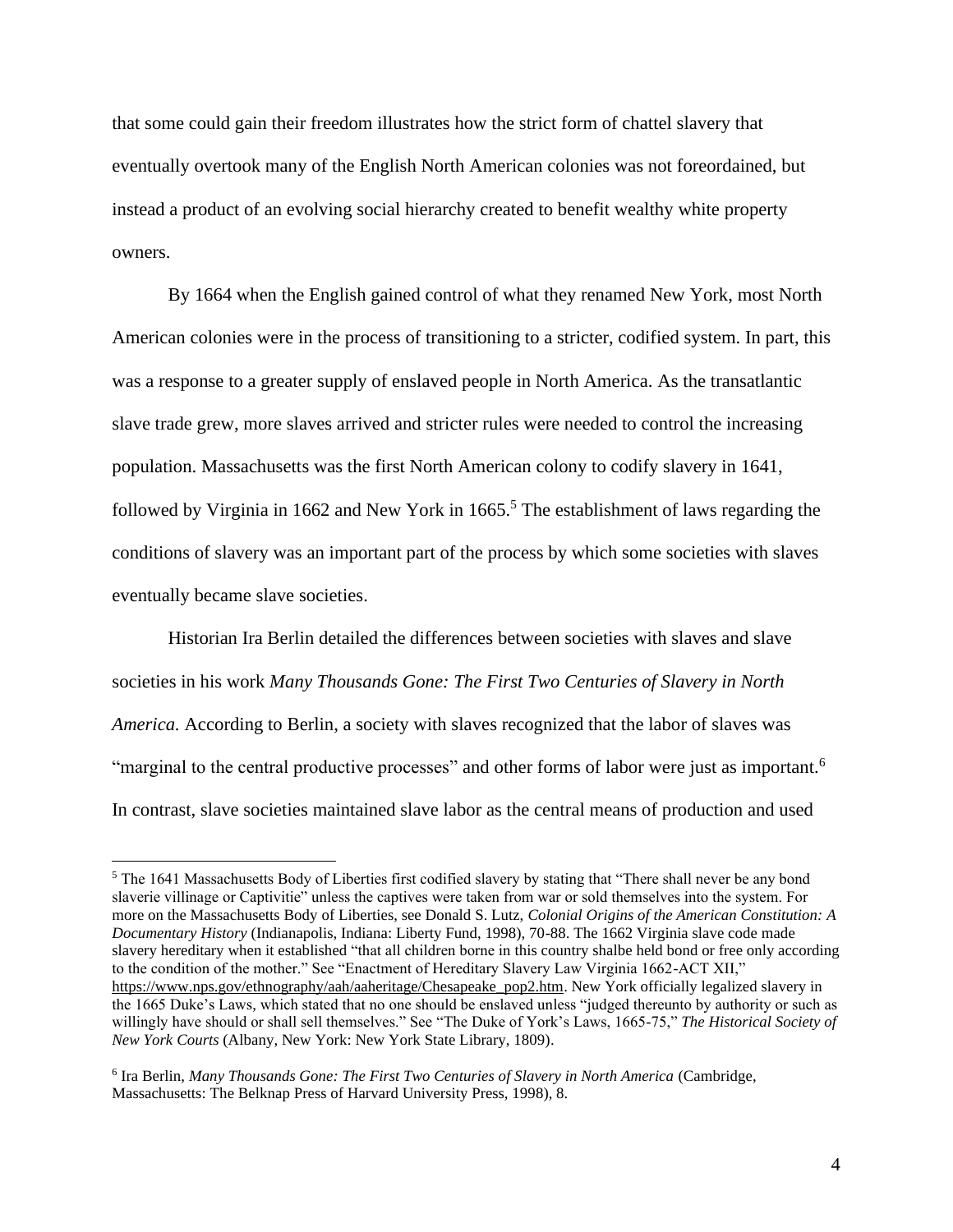the relationship between master and slave as a model for all relationships in the society.<sup>7</sup> Another significant factor Berlin discussed in distinguishing societies with slaves from slave societies was the fluidity in the status of a slave and the possibility of becoming free. <sup>8</sup> Developing societies with slaves, such as New Netherland, did not recognize servitude as permanent. In contrast, slave societies codified the system which made achieving freedom almost impossible. In slave societies, the economy depended on slave labor.<sup>9</sup>

The Dutch maintained New Netherland as a society with slaves from 1626 until they lost the colony to the English in 1664. The period following the English conquest, from 1664 to 1712, represents a key moment of transition for slavery in New York. During this era, English New Yorkers, like their contemporaries in several other English colonies, began to transform New York into a slave society. New Amsterdam became New York City, and the urban center of the colony began to acquire characteristics of a slave society while the rest of New York colony remained a society with slaves. Three main characteristics came to define the difference between the Dutch society with slaves in New Netherland and the eventual English slave society in New York City. The first was the demographics of the slave population imported by each empire. In the seventeenth century, the Dutch had multiple holdings in the Atlantic, including northern Brazil and the Caribbean island of Curaçao, where most slaves worked before being sent to New Netherland. Initially, this provided the Dutch with a small number of laborers who had already been exposed to slavery to help build their North American colony. By the time the English took over, however, the demand for slaves in the colonies was growing so that direct

<sup>7</sup> Berlin, *Many Thousands Gone*, 8.

<sup>8</sup> Ibid.

<sup>&</sup>lt;sup>9</sup> Ibid.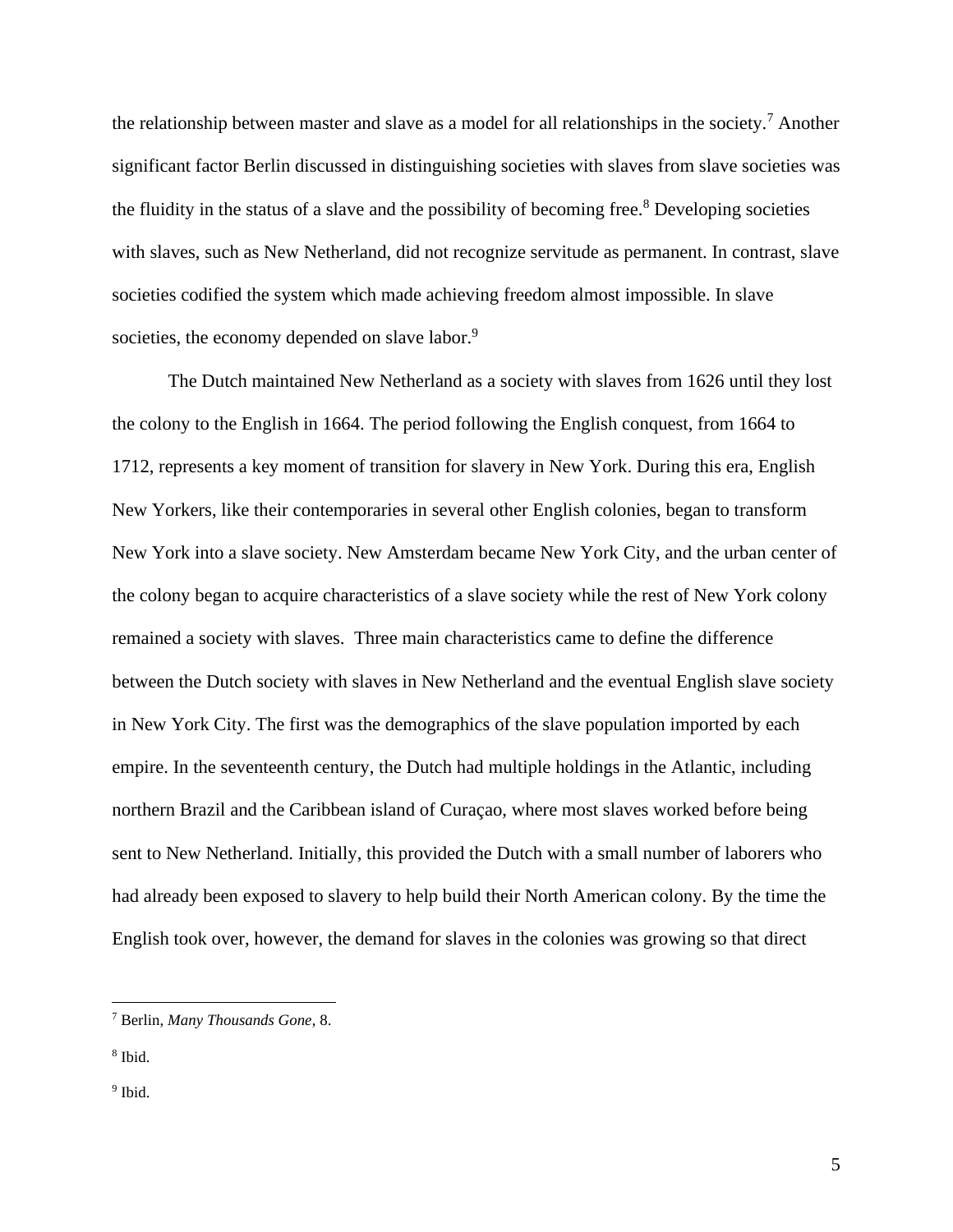importations from Africa became more common. The slaves who were directly imported from Africa were less experienced with the system than the previous generation and thus required greater control from the English to ensure their productivity. This closer regulation over the system contributed to the development of a slave society. Next, the economic use of slaves was crucial in establishing a society with slaves versus a slave society. Dutch colonists had a more intimate relationship with their slaves because they worked alongside one another to build the colony. The Dutch West India Company's initial ownership of half of the colony's slaves also allowed a more business-like relationship to exist between slave and master as slaves were often able to earn wages and explore other work opportunities after they had completed the Company's tasks. In contrast, the English inherited a colony that was beginning to rely more on enslaved labor so fluidity within servitude could not continue as it did under the Dutch. With more individuals owning their slaves, the privileges slaves once enjoyed as workers under the Dutch ceased. English private ownership set the precedent that servitude was for life. Finally, religious practices, which sometimes provided a path for manumission, played a role in defining the fluidity of slavery under the Dutch in New Netherland. Initially, slaves could convert to Reformed Protestantism in New Netherland, which often led to their freedom because of European proscriptions against enslaving fellow Christians. Towards the end of New Netherland's history, however, the Dutch began to eliminate this pathway to freedom. Once the English conquered the colony, they enacted a law to ensure that baptism was no longer a route to freedom. As the English made it nearly impossible for the enslaved to become free, they transformed New York City into a slave society.

This thesis is informed by several scholars who have helped me conclude that the increasing role of the English in the transatlantic slave trade in the last third of the seventeenth

6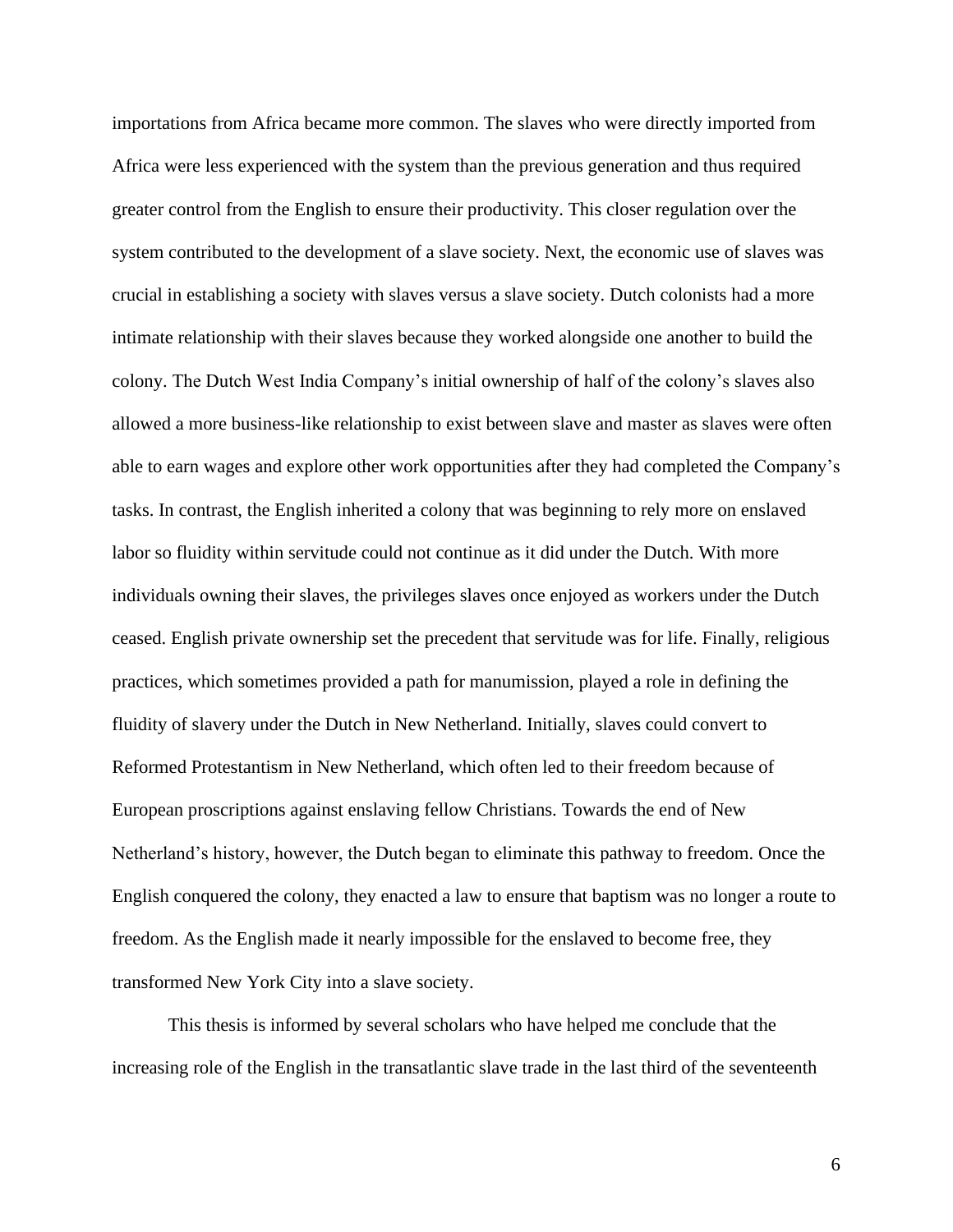century precipitated New York City's transformation into a slave society. Much credit is due to the work of Ira Berlin, Joyce D. Goodfriend, and Leslie M. Harris who have aided in my understanding of the circumstances slaves lived in under the Dutch and the English during the colonial era.<sup>10</sup> Joyce D. Goodfriend's work on Dutch New Amsterdam was crucial in learning about the initial populations of slaves who were imported to New Amsterdam, the role of the Dutch West India Company in the development of New Netherland, and the debate within the colony regarding baptisms of slaves. Leslie M. Harris also provided insight into the populations and jobs of slaves in Dutch New Amsterdam. Harris's work presented a clear difference between the privileges slaves had under the Dutch and the harsher restrictions implemented by the English. Finally, my argument that the increasing scope of the transatlantic slave trade caused the English to transform New York City into a slave society could not have been reached without the work of Ira Berlin. Berlin's *Many Thousands Gone* served as the foundation for my conclusion that many of the English colonies were undergoing the same economic transformations in the late seventeenth century as they increased their focus on slave labor with more slaves readily available. Where my conclusion differs, however, is the timing of when New York City became a slave society. Berlin wrote that the middle of the eighteenth century saw the emergence of slave societies in the northern colonies.<sup>11</sup> Instead, I argue that the English began to transform

<sup>&</sup>lt;sup>10</sup> Ira Berlin, "From Creole to African: Atlantic Creoles and the Origins of African-American Society in Mainland North America," *The William and Mary Quarterly* 53, no 2. (April 1996): 251-288; Ira Berlin, *Many Thousands Gone*; Ira Berlin, *Slavery in New York* (New York: The New Press, 2005); Joyce D., Goodfriend, *Before the Melting Pot: Society and Culture in Colonial New York City, 1664-1730* (Princeton, New Jersey: Princeton University Press, 1992); Joyce D., Goodfriend, "Burghers and Blacks: The Evolution of a Slave Society at New Amsterdam," *New York History* 9, no. 2 (1978): 125-144; Joyce D. Goodfriend, "The Souls of New Amsterdam's African American Children: New Amsterdam" *Commonplace: The Journal of Early American Life* 3, no 4 (July 2003) [http://commonplace.online/article/the-souls-of-african-american-children-new-amsterdam/;](http://commonplace.online/article/the-souls-of-african-american-children-new-amsterdam/) Joyce D. Goodfriend, *Who Should Rule at Home? Confronting the Elite in British New York City* (Ithaca, New York: Cornell University Press, 2017); Leslie M. Harris, *In the Shadow of Slavery: African Americans in New York City, 1626-1863* (Chicago: Chicago University Press, 2017).

<sup>11</sup> Berlin, *Many Thousands Gone,* 178.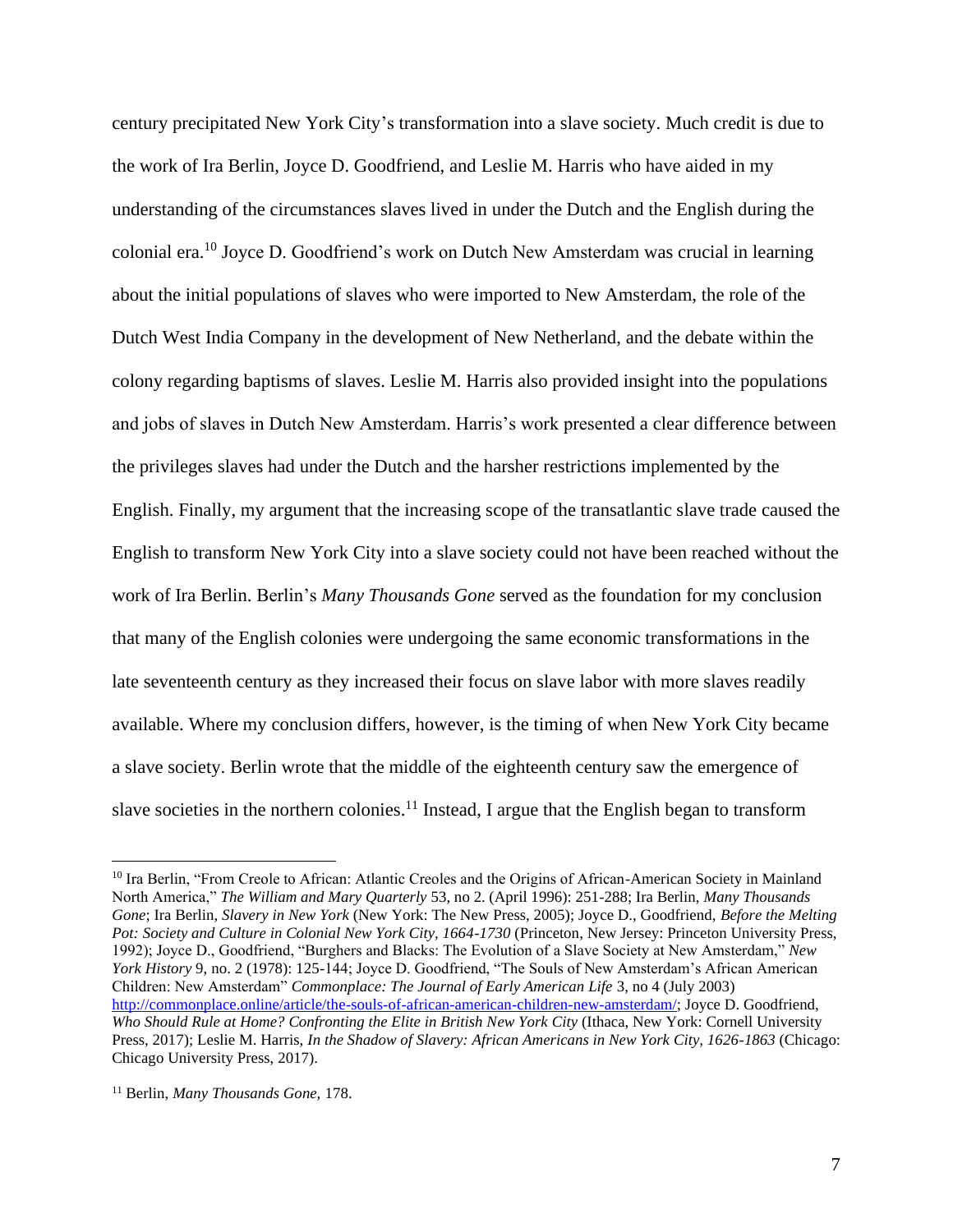New York into a slave society in 1665 when they wrote the first laws pertaining to slavery in the colony. By 1712, New York City, with a fully codified slave system and status as a major destination in the transatlantic slave trade, had become a slave society.<sup>12</sup>

The study of a society with slaves in New Netherland and the transition of New York City into a slave society is significant in understanding that slave societies in colonial America were not inevitable. Elite property owners deliberately developed a social hierarchy and economic system that placed African laborers at the bottom with little chance to rise in status. In doing this, they created a system of slavery that was unique from earlier forms. North American slavery became based on race rather than religious, ethnic, or social backgrounds. This unique system of slavery in colonial America also contributed to the rise of white supremacy which continues to dominate social and political matters in the United States today.

Furthermore, this work is significant in understanding the lasting impact African and African American culture has had on New York. As early as the seventeenth century, African culture began mixing with European culture to develop a new African American and even New York culture. As common American history is often written from the perspective of those who held power, it is essential to highlight the contributions of those who often went unnoticed. This work highlights the efforts enslaved people took to gain their freedom, their contributions in building one of the most famous cities in the world, and their efforts to overcome the endless obstacles they faced within a white-dominated society.

<sup>&</sup>lt;sup>12</sup> My argument is that New York City began developing into a slave society from 1665 to 1712. However, New York City and the larger colony of New York developed at difference paces. The colony of New York initially lacked the commercial success and population that would stimulate its growth to a slave society. Berlin's work cites the second quarter of the eighteenth century as the beginning of New York colony's transition to a slave society, including New York City. See Berlin, *Many Thousands Gone*, 177-184.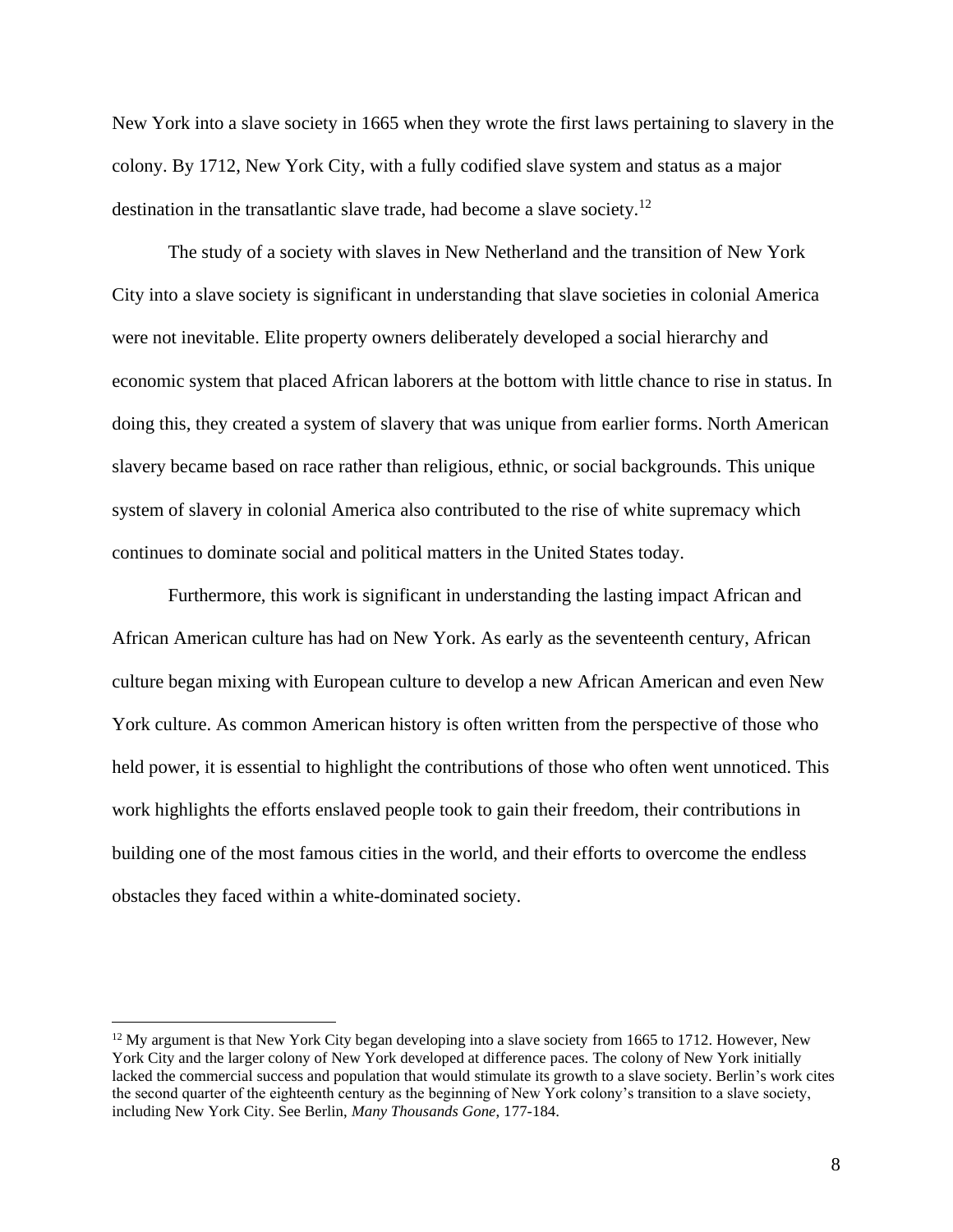#### **Dutch New Netherland**

In 1624, the Dutch officially began colonization in New Netherland, which encompassed present-day New York City and surrounding areas in what is now New Jersey, Connecticut, and Delaware. The Dutch West India Company (WIC), which was initially founded in 1621 to aid the Dutch in their war for independence with Spain, had almost all rights to governing New Netherland.<sup>13</sup> The charter also gave the WIC access to control trade in other Dutch Atlantic colonies, which they used to export commodities throughout Europe and the Americas. For a period during the seventeenth century, the WIC enjoyed great commercial success in the Atlantic world. New Netherland offered the fur trade, Brazil had sugar plantations, Bonaire provided salt, and Aruba supplied cattle and horses, while Curaçao developed into an entrepôt for an oftenillicit commerce with the Caribbean and Spanish mainland colonies. Meanwhile, trading forts on the coast of Africa provided a steady supply of slaves. When the first permanent settlers arrived in New Netherland in 1624, they were in the vanguard of this multipronged effort by the WIC to become a powerful trading force in the Western Hemisphere.

#### **The Slave Trade and Slave Demographics Under the Dutch**

The Dutch had lucrative slave sites on the coast of West Africa where they purchased enslaved labor for their Caribbean Islands and mainland colonies. Initially, outposts at Mouri on Africa's Gold Coast and Goree just north in Senegambia, were major access points for unfree

<sup>&</sup>lt;sup>13</sup> Dennis J. Maika, "Why was the colony of New Netherland initially founded?" New Netherland Institute, accessed January 28, 2021, [https://www.newnetherlandinstitute.org/education/for-students/fun-re/what-was-new](https://www.newnetherlandinstitute.org/education/for-students/fun-re/what-was-new-netherland/why-was-the-colony-of-new-netherland-initially-founded-by-the-dutch-west-india-company/)[netherland/why-was-the-colony-of-new-netherland-initially-founded-by-the-dutch-west-india-company/.](https://www.newnetherlandinstitute.org/education/for-students/fun-re/what-was-new-netherland/why-was-the-colony-of-new-netherland-initially-founded-by-the-dutch-west-india-company/)

The Dutch and the Spanish were fighting the Eighty Years' War. For more on the Dutch revolt against Spanish rule, see Peter Limm, *The Dutch Revolt, 1559-1648* (Florence: Taylor & Francis Group, 1989).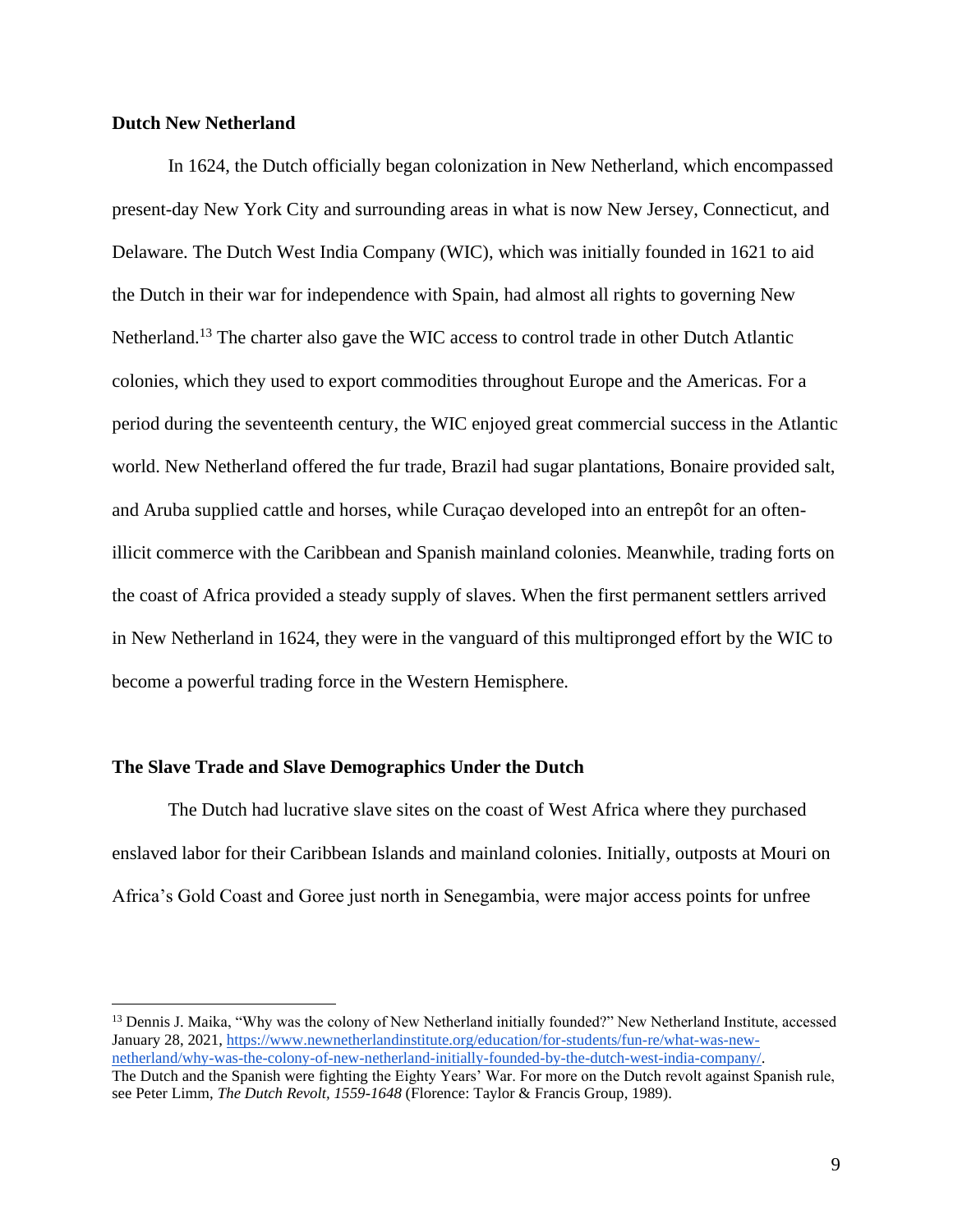laborers from the continent.<sup>14</sup> In 1637, the Dutch captured El Mina, a major Portuguese slave trade center which increased their access to Africa's Gold Coast.<sup>15</sup> As the Dutch became more powerful figures in the Atlantic slave trade, they moved south along the continent's coast and began obtaining slaves from Angola and the Congo as well.<sup>16</sup>

The first WIC ship to bring enslaved people to New Netherland arrived in 1626. Aboard were eleven African slaves with names such as Paul, Simon, Anthony, and Garcia.<sup>17</sup> Their European names suggest that these slaves likely had previous contact with Catholic Iberians.<sup>18</sup> Historian Ira Berlin defined this generation of slaves as Atlantic Creoles. Atlantic Creoles, unlike later generations of enslaved people from the interior of Africa, were accustomed to multiple languages, cultures, and religions and some were even previously enslaved in Western Africa either within their tribes or in El Mina.<sup>19</sup> Atlantic Creoles proved to be extremely valuable to the WIC and the fledgling colony of New Netherland for their ability to easily communicate with Europeans and because their skills as builders helped the Dutch construct Fort Amsterdam on Manhattan Island.<sup>20</sup>

 $18$  Ibid.

<sup>&</sup>lt;sup>14</sup> Ira Berlin, "From Creole to African: Atlantic Creoles and the Origins of African-American Society in Mainland North America," *The William and Mary Quarterly* 53, no. 2 (1996): 264.

<sup>&</sup>lt;sup>15</sup> Ibid., 261.

<sup>&</sup>lt;sup>16</sup> Cornelius Ch. Goslinga, *The Dutch in the Caribbean and on the Wild Coast, 1580-1680* (Gainesville, Florida: University of Florida Press, 2017), 345.

<sup>17</sup> Harris, *In the Shadow of* Slavery, 15.

<sup>&</sup>lt;sup>19</sup> Berlin, "From Creole to African," 254 and 261.

<sup>&</sup>lt;sup>20</sup> The projects the Dutch employed the first groups of slaves to work on in New Netherland were similar to projects those previously enslaved in Africa had worked on. See Berlin, "From Creole to African," 261.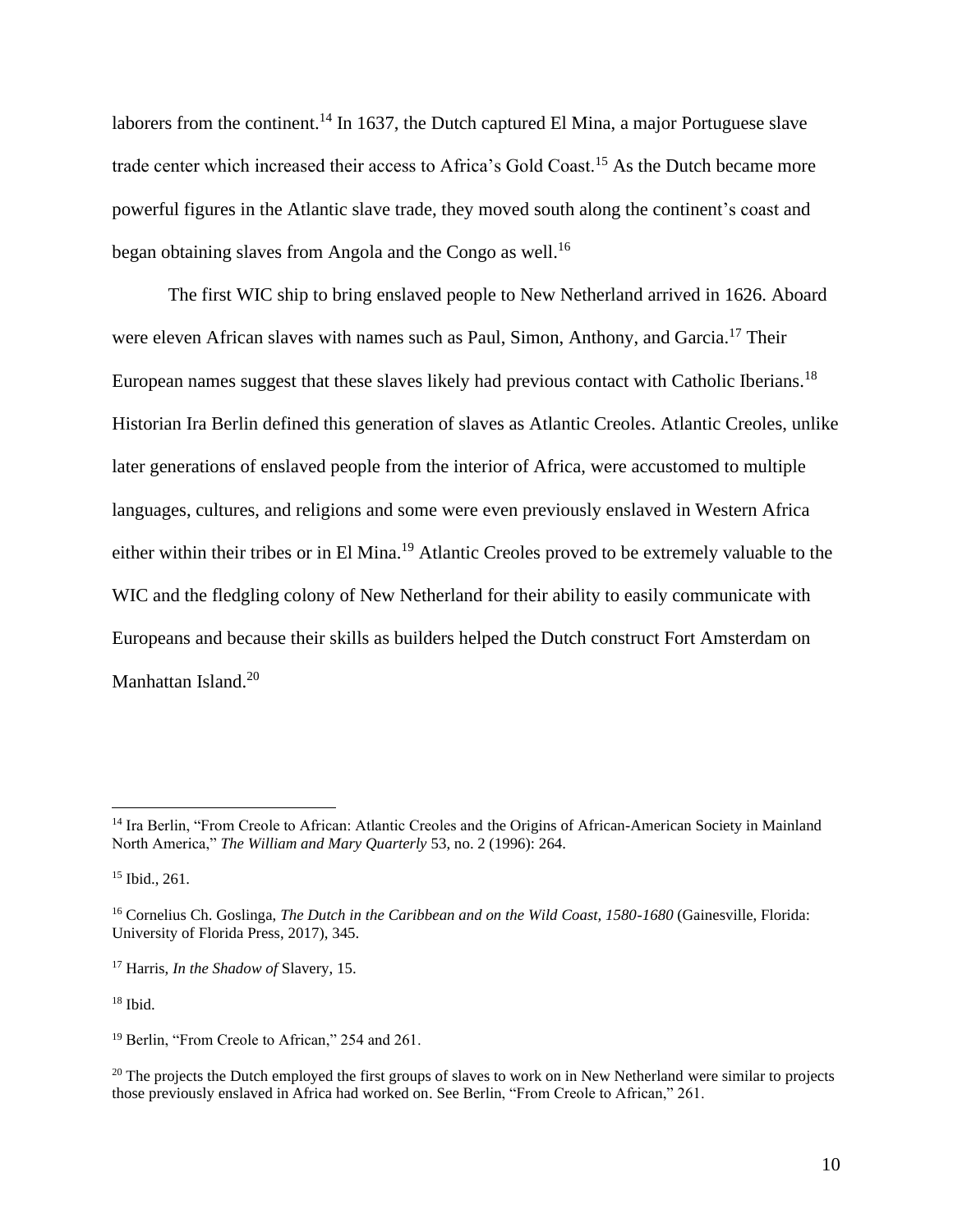For most of New Netherland's existence, the number of slaves imported into the colony remained low as the Dutch were primarily focused on Brazil and their Caribbean colonies. The WIC rarely brought cohorts larger than fifty to New Netherland.<sup>21</sup> For example, an August 1659 bill of lading stated that the ship *Speramundij* held "five Negroes, among whom is one girl all dry and in good condition" ready to send from Curaçao to New Netherland.<sup>22</sup> In addition, in 1660, skipper Jan Jansen Eyckenboom brought "twenty healthy slaves or male Negroes" from Curaçao, while skipper Dirck Jansen van Oldenburch transported "ten healthy slaves or male Negroes" aboard his ship *Den Niew Nederlandtschen Indiaen* to New Netherland.<sup>23</sup> The quantity of slave imports remained steadily low until the eve of the English conquest in 1664 when the *Gideon* brought 291 slaves to New Amsterdam.<sup>24</sup>

It was more common for the WIC to transport slaves from the Caribbean and Brazil to New Netherland rather than directly from Africa. The WIC acquired Pernambuco in northern Brazil in 1630, which was transformational for the Company's role in the slave trade. Pernambuco served as a halfway point between Africa and New Netherland, where slaves worked first for the WIC on its sugar plantations.<sup>25</sup> The time slaves spent in Brazil allowed them

<sup>24</sup> Foote, *Black and White Manhattan,* 37.

<sup>21</sup> Foote, *Black and White Manhattan*, 37.

 $22$  "Bill of Lading or five slaves loaded at Curaçao for New Netherland," August 24, 1659, New York State Archives, New York (Colony) Council, Curaçao Records, 1640-1665, Series A1883-78. Volume 17, document 51a.

<sup>&</sup>lt;sup>23</sup> "Bill of Lading for twenty slaves loaded at Curaçao for New Netherland," May 6, 1660," New York State Archives, New York (Colony) Council, Curaçao records, 1640-1665, Series A1883-78, Volume 17, document 61 and "Bill of Lading for ten sound male slaves or negroes, shipped in the *New Netherland Indian* from Curaçao to New Netherland," August 31, 1660, New York State Archives, New York (Colony) Council, Curaçao records, 1640- 1665, Series A1883-78, Volume 17, document 69.

<sup>&</sup>lt;sup>25</sup> After vears of failed attempts, the WIC finally won Pernambuco and its 150 sugar plantations in northern Brazil from the Portuguese in 1630. Recife, a small town and port, became the headquarters of the Dutch in Brazil. The Dutch held Pernambuco until 1654. For more on the Dutch conquest of Brazil, see Wim Klooster, *The Dutch Moment: War, Trade and Settlement in the Seventeenth Century* (New York: Cornell University Press, 2016), 49-53.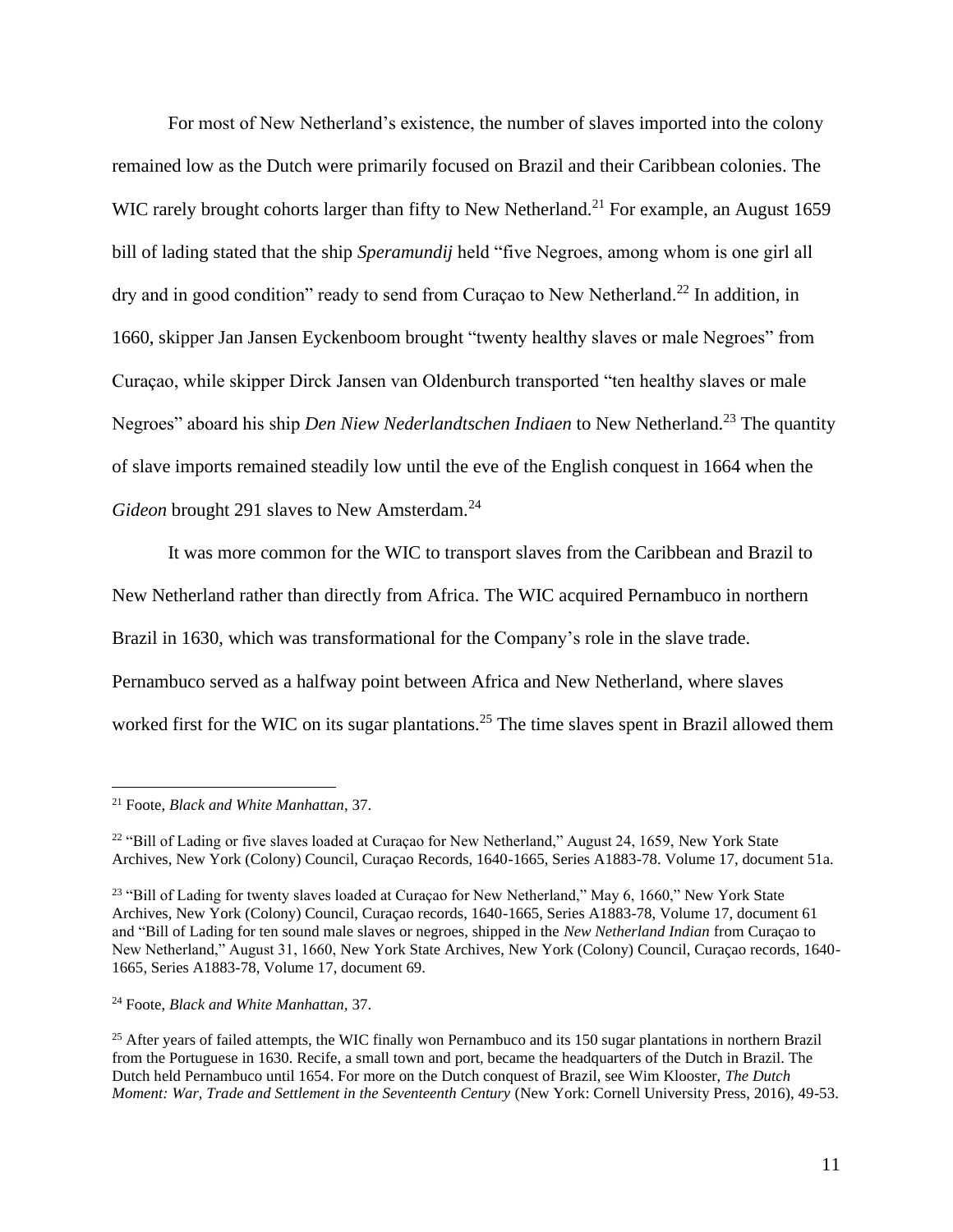to become what historians refer to as "seasoned slaves." Seasoned slaves were more accustomed to hard labor and better prepared to work under the system of slavery.<sup>26</sup> As a result, the Dutch in New Netherland sought seasoned slaves for their experience as workers. Just one year after acquiring Pernambuco, the WIC sent fifty slaves aboard *The Bruynvisch* from its new colony to New Netherland.<sup>27</sup> While larger in number than most cohorts before 1660, these slaves had already experienced slavery in Brazil and so the WIC believed these seasoned workers would be valuable in building the colony.

Initially, the WIC monopolized the slave trade in New Netherland. However, by the late 1640s, the WIC loosened its tight control of this business, and the colonial economy in general, and began allowing individuals to set out on their own voyages to obtain slaves.<sup>28</sup> For example, in 1654, the Amsterdam chamber of the WIC allowed Jan de Sweerts and Dirck Pietersz Wittepaart to take their ship the *Wittepaart* to the African coast to obtain slaves for the colony.<sup>29</sup> Both the WIC and shippers benefitted from this arrangement. The shippers paid the WIC for the privilege to import slaves into the colony but also gained wealth for themselves in the form of slaves. The *Wittepaart* voyage was quite favorable for New Netherland as it brought one of the largest groups of slaves the colony would ever receive—391 slaves arrived directly from

<sup>26</sup> Graham Russell Hodges, *Root and Branch: African Americans in New York and East Jersey, 1613-1863* (North Carolina: The University of North Carolina Press, 1999), 30.

<sup>27</sup> "Intra-American Slave Trade - Database," Slave Voyages, accessed January 4, 2021, [https://www.slavevoyages.org/american/database.](https://www.slavevoyages.org/american/database)

<sup>28</sup> Goodfriend, *Before the Melting Pot*, 127.

<sup>&</sup>lt;sup>29</sup> "Resolution of the Chamber at Amsterdam," New York State Archives, New York (Colony) Council, Dutch colonial administrative correspondence, 1646-1664, Series A1810-78, Volume 12, document 11, page 1.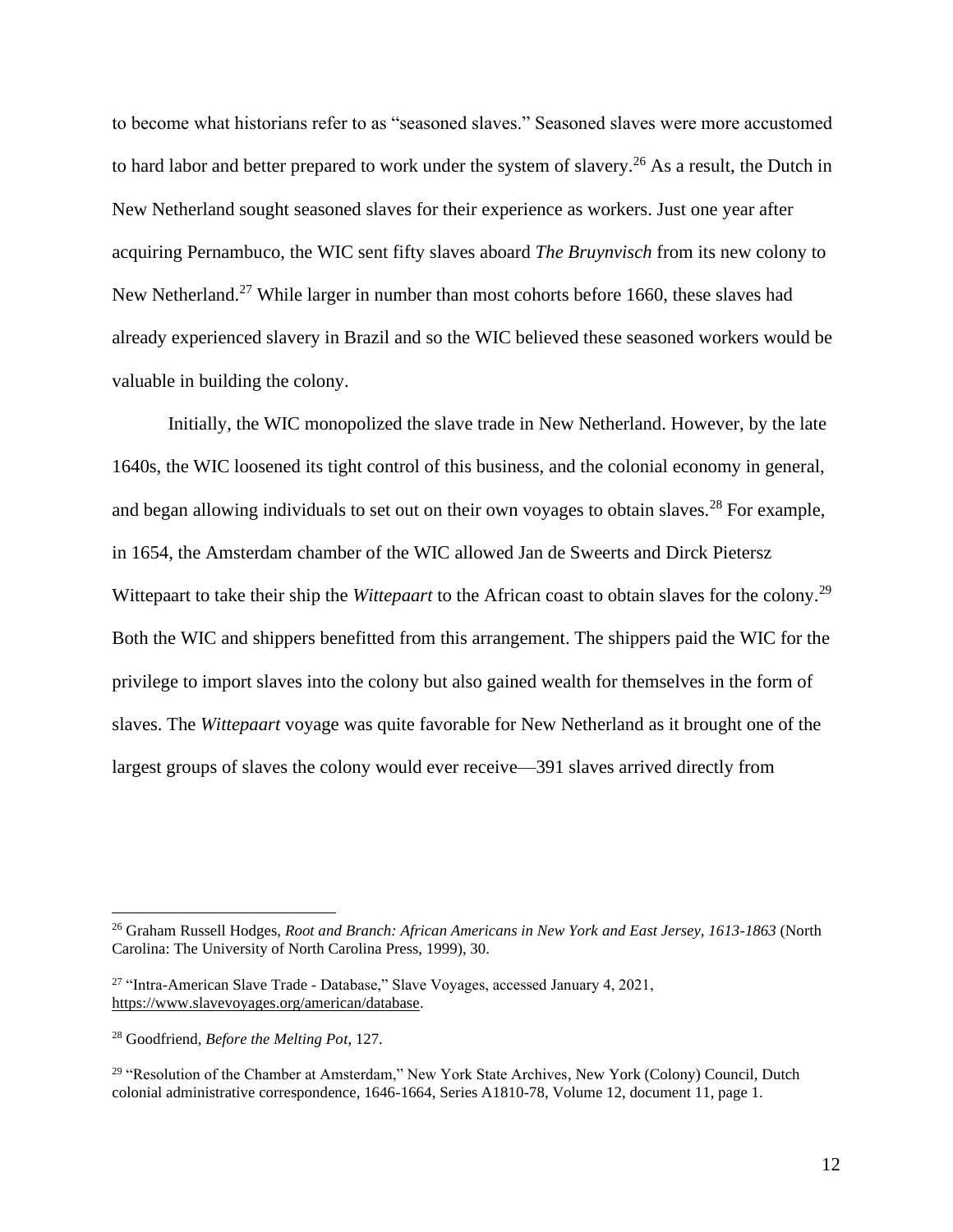Africa.<sup>30</sup> Ultimately, these private journeys significantly increased the size of the slave population in New Netherland and expanded the Dutch presence in the transatlantic slave trade.

The WIC understood slave labor as a large investment and thus treated their laborers with a certain degree of humanity. For example, Petrus Stuyvesant, director general of New Netherland and Curaçao, set relatively high standards for the treatment of WIC slaves. He ordered "bonded blacks" to be "without severe or unchristianlike treatment."<sup>31</sup> When food was scarce, the WIC gave slaveowners in Curaçao specific guidelines for how to best care for the "employed Blacks" working in the saltpans.<sup>32</sup> The special attention given to WIC slaves while in transit and in Curaçao influenced how they were treated in New Netherland. In New Netherland, WIC slaves were given housing, food and sometimes even wages.<sup>33</sup> WIC slaves were more like employees of the Company than a class of permanent race-based laborers.

Throughout the seventeenth century, the Dutch did not clearly define the status of its African workers. Significantly, in many of the surviving accounts from the era, the Dutch did not often use the term "slave." For example, throughout *The Curaçao Papers*, a collection of documents relating the relationship between New Netherland and Curaçao, Africans were referred to as "servants" or "employed blacks." These descriptors may have been used because a slave's status was not permanent. For example, in 1643, the WIC debated granting six slaves

<sup>30</sup> Goodfriend, "Burghers and Blacks," 127.

<sup>31</sup> "Instructions [ ] from the honorable West India Company," August 15, 1640, Charles T. Gehring, ed., *Curaçao Papers, 1640-1665* (Albany: New Netherland Research Center and the New Netherland Institute, 2011), 77.

 $32$  Ibid.

<sup>&</sup>lt;sup>33</sup> Goodfriend, "Burghers and Blacks," 130.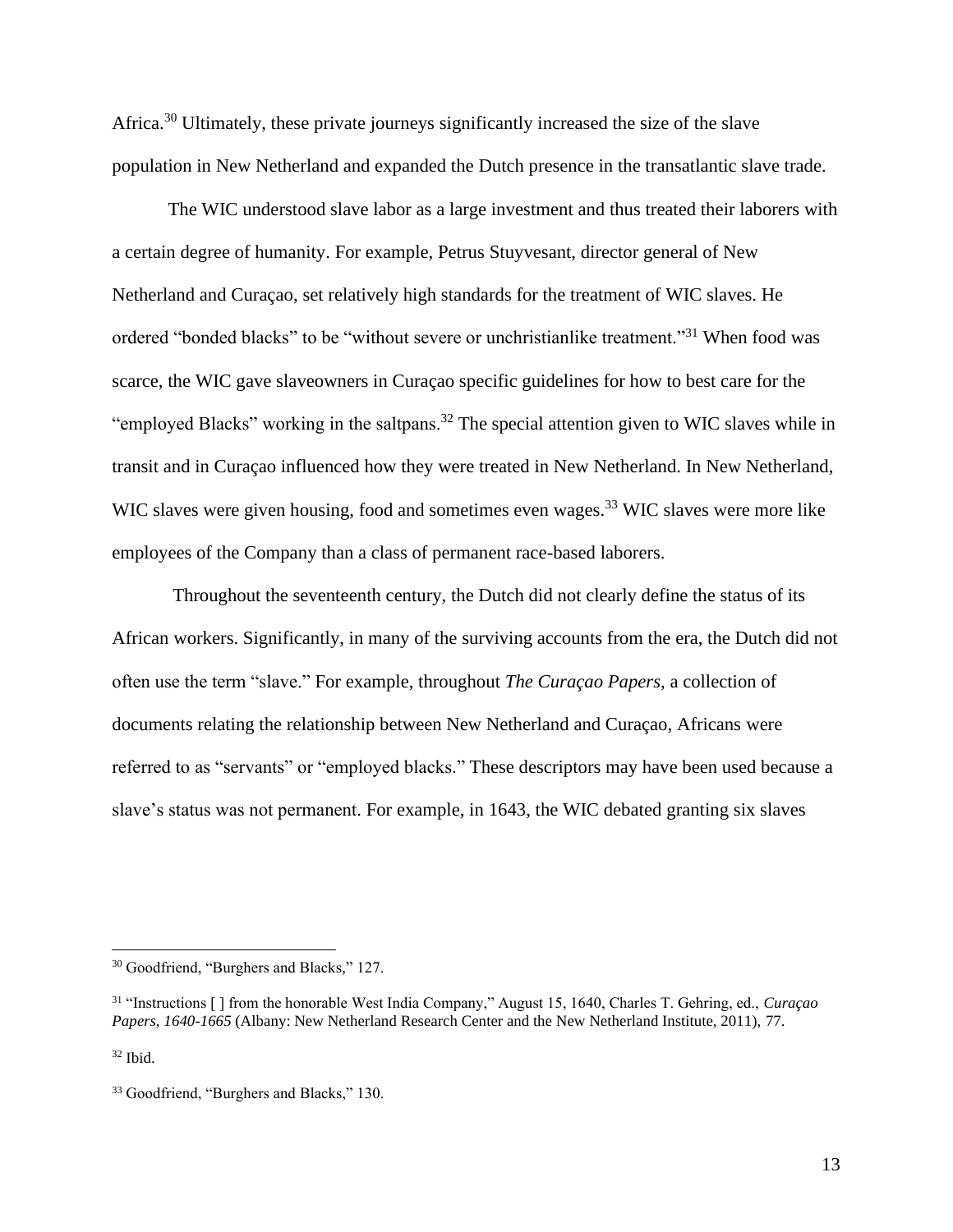their freedom so that they could "seek their own profit from the cultivation of the soil."<sup>34</sup> The resolution decided that

If they succeed therein, afterwards it can be practiced by the Company's servants and employed Blacks. After properly weighing these and other matters, we decided to grant six of those requesting discharge from the Company's service and ration, to become free planters...This discharge and freedom shall be granted at the end of the present month.<sup>35</sup>

If the six freedmen were able to bring profit to the Company as free planters, the practice of discharging slaves for similar purposes could continue within the Company.<sup>36</sup> As the WIC saw it, manumission would cause little damage to the Company and potentially much benefit.<sup>37</sup> The WIC had established a system in which slavery was fluid, potentially temporary, and negotiable. The standards it set in its Caribbean colonies were used as the foundations for slavery in New Netherland.

#### **Dutch Economy of Slavery**

Prior to 1654, the WIC's greatest focus was on Dutch Brazil. Pernambuco's importation of slaves dwarfed those of New Netherland. Between 1630 and 1654, the Dutch transported an estimated 26,687 Africans to Pernambuco to work in sugar production.<sup>38</sup> Meanwhile, the WIC imported less than one hundred slaves to New Netherland between 1626 and 1654.<sup>39</sup> After the

<sup>36</sup> Ibid.

 $37$  Ibid.,  $11-12$ .

<sup>34</sup> "Resolution drawn up at Fort Amsterdam on Curaçao," February 26, 1643, in *Curaçao Papers, 1640-1665*, ed. Charles T. Gehring (Albany: New Netherland Research Center and the New Netherland Institute, 2011), 11-12.

<sup>35</sup> "Resolution drawn up at Fort Amsterdam on Curaçao," 11.

<sup>38</sup> David Eltis and David Richardson, *Extending the Frontiers: Essays on the New Transatlantic Slave Trade Database* (New Haven: Yale University Press, 2008), 99.

<sup>39</sup> Goodfriend, "Burghers and Blacks," 131.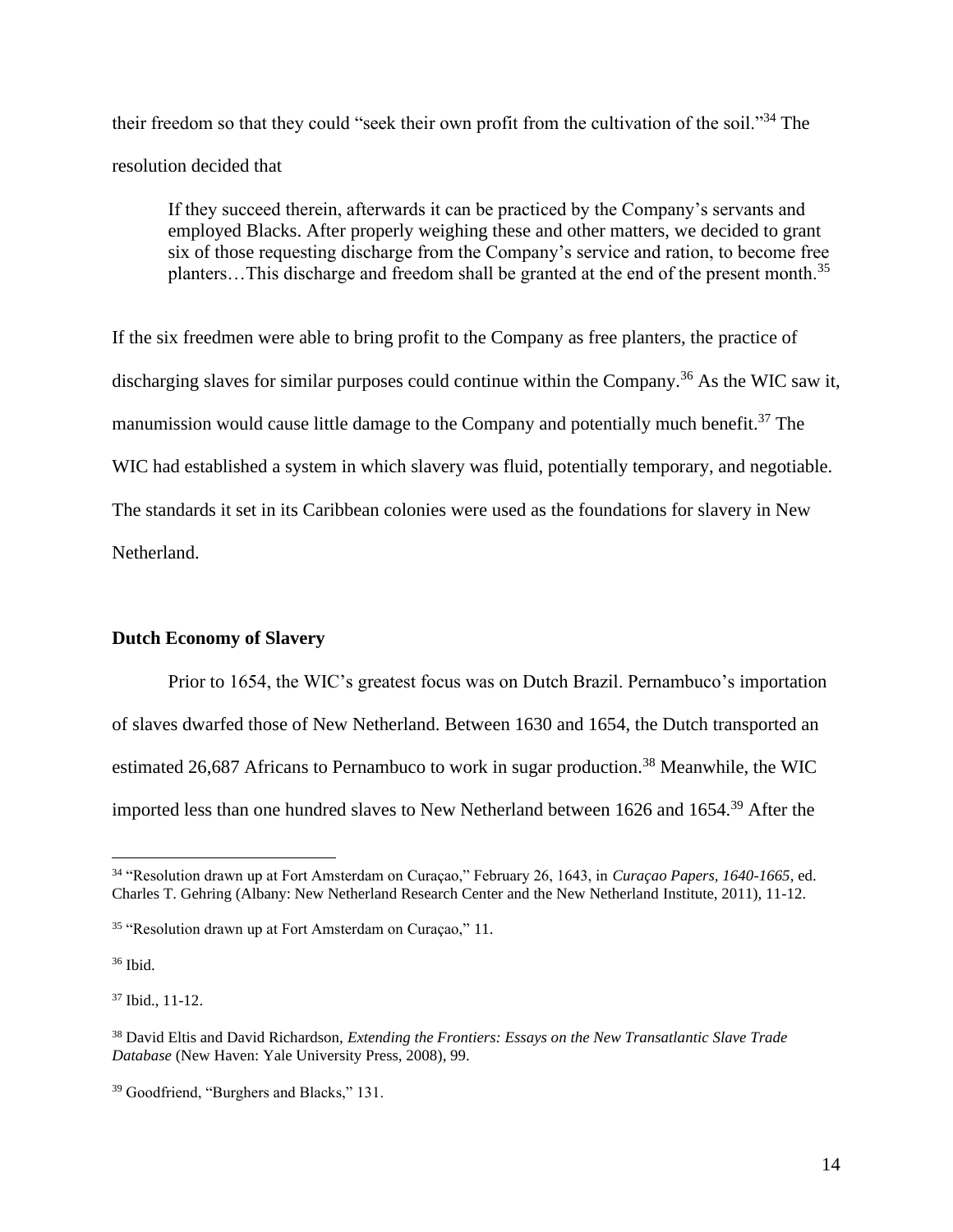Dutch lost Pernambuco, the Company redirected its focus to New Netherland, envisioning New Amsterdam as a North American center for the slave trade. Between 1654 and 1664, the WIC imported a documented 800 slaves to New Amsterdam.<sup>40</sup> The greater availability of slaves in New Netherland helped to transform the economic foundation of the colony.

Because the Dutch West India Company governed New Netherland, it set the standards regarding slavery within the colony. Slaves were either owned by the WIC or privately by settlers. By 1630, half of the slave population in New Netherland was owned by the WIC.<sup>41</sup> Company ownership was common in New Netherland for two reasons. First, the WIC's monopoly over the slave trade initially hindered settlers from setting out to obtain their own slaves. Second, in the early years of the colony, the settler population was low, and the economy was centered on the fur trade, a business in which slave labor was not vital.<sup>42</sup>

The first group of eleven slaves experienced a more corporate relationship with the WIC masters than did slaves who were later privately owned by individuals. Those who arrived in 1626 were promised wages, a key piece of evidence that historian Vivienne L. Kruger used to describe New Netherland slaves as more comparable to indentured servants.<sup>43</sup> The first group was primarily brought to help build New Amsterdam's town center. Male slaves constructed Fort Amsterdam at the tip of Manhattan Island and were sent to defend other forts in the colony.<sup>44</sup>

<sup>40</sup> Foot, *Black and White Manhattan,* 37 and Goodfriend, "Burghers and Blacks," 127.

<sup>41</sup> Berlin, *Slavery in New York*, 37.

 $42$  Ibid.

<sup>43</sup> Morton Wagman, "Corporate Slavery in New Netherland," *The Journal of Negro History* 65, no. 1 (1980): 38 and Vivienne L. Kruger "Born to Run: The Slave Family in Early New York, 1626-1827," Ph.D. diss, Columbia University, 1985. [http://newyorkslavery.blogspot.com.](http://newyorkslavery.blogspot.com/)

<sup>44</sup> Wagman, "Corporate Slavery in New Netherland," 35-36.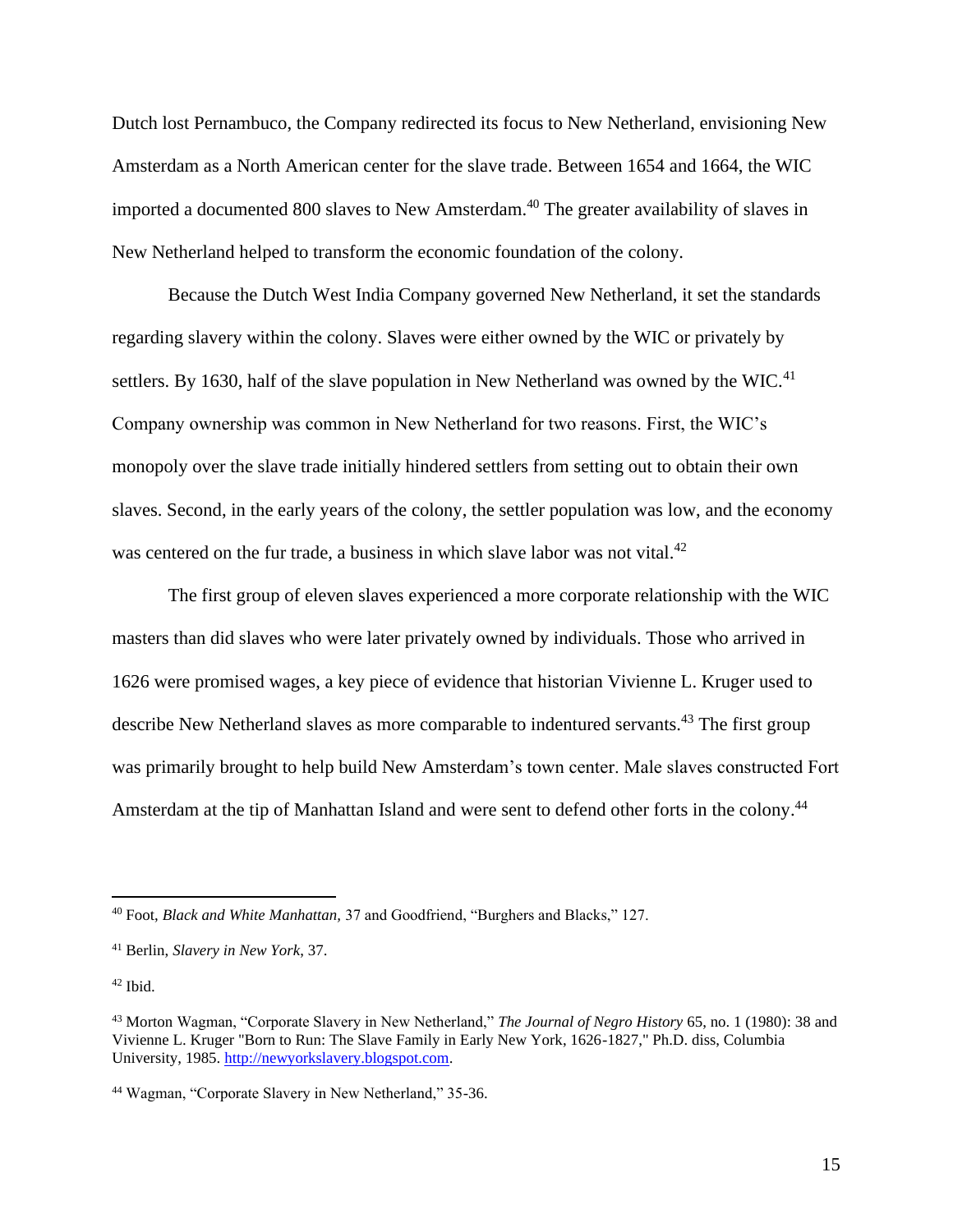They also protected New Netherland from neighboring Native American tribes. In 1641, WIC director William Kieft was advised to provide slaves with weapons to fight the Natives in the Indian wars.<sup>45</sup> The WIC trusted their slaves to protect the people and places that generated their income.

WIC slaves worked throughout New Netherland and helped establish the colonial economy. In the colony's urban center, men often worked manual labor or skilled jobs while women worked in homes.<sup>46</sup> A 1658 letter from the New Netherland Director and Councilors even requested that slaves aboard the *Otter* be taught trades before arriving to the colony.<sup>47</sup> Slaves were trained in carpentry, bricklaying, and blacksmithing in an effort to build the city of New Amsterdam.<sup>48</sup> The Company also provided three slaves to collect garbage in the city.<sup>49</sup> The jobs required of WIC slaves in New Amsterdam often called for only one to two to be employed in a task at a time.<sup>50</sup> As a result, WIC slaves typically lived and worked alongside their masters who rented them in contrast to the large plantation systems that would permeate the South in the eighteenth century.

In the hinterland, which encompassed the rural areas around New Amsterdam, it was more common for slaves to be privately owned than be property of the WIC. Due to the distance from New Amsterdam, where the WIC kept its slaves, settlers in the hinterland committed to

<sup>45</sup> Wagman, "Corporate Slavery in New Netherland," 35-36.

<sup>46</sup> Berlin, *Slavery in New York*, 11.

<sup>&</sup>lt;sup>47</sup> "Some extracts from the additional writs, arrived with the letter of Director and Councillors," July 23, 1658, in *New Netherland Papers,* trans. by Dingman Versteeg (New York: New Netherland Research Center and the New Netherland Institute, 2011), 55.

<sup>48</sup> Wagman, "Corporate Slavery in New Netherland," 35.

 $49$  Ibid., 36.

<sup>50</sup> Kruger, "Born to Run,[" http://newyorkslavery.blogspot.com](http://newyorkslavery.blogspot.com/)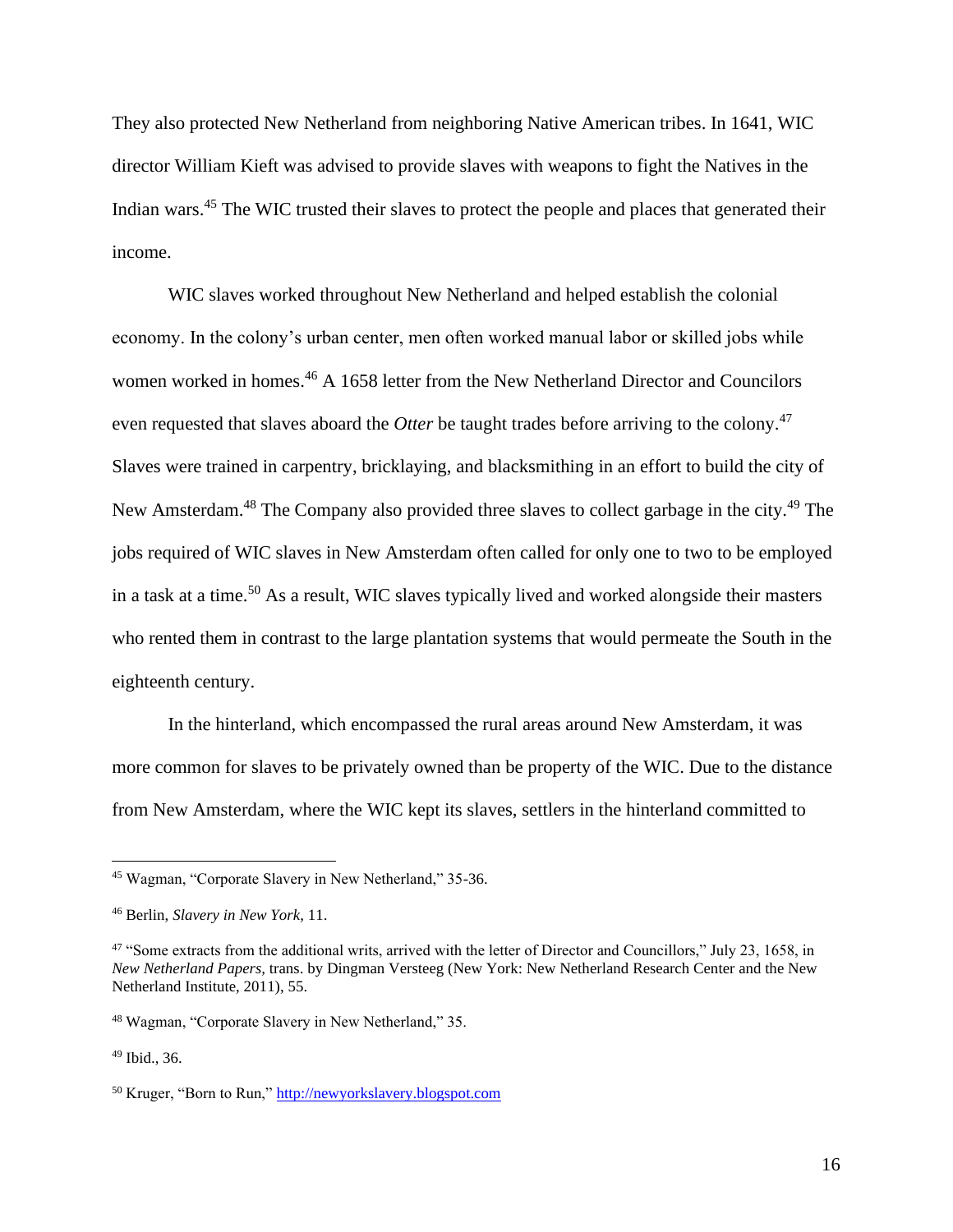owning slaves for long term work. After arriving in New Amsterdam, slaves were sent to work on Eastern Long Island, today's New Jersey, or upland near Fort Orange (today's Albany).<sup>51</sup> Similarly to WIC slaves in New Amsterdam, hinterland slaves worked in small groups of about two to three, but in mostly agriculture-related jobs.<sup>52</sup> However, as the needs of hinterland farms were diverse, enslaved males also served as carpenters, millers, wheelwrights, tailors, and masons.<sup>53</sup> Females served in domestic roles and as dairy women.<sup>54</sup> Since slaves were an expensive investment and the success of their agricultural enterprises depended on the productivity of their bound labor, private owners were cognizant of the need to take care of their human property.

Dutch New Netherland relied on free and unfree labor in order to survive as a developing colony. Dutch colonists worked alongside their slaves to build the infrastructure of the colony. In addition, the relatively small population of New Netherland, both European and African, allowed some slaves to be treated more like indentured servants and workers and receive a wage.<sup>55</sup> In mid-seventeenth century New Netherland, servitude was not permanent or race based. Instead, various forms of labor were used to build the vast area that was New Netherland. As a result, New Netherland remained a society with slaves.

<sup>53</sup> Ibid., 96.

<sup>54</sup> Ibid., 98.

<sup>51</sup> A.J. Williams-Myers, "Contested Ground: Hinterland Slavery in Colonial New York," *Afro-Americans in New York Life and History* 33, no. 1 (2009): 94.

<sup>52</sup> Ibid., 98.

<sup>&</sup>lt;sup>55</sup> By 1630, the population of New Netherland was 300 with 270 of those colonists living in New Amsterdam. See Harris, *In the Shadow of* Slavery, 14.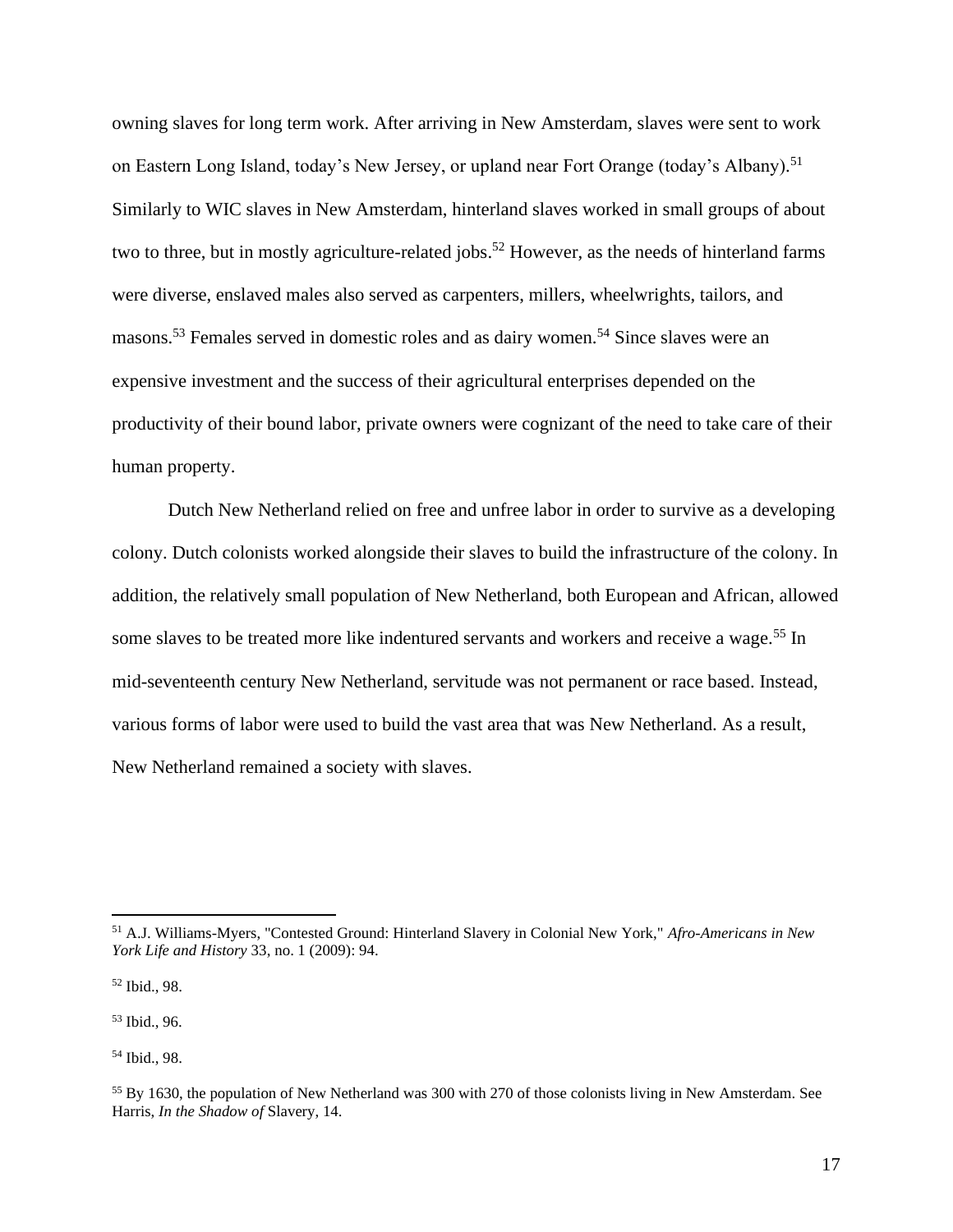#### **Dutch Reformed Protestantism and Slavery**

Throughout the first half of the seventeenth century, Protestant Europeans believed Christians could not be enslaved.<sup>56</sup> In 1639, the Dutch Reformed Church baptized its first person of African origins in New Netherland. Barent Jan Pieters's conversion to Dutch Protestantism raised a question regarding the appropriateness of his continued enslavement and subsequently presented religious conversion as a possible pathway to freedom for the enslaved in the colony.<sup>57</sup> Given the lack of legal guidelines related to slavery in New Netherland and beliefs about the incompatibility of Christianity and slavery, the Dutch Reformed Church represented a powerful institution for granting freedom to the enslaved in the colony.

Both religious leaders and slaves sought out opportunities for baptisms, but their motivations often differed. While religious criticism of the slave trade itself was minimal due to the massive role the WIC played in New Netherland, some Reformed officials chose to Christianize slaves as a means to justify a more humane treatment.<sup>58</sup> In New Netherland, the Reverend Everardus Bogardus undertook the work of baptizing slaves.<sup>59</sup> Bogardus used his experience taking care of the ill in Guinea to promote the idea that religion could save Africans from the alleged state of incivility they were living in.<sup>60</sup> Furthermore, he feared the possibility

<sup>56</sup> Patricia U. Bonomi, '"Swarms of Negroes Comeing about My Door": Black Christianity in Early Dutch and English North America," *Journal of American History* 103, Issue 1 (June 2016): 37.

<sup>57</sup> Berlin, *Slavery in New York*, 40.

<sup>58</sup> Gerald Francis De Jong, "The Dutch Reformed Church and Negro Slavery in Colonial America," *Church History*  40, no. 4 (1971): 424.

<sup>59</sup> Everardus Bogardus was sent to New Amsterdam to be minister in 1633. While minister of New Amsterdam, Bogardus married African men and women, baptized their children, and even served as a godparent to an African child. His actions helped increase the number of African baptisms in the colony until his departure in 1647.

<sup>60</sup> Joyce D. Goodfriend, "The Souls of African American Children: New Amsterdam," *Commonplace: The Journal of Early American Life* 3, no. 2 (2003)[. http://commonplace.online/article/the-souls-of-african-american-children](http://commonplace.online/article/the-souls-of-african-american-children-new-amsterdam/)[new-amsterdam/](http://commonplace.online/article/the-souls-of-african-american-children-new-amsterdam/)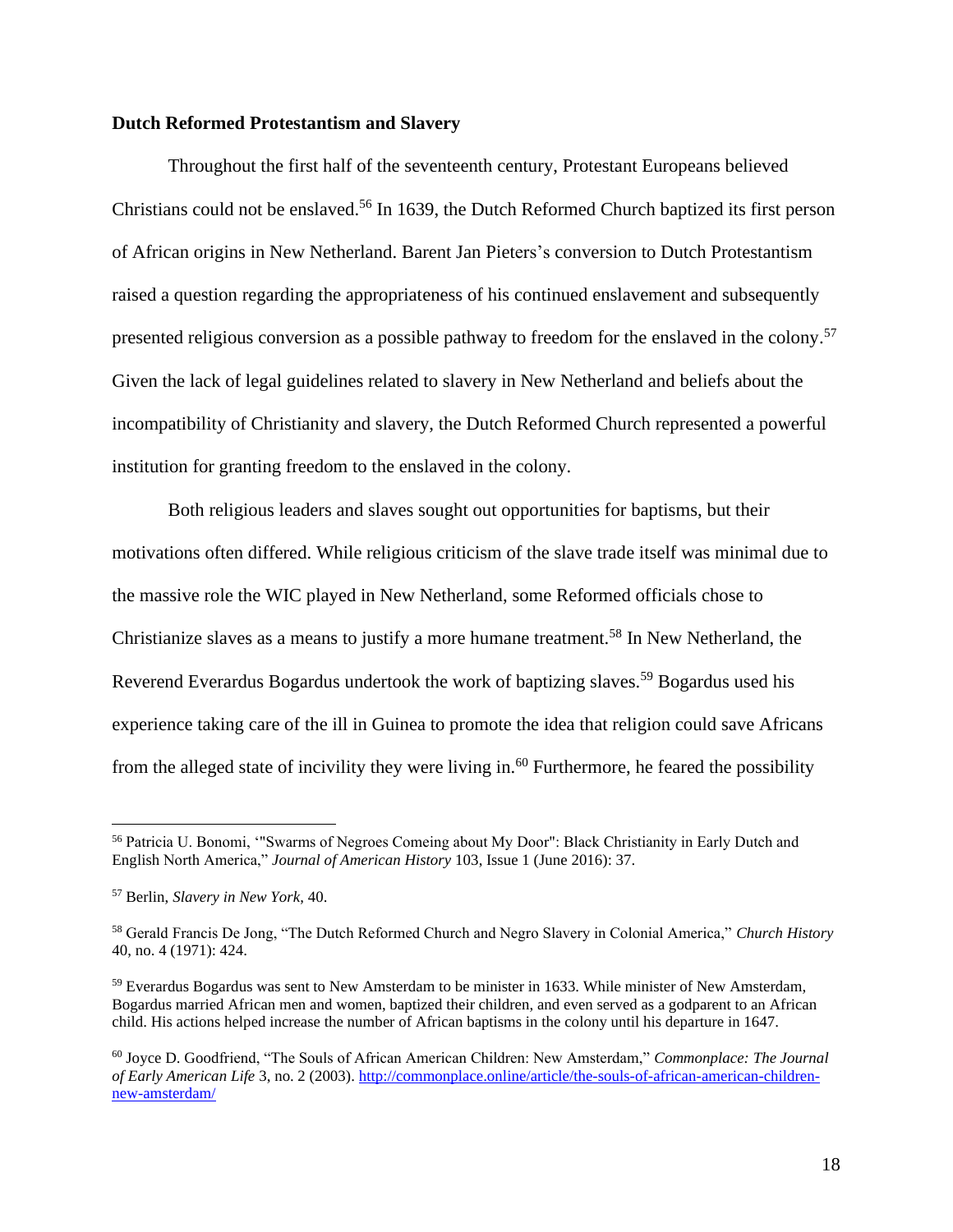that slaves who had been in contact with Iberians had been lost to Catholicism and he needed to reverse such negative influences.<sup>61</sup> Bogardus's efforts helped others in New Netherland recognize the benefit of converting slaves as this helped the Dutch promote the Reformed Church in the colony. Slaves could be freed "after they had been reasonably well instructed in the Christion doctrine and [had given] good testimony as to their knowledge and life."<sup>62</sup> Their children might be freed as well or be committed to serve the WIC until adulthood.<sup>63</sup> Regardless, Bogardus's baptisms had a profound impact on the number of free Africans in New Netherland. Between 1639 and 1647, Bogardus baptized 120 Black adults.<sup>64</sup> Baptized Blacks still had to pay dues to the WIC in the form of money and labor, a condition sometimes referred to as halffreedom. However, all free adult males in New Netherland were expected to provide for the Company at that time. <sup>65</sup> Economically, freeing Christianized slaves was possible because New Netherland was not centered on slave labor.

After the loss of Dutch Brazil in 1654 and the WIC's shifting focus to New Netherland, the Company began to take issue with the Church's baptisms of enslaved Africans and this pathway to freedom. A large portion of leaders within the Dutch Reformed Church had their salary paid for by the WIC or owned slaves themselves.<sup>66</sup> If the Church continued freeing slaves, church leaders and the colony could suffer economic losses. At the same time, not

<sup>61</sup> Goodfriend, "The Souls of African American Children: New Amsterdam," [http://commonplace.online/article/the](http://commonplace.online/article/the-souls-of-african-american-children-new-amsterdam/)[souls-of-african-american-children-new-amsterdam/](http://commonplace.online/article/the-souls-of-african-american-children-new-amsterdam/)

<sup>62</sup> James A. Holden, Edward Tanjore Corwin, and Hugh Hastings, *Ecclesiastical Records: State of New York* (Albany: J.B. Lyon, state printer, 1901), 281.

<sup>63</sup> De Jong, "The Dutch Reformed Church," 431.

<sup>64</sup> Bonomi, "Swarms of Negroes Comeing about My Door," 42.

<sup>65</sup> De Jong, "The Dutch Reformed Church," 430 and Bonomi, "Swarms of Negroes Comeing about My Door," 42.

<sup>66</sup> De Jong, "The Dutch Reformed Church," 426.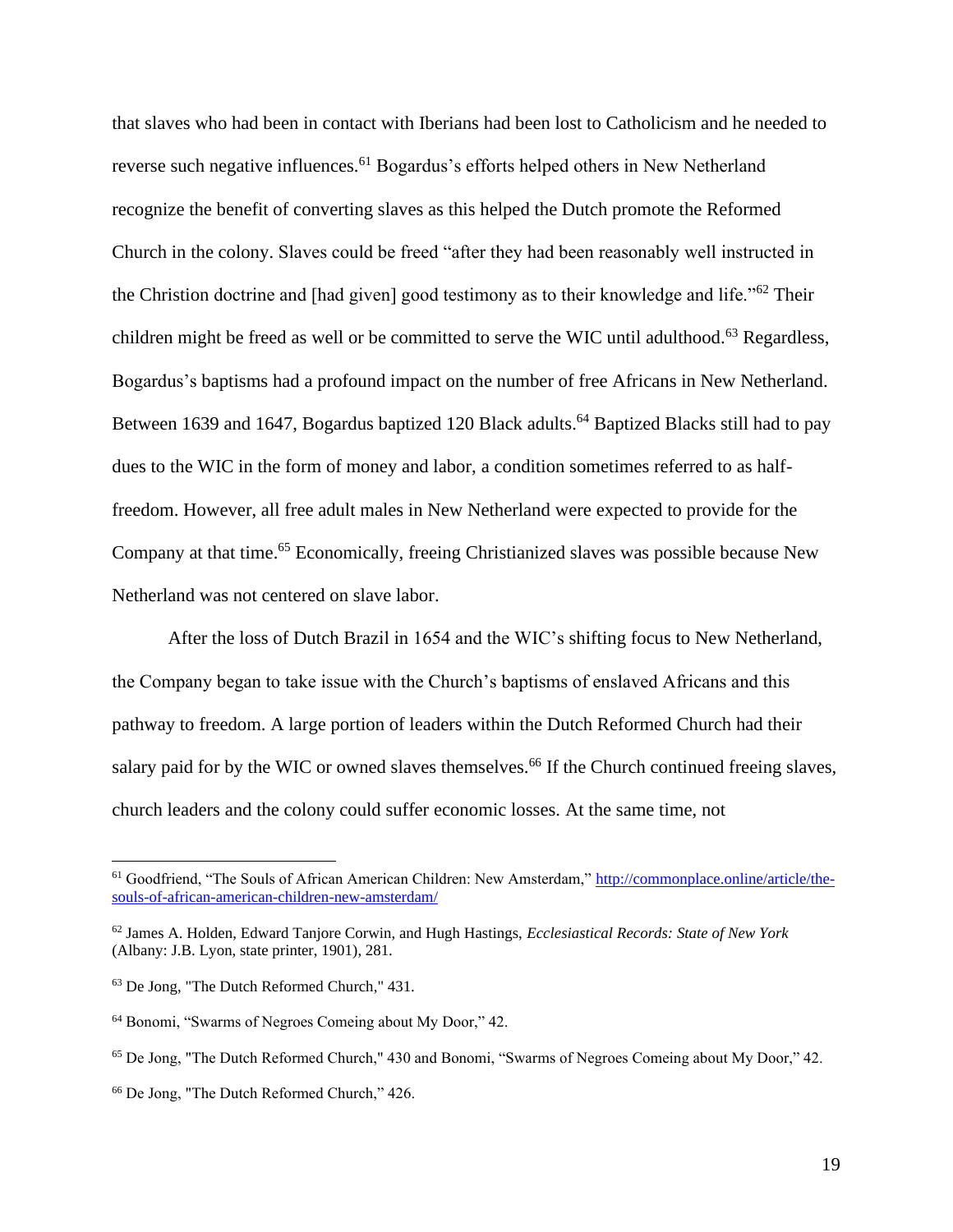coincidentally, the Dutch Reformed Church also began doubting the truth behind the colony's slaves' efforts to become baptized.<sup>67</sup> Reverend Henry Selyns wrote to the Classis of Amsterdam on June 9, 1664, that he would no longer be performing baptisms for Blacks "partly on account of their lack of knowledge and faith," and because "They wanted nothing else than to deliver their children from bodily slavery, without striving for piety and christian virtues."<sup>68</sup> Dutch Reformed officials suspected that the promise of freedom seemed to be the greater motivation for converting than the devotion to religion. By 1656, slave baptisms had come to a halt in New Netherland. Only one slave was baptized between 1656 and the end of Dutch control in 1664.<sup>69</sup>

While baptisms for slaves had come to an end by the time New Netherland became New York, the legacy of freedom acquired through baptism greatly informed the social structure of the colony the English inherited. Forty percent of New Netherland's Black population acquired freedom between 1639 and 1664.<sup>70</sup> The English assumed control of a society in which a relatively large portion of the Black population was Christianized and freed. The English, too, would make efforts to baptize their slaves but under different conditions. The transitioning slave society in English New York would not grant any pathway to manumission from baptism.

#### **The Slave Experience Under the Dutch**

The lack of regulation regarding slavery and the fact that freedom was possible for slaves in New Netherland enabled slaves and free Blacks to exercise more liberties than in the later

<sup>67</sup> Berlin, *Slavery in New York*, 45.

<sup>68</sup> Edward T. Corwin, ed., *Ecclesiastical Records of the State of New York* (Albany: J.B. Lyon, 1901-1916), 1:548. <sup>69</sup> Harris, *In the Shadow of Slavery*, 17.

<sup>70</sup> Bonomi, "Swarms of Negroes Comeing about My Door," 43.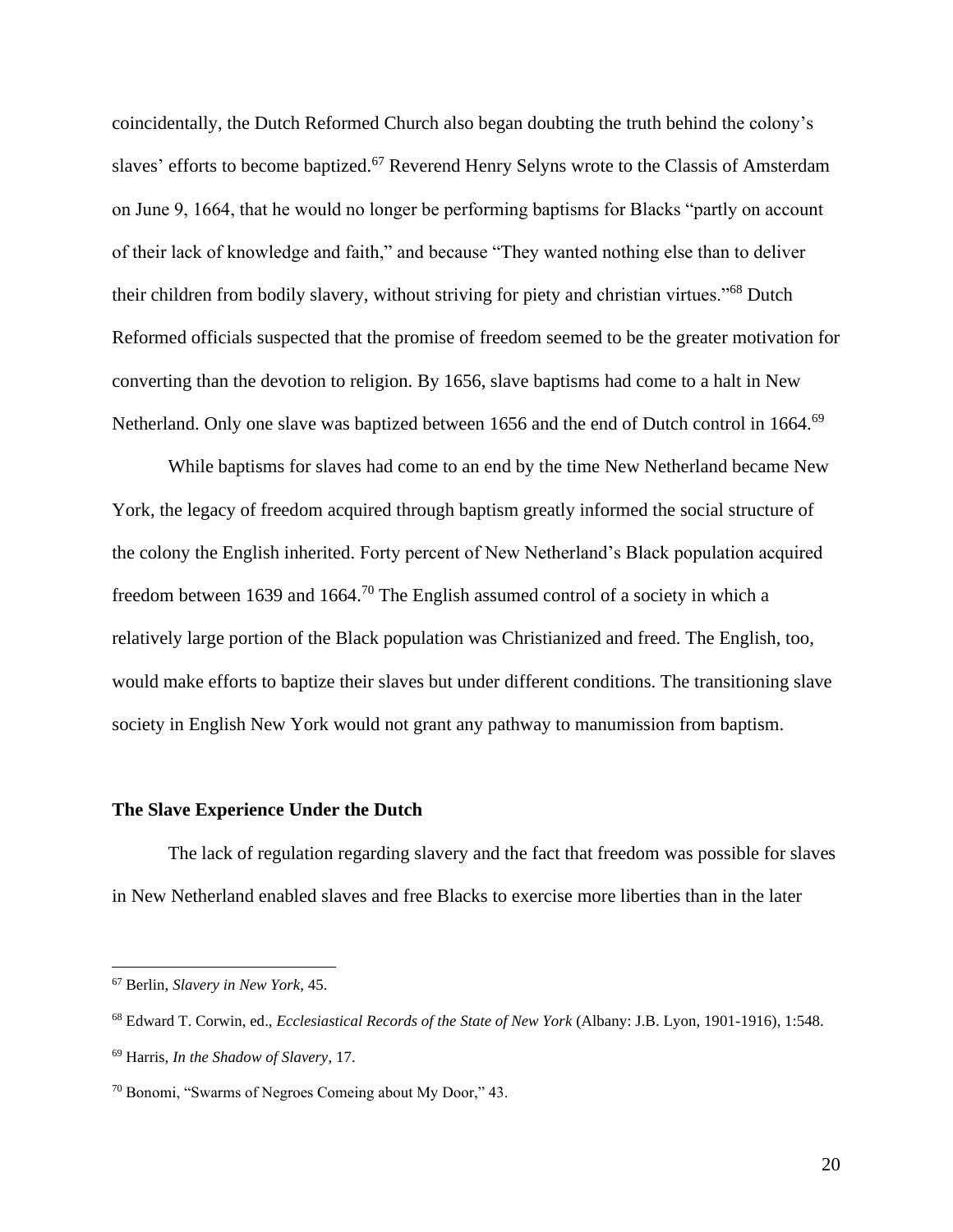period of English New York. In New Netherland, slavery was more by custom than law.<sup>71</sup> Without law attached to one's status, some slaves were able to advocate for themselves and others, challenge the system under which they lived, and gain a level of autonomy.

In the first half of the seventeenth century, North American colonies played a minor role in the transatlantic slave trade and a legal framework relating to slavery had yet to be established. This allowed slaves to acquire some privileges, which helped ensure their commitment to labor. For example, in New Netherland, slaves had autonomy over the earnings they received from the WIC.<sup>72</sup> New England colonies also permitted their slaves to keep some of their earnings.<sup>73</sup> In the Chesapeake, slaves were sometimes given access to provision grounds where they were able to grow crops and raise animals to support their families as well as grow tobacco to sometimes sell for their own profit. In short, throughout the North American colonies of this era, the absence of a codified system that made the enslaved legally inferior enabled them to advocate for themselves and achieve some privileges.

In New Netherland, slaves challenged their status and were sometimes granted privileges, which suggests that there was a certain level of respect for the work they provided for the colony. For instance, some slaves petitioned for wages they were owed for fighting in wars for the Dutch.<sup>74</sup> The fact that slaves were trusted to help protect the Dutch settlement suggests they were not seen as a potential hostile population despite their enslavement. In addition, their ability to

<sup>71</sup> Foote, *Black and White Manhattan,* 39.

<sup>72</sup> Harris, *In the Shadow of Slavery,* 20.

<sup>73</sup> Berlin, *Many Thousands Gone,* 56.

<sup>74</sup> Ibid., 39.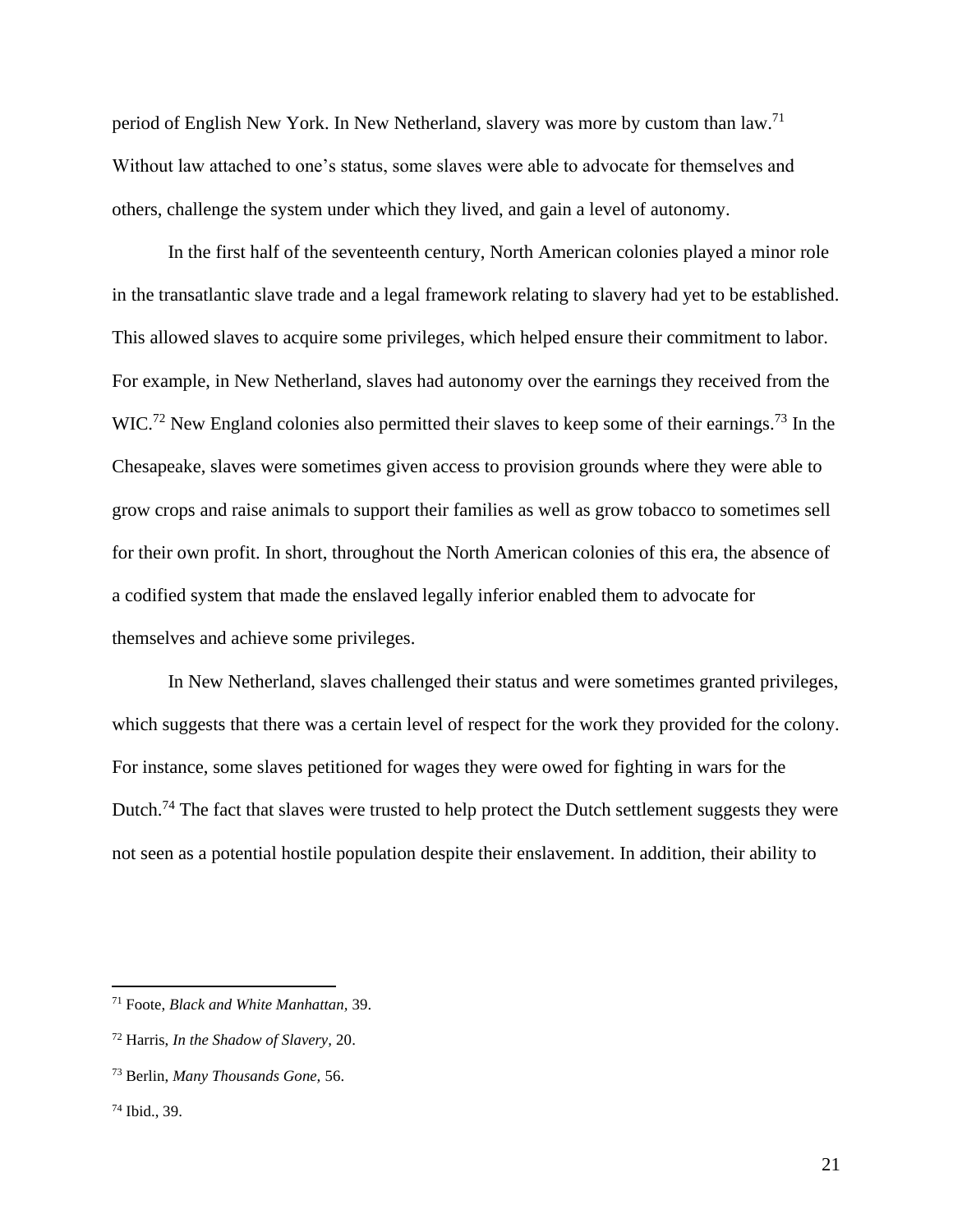petition for their wages indicates that slaves and New Netherland citizens were granted some of the same privileges, such as testifying in court, even against white settlers.<sup>75</sup>

The WIC was open to negotiating with slaves for their freedom for two main reasons. First, the absence of legal restrictions regarding slavery allowed the enslaved to challenge their servitude. There were no laws stating that a slave had to serve for life. Second, the WIC was much more concerned with financial success than racial oppression. In a document of manumission of the slave Manuel the Spaniard, the WIC granted him his freedom as long as he continued to make payments to the company for the sum of "three hundred Carolus guilders within the term of three consecutive years, one hundred guilders on the  $15<sup>th</sup>$  of February of each year during the three years and no longer."<sup>76</sup> If Manuel failed to make these payments, his former owner, Philip Jansz Ringo, was permitted to reclaim him as his own.<sup>77</sup> Additionally, slaves were expensive to maintain and it would be a financial burden to care for numerous older or sick slaves. This was the case of Mayken van Angola who was eventually freed under the WIC. The Company recognized the expense of maintaining certain slaves and carefully chose who was freed if it benefitted them financially.

Free Blacks were still expected to provide for the WIC and New Netherland as a part of the conditional half-freedom they were granted after baptism. It could be an annual tribute of one hog, a contribution of 23 bushels of corn, or full pelts worth twenty guilders.<sup>78</sup> These expectations required free Blacks to have access to land to farm. The WIC gave former slaves

<sup>75</sup> Foote, *Black and White Manhattan,* 39.

<sup>76</sup> "Manumission of Manuel the Spaniard by Philip Jansz Ringo," New York State Archives, New York (Colony), Secretary of the Province, *Register of the Provincial Secretary, 1642-1660*, Series A0270-78, Volume 3, documents 30b - 30c, side 1.

 $77$  Ibid.

<sup>78</sup> Foote, *Black and White Manhattan,* 40.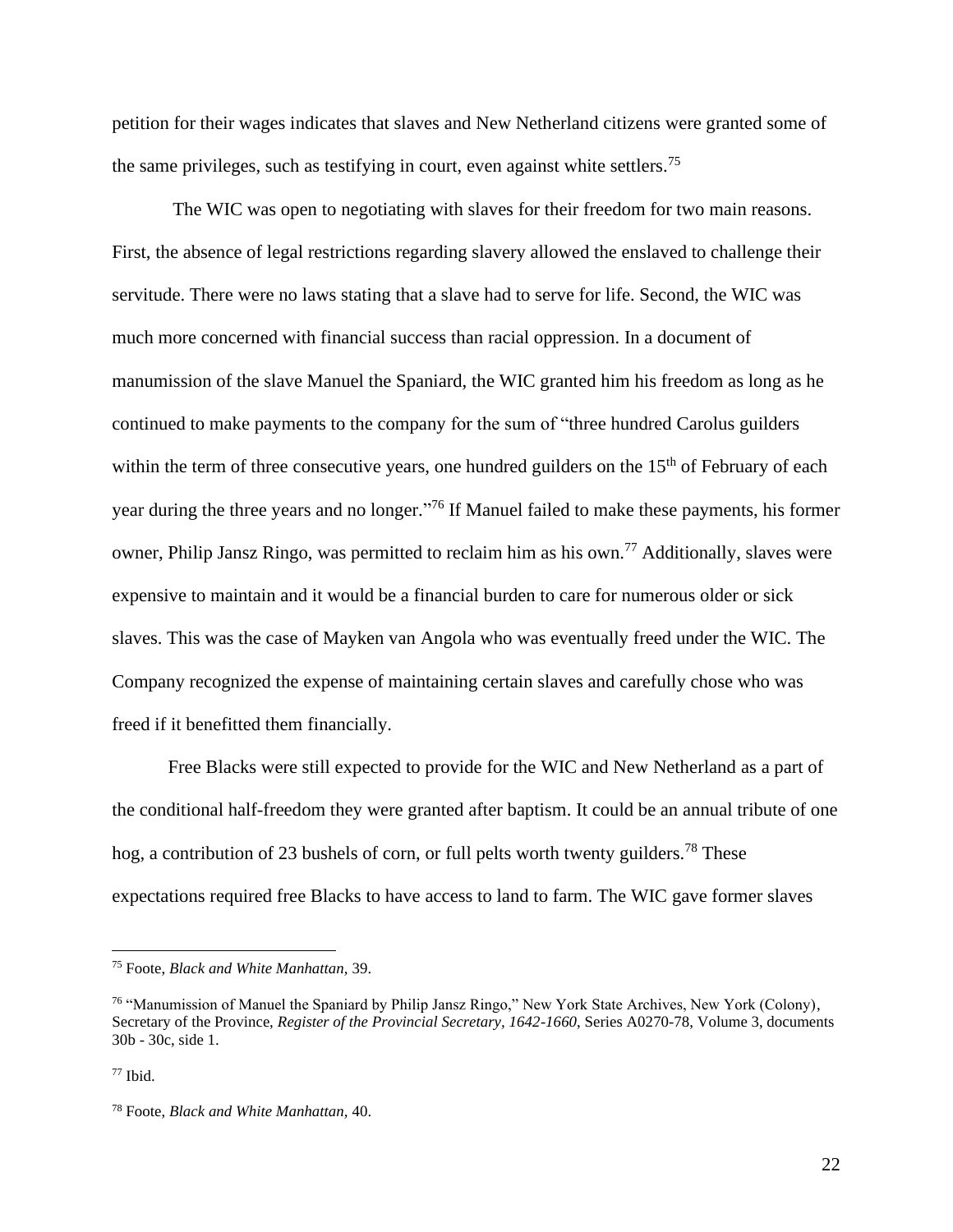land on the outskirts of New Amsterdam so that they could provide for themselves and continue to contribute to the colony.<sup>79</sup> Patent evidence suggests that in the  $1640s$ , New Netherland Director William Kieft granted land to at least seven freemen in Manhattan, including the widow of a former Company slave.<sup>80</sup>

Socially, slaves were permitted to interact with the free community beyond daily labor tasks. Sundays were rest days to use as they pleased. $81$  Some slaves visited the markets where they traded, played games, danced, and gambled with colonists and Native Americans.<sup>82</sup> Cultural diffusion became common as more Blacks became free. The Dutch festival of Pinkster became an interracial celebration as Blacks began to participate combining Christian and African cultures. These examples suggest that slaves were valued members of New Netherland's community rather than marginalized outsiders whose only purpose was to provide labor.

By the time the English took over the colony, free Black communities existed throughout New Netherland. While some Blacks acquired freedom through conversion to Christianity, others were strategically freed and granted parcels of land by the Dutch West India Company to ensure continued production without the burden of taking care of ageing slaves.<sup>83</sup> The "Land of the Blacks," which spanned across much of lower Manhattan, became populated by half-free former slaves beginning in 1643.<sup>84</sup> WIC Director William Kieft used free Blacks as a buffer to

<sup>79</sup> Goodfriend, "Souls of African American Children." [http://commonplace.online/article/the-souls-of-african](http://commonplace.online/article/the-souls-of-african-american-children-new-amsterdam/)[american-children-new-amsterdam/](http://commonplace.online/article/the-souls-of-african-american-children-new-amsterdam/)

<sup>80</sup> New York State Archives, New Netherland, Council, *Dutch colonial patents and deeds, 1630-1664*, Series A1880, Volume GG.

<sup>81</sup> Hodges, *Root and Branch,* 25.

<sup>82</sup> Ibid.

<sup>83</sup> Foote, *Black and White Manhattan*, 39.

<sup>84 &</sup>quot;Land of the Blacks," Mapping the African American Past, Columbia University, Accessed October 9, 2021. <https://maap.columbia.edu/place/30.html>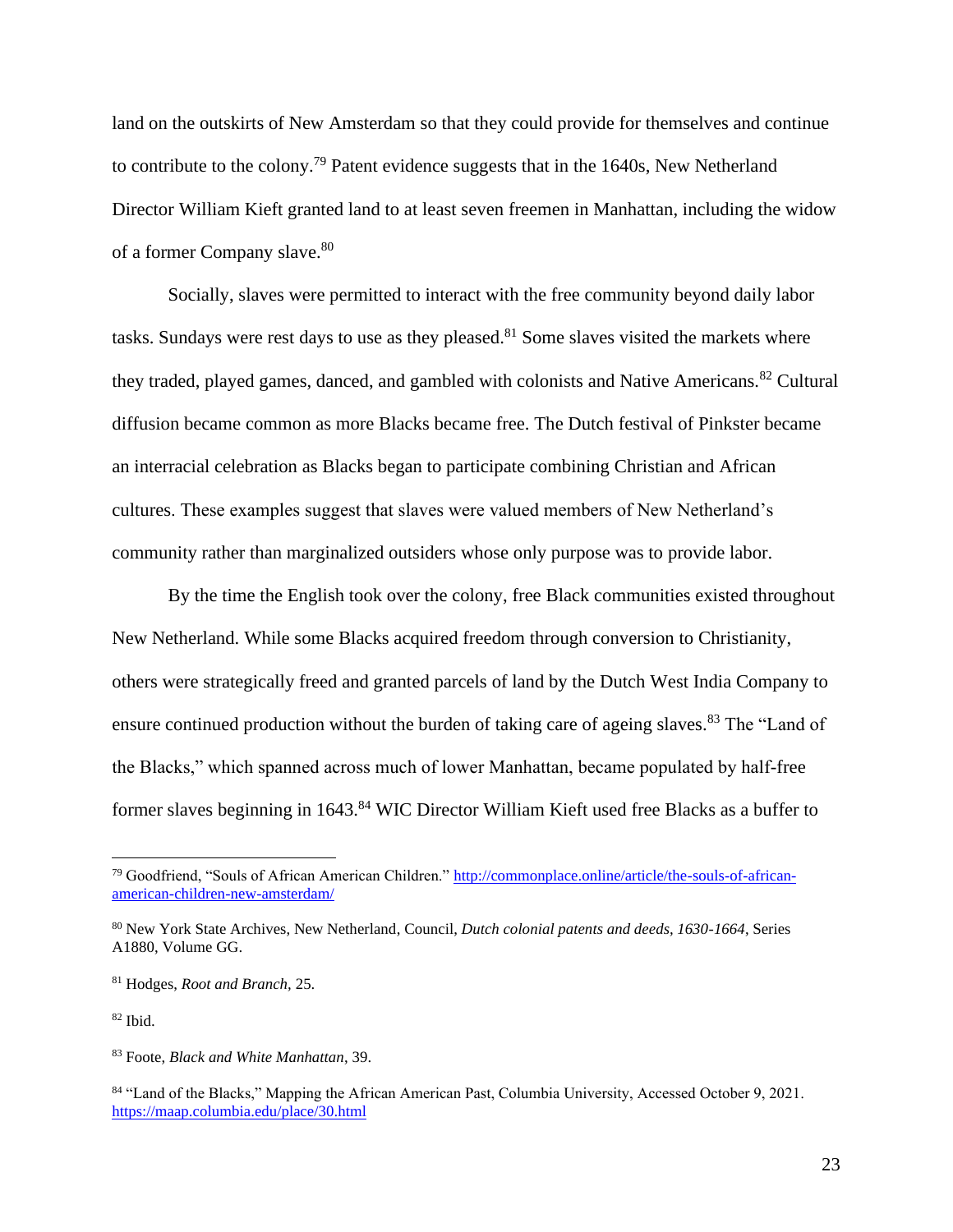protect white colonists from hostile Indians nearby.<sup>85</sup> In addition, Petrus Stuyvesant granted land near his farm to some of his former slaves after the English conquest to try to maintain their loyalty and serve as protection. In a 1665 land grant, Stuyvesant ordered that "the Negroes listed below to take down their isolated dwellings for their own improved security…to establish and erect the same along the common highway near the honorable general's farm," and each was granted "a small parcel of land for house and garden."<sup>86</sup> Stuyvesant's effort to provide the freedmen with improved living arrangements suggests a desire to build a sense of trust amongst them so that both parties were protected as the English gained control over the colony.

Many North American colonies began going through social and economic transformations in the last third of the seventeenth century as slave labor became more readily available. For example, in 1662, Virginia passed its first slave code stating that servitude would be hereditary and "that all children borne in this country shalbe held bond or free only according to the condition of the mother."<sup>87</sup> Although unknown to them at the time, the English would also make such changes to New Netherland's society by eliminating privileges and the ability of the enslaved to acquire freedom.

#### **English New York**

In the second half of the seventeenth century England and the Netherlands engaged in a series of wars for commercial dominance in the Atlantic world. James, Duke of York, the

<sup>85</sup> "Land of the Blacks," <https://maap.columbia.edu/place/30.html>

<sup>86</sup> "Petrus Stuyvesant's 1665 Certification of Land Grants to Manumitted Slaves," New Netherland Institute. <https://www.newnetherlandinstitute.org/files/2814/0681/8946/Stuyvesantmanumission.pdf>

<sup>87</sup> "Enactment of Hereditary Slavery Law Virginia 1662-ACT XII," accessed on March 27, 2021. [https://www.nps.gov/ethnography/aah/aaheritage/Chesapeake\\_pop2.htm](https://www.nps.gov/ethnography/aah/aaheritage/Chesapeake_pop2.htm)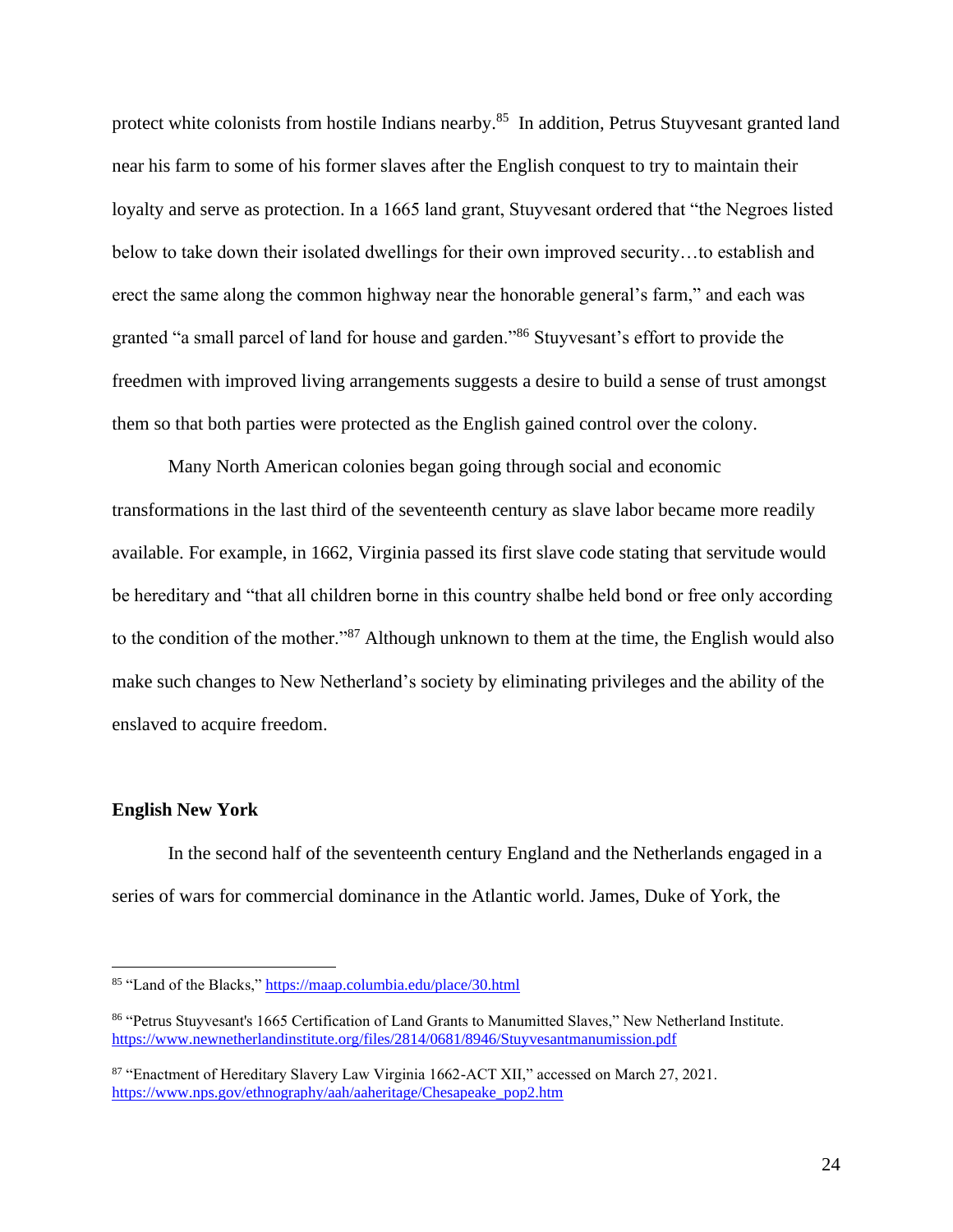younger brother of King Charles II and a significant investor in the Royal African Company, targeted New Netherland, with its growing prominence as a center of the North American slave trade, for conquest. On September 8, 1664, the English fleet that James, Duke of York, had sent to conquer New Netherland compelled Petrus Stuyvesant and the Dutch to surrender the colony. New Netherland was now New York.<sup>88</sup>

Shortly after the English gained control of the colony, New York issued its first official law regarding slavery in the 1665 Duke's Laws. The law stated that no person should be enslaved unless "judged thereunto by authority or such as willingly have should or shall sell themselves."<sup>89</sup> This written legalization was the first step in a process that would culminate in a completely codified system of slavery, marking the beginning of the transition from a society with slaves to a slave society. Significantly, in 1679, as New York was coming to rely more on enslaved labor, the English sought to further define who was ineligible for enslavement.<sup>90</sup> Accordingly, they enacted a resolution stating, "That all Indyans here are free, and not slaves, nor can be forc't to be servants."<sup>91</sup> During this period of transition to a slave society in New York City, the colony's officials made it clear that those who were enslaved would be Africans and their descendants.

<sup>88</sup> Harris, *In the Shadow of Slavery*, 26-27.

<sup>89</sup> "The Duke of York's Laws, 1665-75," *The Historical Society of New York Courts*.

<sup>&</sup>lt;sup>90</sup> In 1679, only 34 out of 593 servants departing from Barbados were bound for New York. This may have been due to the greater need for servants in other English colonies, better terms of servitude elsewhere, or perhaps New Yorkers were already exhibiting a preference for enslaved laborers. See Goodfriend, *Before the Melting Pot,* 55-56.

<sup>&</sup>lt;sup>91</sup> New York State Archives, New York (Colony) Council, Council papers, 1664-1781, Series A1894-78, Volume 28, 174. Since the arrival of Europeans to mainland North America, Native Americans fought to maintain their land and security but often fell into a series of conflicts with the settlers. Eventually, colonists recognized the benefit of having Natives on their side for their own survival. The effort to ban the enslavement of Natives in New York may have been done to limit conflict between colonists and the powerful Iroquois Confederacy. For more on the relationship between Europeans and Natives, see Daniel Barr, *Unconquered: The Iroquois League at War in Colonial America* (Santa Barbara: Praeger, 2006).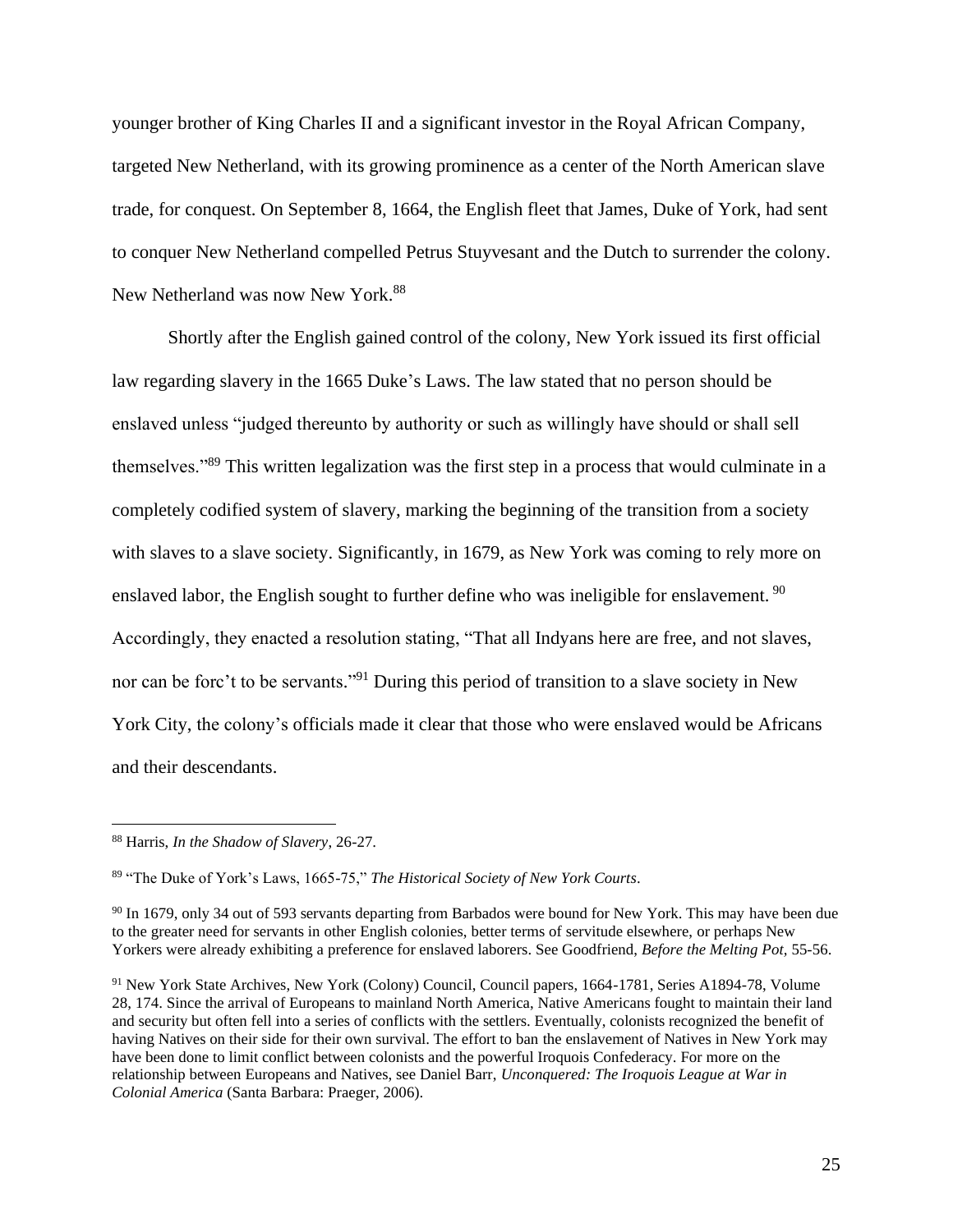#### **The Slave Trade and Slave Demographics Under the English**

In 1664, free and unfree Blacks comprised ten percent of New York City's population of 1,500 inhabitants. <sup>92</sup> By 1703, there were 630 free and unfree Blacks out of New York City's 4,375 people, accounting for fourteen percent of the population.<sup>93</sup> The changing population allowed for a slave society to develop under the new rulers.

By the late seventeenth century, New York City became one of the most important centers of the slave trade in North America.<sup>94</sup> The Royal African Company (RAC), established in 1660, was instrumental in supplying New Yorkers with slave labor and facilitating New York's rise as a center of the North American slave trade. The Company initially held a monopoly on supplying slaves to English colonies in the Atlantic world and drew on slaves from both West and East Africa.<sup>95</sup> In West Africa, English slave trading factories spanned from Gambia in the north, along the Gold Coast in the Gulf of Guinea, and south to Angola and the Congo, while in East Africa English slaving ships stopped in Madagascar.<sup>96</sup> The greater scope of locations where slaves were obtained from meant a diverse enslaved population in New York.

Even though the RAC purchased slaves from similar locations in West Africa as the Dutch had previously, circumstances had changed during this era of the transatlantic slave trade. The enslaved had a much greater awareness of their fate and thus offered more resistance, which created concerns for authorities in New York. For example, slaves arriving from the Congo were

<sup>92</sup> Berlin, *Slavery in New York*, 60.

<sup>93</sup> Ibid., 63.

 $94$  Ibid., 10.

<sup>95</sup> Hodges, *Root and Branch,* 38.

<sup>96</sup> James A. Rawley, *The Transatlantic Slave Trade: A History* (New York: Norton, 1981), 155 and Hodges, *Root and Branch*, 38.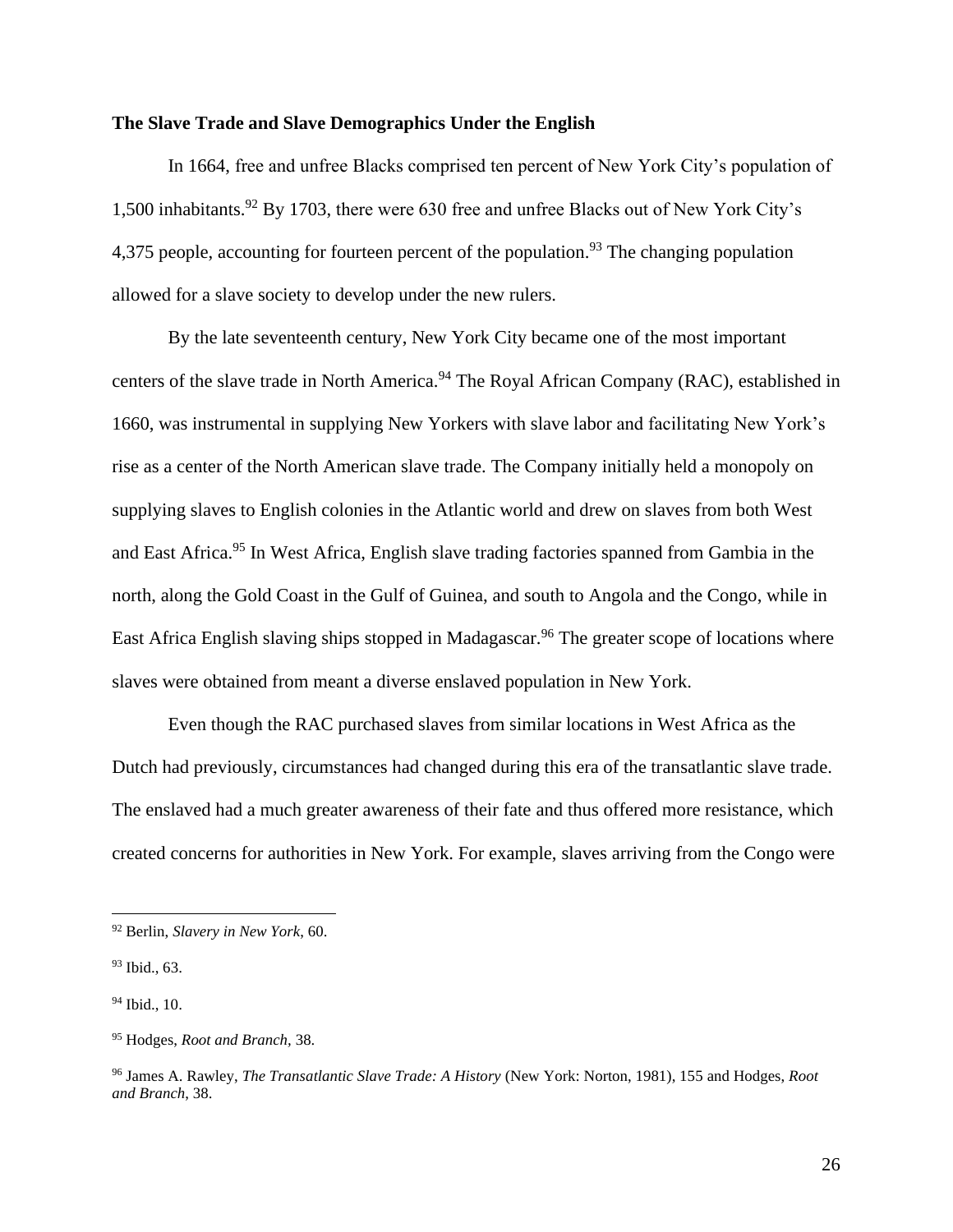said to be filled with "a divine inspiration for resistance to bondage."<sup>97</sup> Meanwhile, slaves arriving in New York from Madagascar presented another set of problems for New Yorkers. The diverse population of Madagascar, consisting of Indians, Arabs, Jews, Chinese, and other Asians, meant that their linguistic differences made it difficult for them to communicate with colonists and West African slaves.<sup>98</sup> The days of Atlantic Creoles and relatively easy communication and control were over in late-seventeenth-century New York.

Although the RAC had access to a great supply of slaves, it could not keep up with the demand and the company failed to supply the high-quality slaves New Yorkers were accustomed to receiving from the Dutch West India Company. There are two main explanations for the RAC's inadequacies. First, the RAC had to obtain laborers for all the English colonies, not just New York. In fact, most RAC slave voyages landed in Caribbean ports and southern colonies first, where most of their human cargo was sold. When RAC ships finally arrived in New York City, the few remaining slaves aboard were those who had not been sold in previous ports.<sup>99</sup> New Yorkers sometimes received slaves who were considered unfit to work. In addition, the RAC failed to obtain the seasoned slaves so desired by Dutch settlers. Slaves destined for English North American colonies often spent too little time in Barbados, Jamaica, and Antigua to become "seasoned" slaves.<sup>100</sup>

<sup>97</sup> Hodges, *Root and Branch,* 39.

<sup>98</sup> Ibid.*,* 40.

<sup>99</sup> Steven Deyle, "'By Farr the Most Profitable Trade,': Slave Trading in British Colonial North America," in *Slave Trades, 1500-1800: Globalization of Forced Labour,* ed. Patrick Manning (Brookfield: Ashgate Publishing Company, 1989), 202.

<sup>100</sup> Berlin, *Slavery in New York*, 61-62.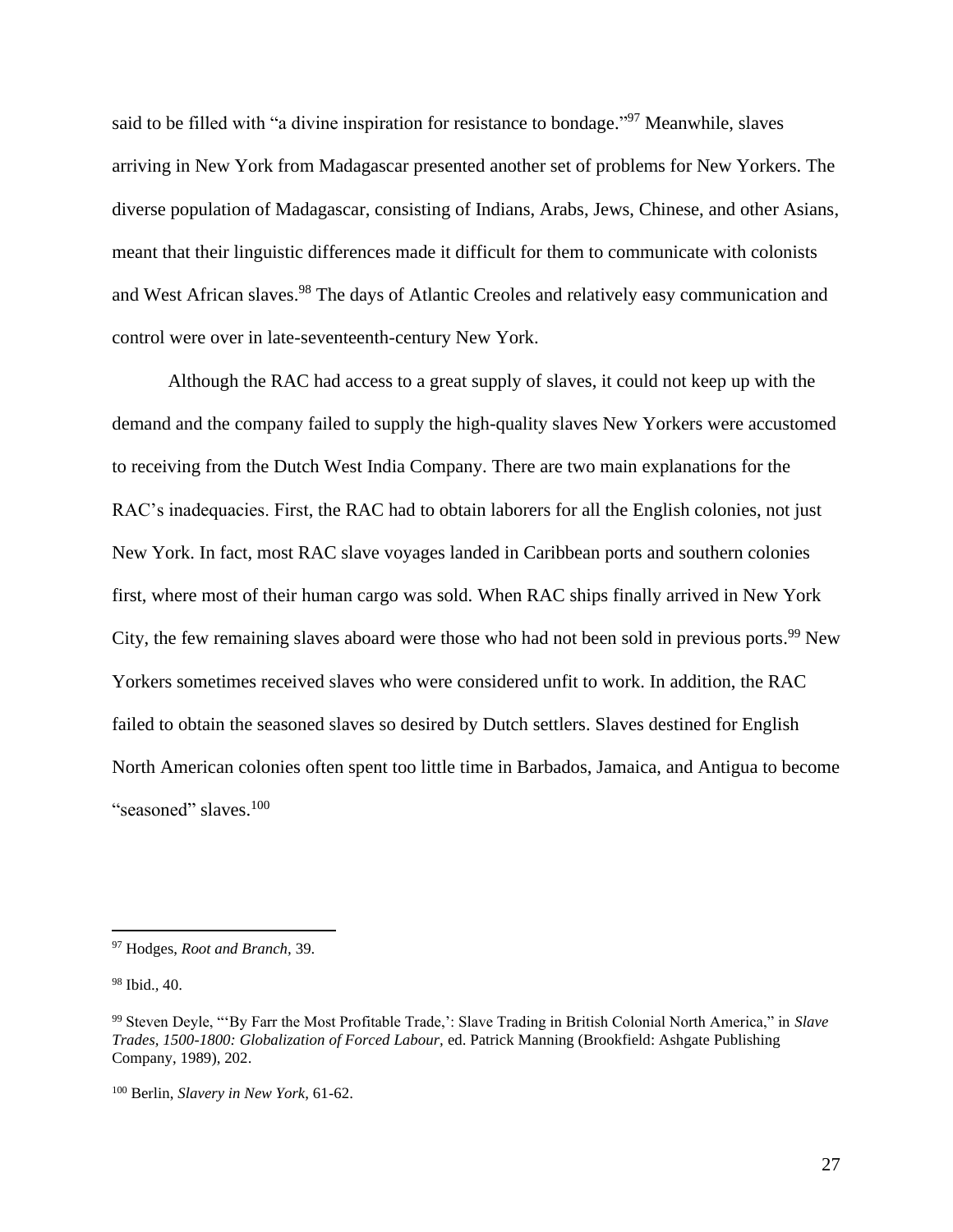In response to the reputed poor quality of RAC slaves and following the Company's loss of its monopoly in 1689, New Yorkers set out on their own journeys to supply the colony with laborers. However, these shippers were often unprepared and inexperienced, which resulted in much poorer conditions for the slaves on their journey. Stops in the Caribbean were essential not only for sale but to restock ships. In one voyage in 1721, the *Crown Galley* left Madagascar with 240 slaves.<sup>101</sup> The ship stopped for supplies in Brazil and then journeyed another eight weeks to Barbados during which 120 of the slaves aboard had already died.<sup>102</sup> By the time the remaining slaves arrived in New York, 106 were sold but 11 were too weak for sale.<sup>103</sup> Private journeys did supply slaves to New York but sometimes failed to provide the strong and plentiful laborers that many desired.

During the last third of the seventeenth century several English North American colonies began the process of transitioning from societies with slaves to slave societies. A major factor in this transition was the increased volume of slave imports and the greater need to control this new population. In New York the colonial government replaced the WIC as the main body of governance and began to make changes to the system not only to better profit from slavery, but also to increase the distinction between the free and unfree.

#### **New York Economy**

The private, individual ownership of enslaved laborers, which had begun in earnest in New Netherland after the WIC relinquished its monopoly, accelerated under the English in New

<sup>101</sup> "Trans-Atlantic Slave Trade – Database," *Slave Voyages*[, https://www.slavevoyages.org/voyage/database.](https://www.slavevoyages.org/voyage/database) Accessed June 24, 2021.

<sup>102</sup> Ibid.

<sup>103</sup> Hodges, *Root and Branch,* 78.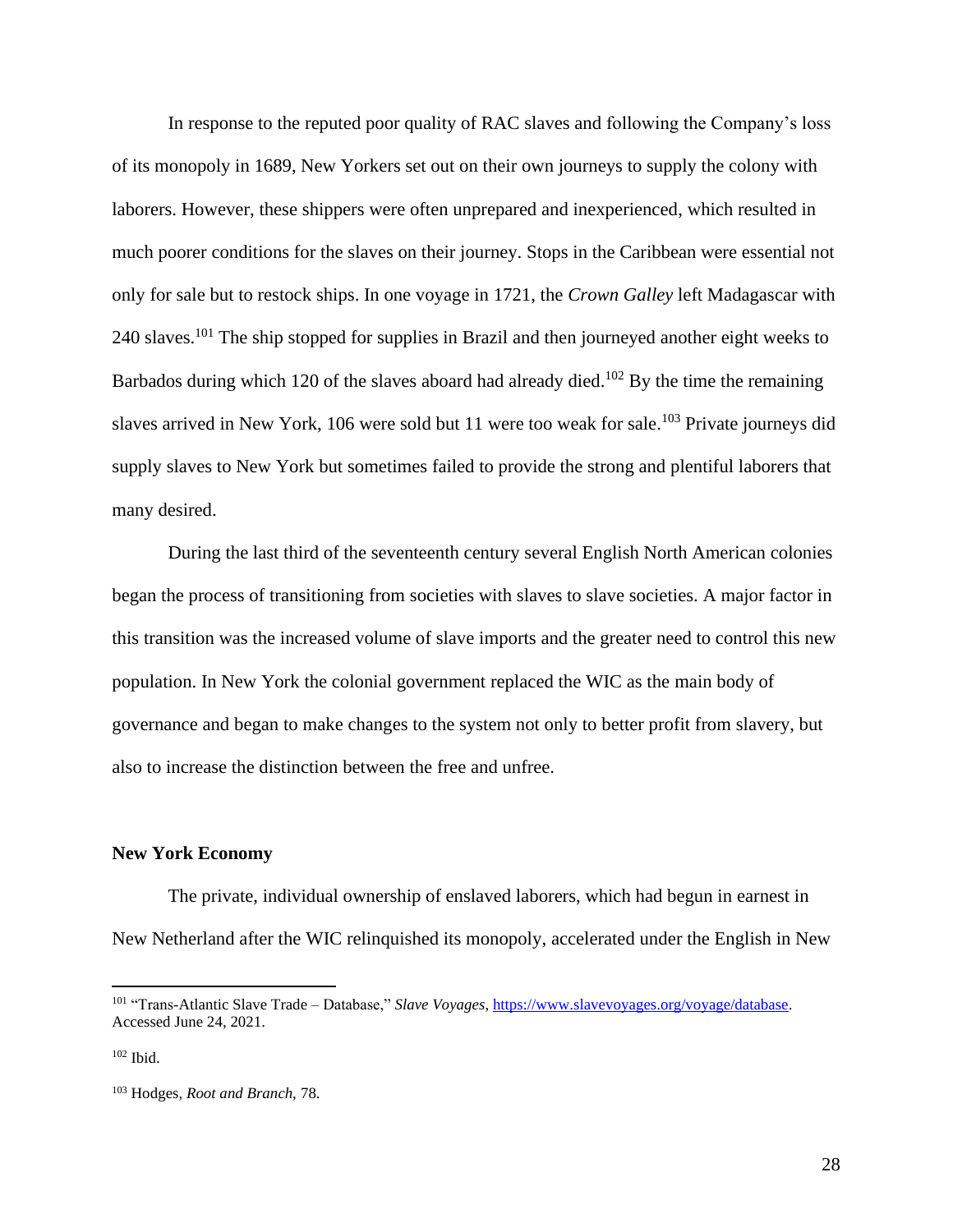York. Ownership provided some masters with the flexibility to rent their slaves to others when there was a lull in their own labor needs. In the early eighteenth century a central location on the east side of Manhattan, called the Meal Market, was established to better organize the day-labor business of slave rentals.<sup>104</sup> Through the Meal Market and other transactions like the buying and selling of individual slaves, New Yorkers strategized how to best profit from their investment in owning human property.<sup>105</sup>

In English New York slave labor remained very similar to what it had been under the Dutch but with greater restrictions on the personal lives of the enslaved. Colonists wanted slaves to be young and seasoned to perform the manual labor on farms or the domestic services within the homes.<sup>106</sup> Female slaves were described as "machines of convenience" and were used for cleaning, cooking, and laundering while men were "machines of production" and used to build, repair and sell products just as they did under the Dutch.<sup>107</sup> Men who found themselves in the domestic role polished shoes, worked in the stables or drove carriages for their masters.<sup>108</sup> Although a male and female slave might perform their tasks near one another, the English, in contrast to the Dutch, did not permit male and female slaves to live in the same quarters, partly

<sup>104</sup> Harris, *In the Shadow of Slavery,* 31. New Yorkers often feared unaccompanied male slaves walking through the city looking to be hired for work. As a result, the City Council passed a law on December 13, 1711, allowing the Meal Market to be a place where slaves could go to be hired out for work. It was the first slave market in New York City. For more, see "Slave Market," Mapping the African American Past, accessed March 12, 2021, <https://maap.columbia.edu/place/22.html>

<sup>&</sup>lt;sup>105</sup> Deyle, "By Farr the Most Profitable Trade," 206.

<sup>106</sup> Ibid., 202.

<sup>107</sup> Thomas J Davis, "These Enemies of Their Own Household: Slaves in 18th Century New York," in *A Beautiful and Fruitful Place: Selected Rensselaerswyck Seminar Papers*, edited by Nancy Anne McClure (New York: New Netherland Publishing, 1991), 173.

<sup>108</sup> Davis, "These Enemies of Their Own Household," 173.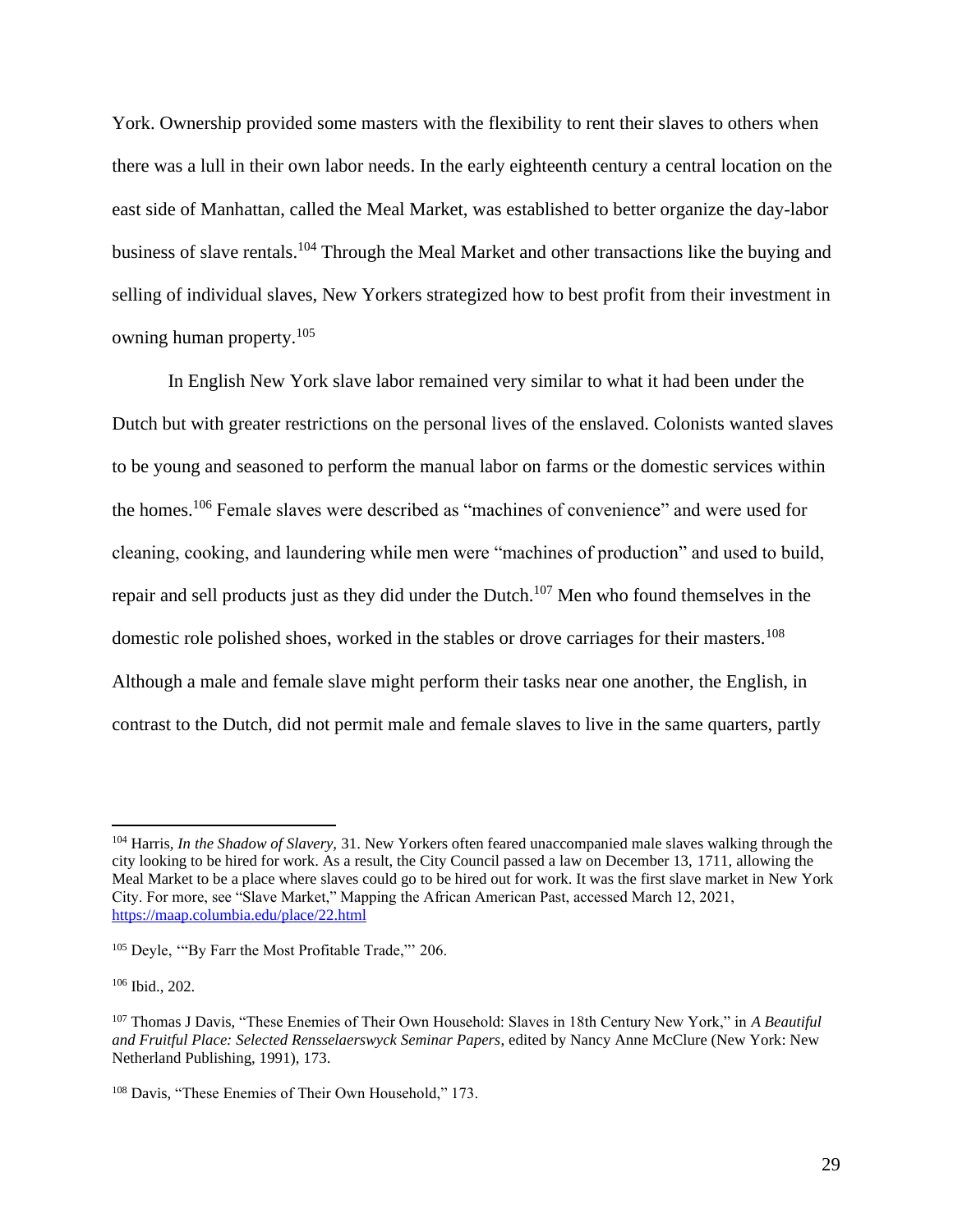due to the fear of a female slave getting pregnant.<sup>109</sup> A pregnant slave was perceived to be an economic hardship for owners because of the decreased amount of work she could do. While the Dutch sometimes allowed their slaves to travel freely to visit family, English slaves were not permitted to socialize to such an extent. As slavery was becoming more important to the economy during the transitionary period of the late seventeenth century, the English sought to gain greater control of their unfree labor by eliminating privileges and freedoms.

In Ira Berlin's study of the transformation of societies with slaves to slave societies, he stated that a major factor for a slave society to exist was the discovery of a salable commodity.<sup>110</sup> While New York did not have a single highly profitable crop, its ideal location and geography allowed it to have a diverse and highly profitable economy that benefitted from slave labor. The city and hinterland worked together to produce and sell various products to the international market. Farmers prepared butter, flour, and unprocessed grains to send to West Indian islands including Curaçao, Barbados and Jamaica.<sup>111</sup> Slaves also helped transform the surrounding hinterland into "a commercial farming district, which produced a variety of foodstuffs and other provisions for the city market and for export."<sup>112</sup> With New York as a prominent location for trade, colonists and slaves worked hard to provide for international markets and grow the colony's wealth.

<sup>109</sup> Berlin, *Slavery in New York*, 64.

<sup>110</sup> Berlin, *Many Thousands Gone*, 25.

 $111$  Ibid.

 $112$  Ibid.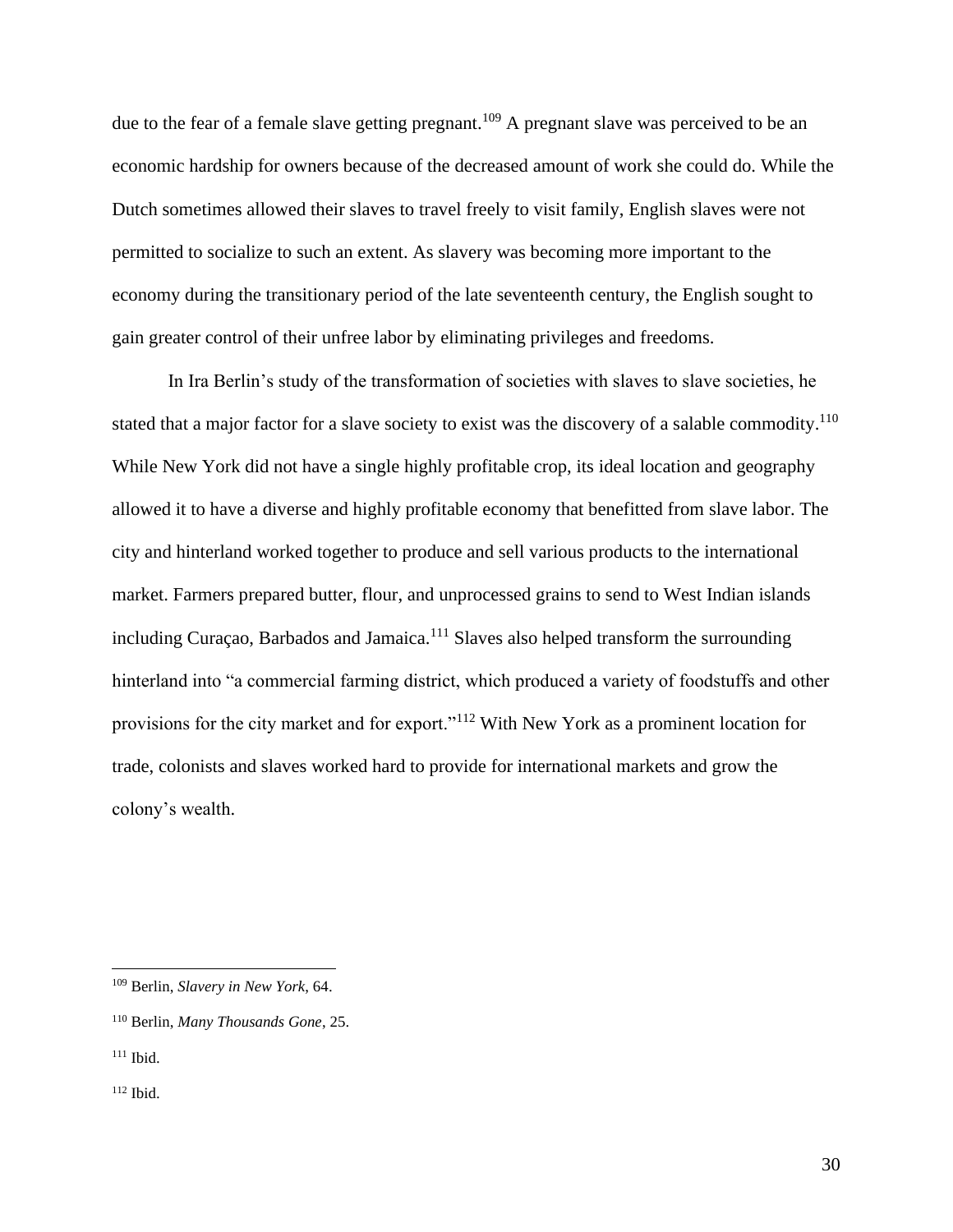#### **The Anglican Church and Slavery**

Religion was of great importance to the English and some settlers and ministers wanted slaves baptized out of good faith and to spread Anglican Christianity. The English inherited a large population of unbaptized slaves in New York who were practicing their own African religions because of the decreased conversion efforts under the Dutch in the 1650s and 1660s.<sup>113</sup> For the English, the key would be to convert enslaved Africans while making sure that baptism did not present a pathway to freedom. A solution to the dilemma of Christian slaves was achieved in 1665, just one year after gaining control of the colony, when the Duke's Laws proclaimed that "No Christian shall be kept in Bondslavery, villenage or Captivity, Except such who shall be Judged thereunto by Authority, or such willingly have sould, or shall sell themselves."<sup>114</sup> Those judged to be slaves by authority, or the English elite, could be Christianized. Not too soon after in 1667, Virginia passed a similar act stating, "that the conferring of baptisme doth not alter the condition of the person as to his bondage or freedome."<sup>115</sup> Across the North American colonies, the English eliminated the opportunity for baptisms to lead to freedom, which solidified their control over enslaved laborers.

The closer New York City got to a slave society, the more comfortable New Yorkers became with converting slaves. The fear that baptized slaves might have an increased sense of self-worth ceased as their enslaved status became permanent.<sup>116</sup> Some also saw conversion as a

<sup>113</sup> Hodges, *Root and Branch,* 54.

<sup>114</sup> "The Duke of York's Laws, 1665-75," *The Historical Society of New York Courts* (Albany, New York: New York State Library, 1809).

<sup>115</sup> June Purcell Guild, *Black Laws of Virginia: A Summary of the Legislative of Virginia concerning Negroes from Earliest Times to the Present* (New York: Negro Universities Press, 1969), 42.

<sup>116</sup> Harris, *In the Shadow of Slavery,* 34.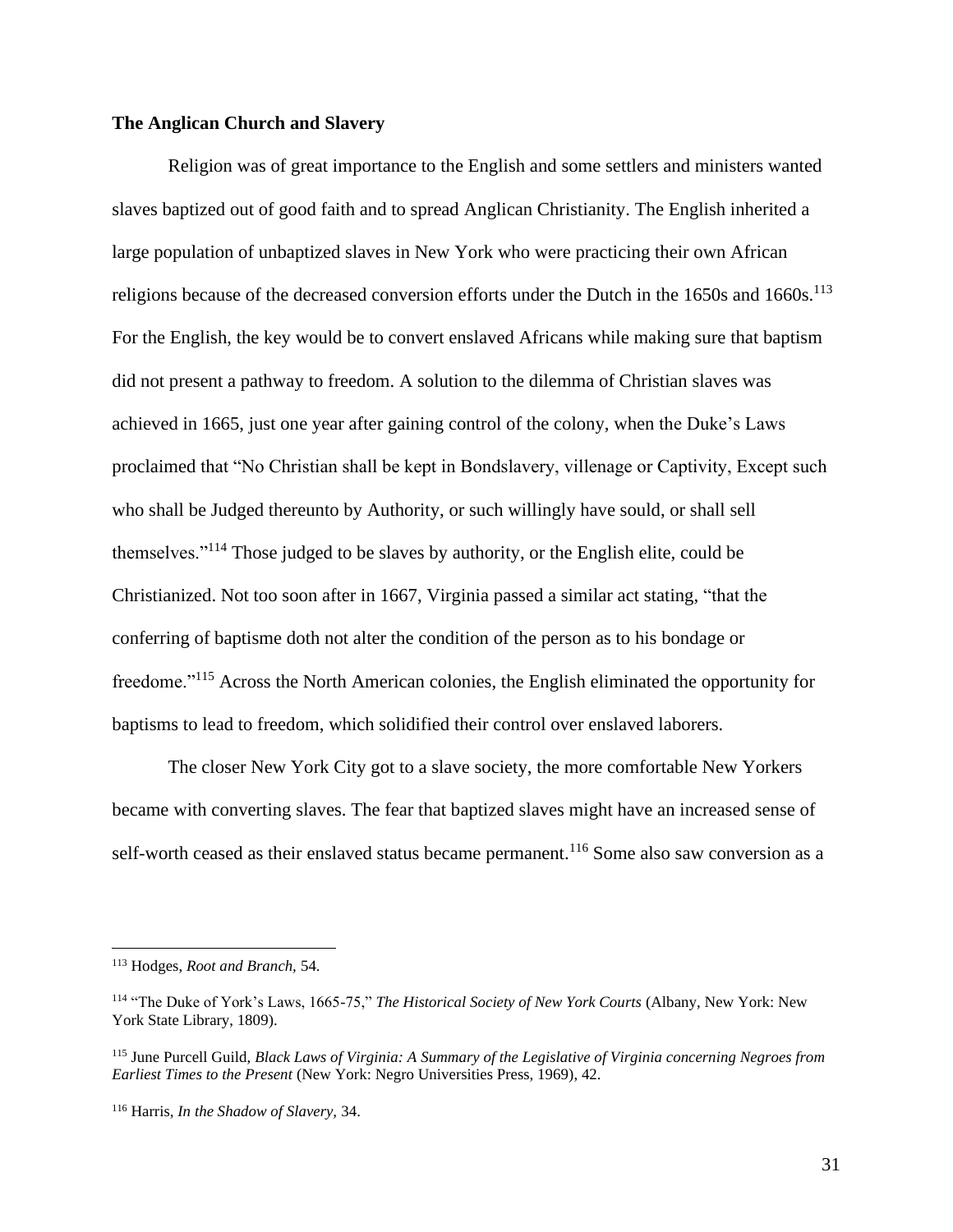way to preach obedience to slaves.<sup>117</sup> Once it was clear that baptized slaves would remain in bondage, the Royal Governor Edward Hyde and the Society for the Propagation of the Gospel in Foreign Parts began seeking out a person to take the job of baptizing slaves. In 1701, they chose city merchant Elias Neau to be the catechist.<sup>118</sup> Neau, a former French Huguenot, had himself been captured and enslaved for a time in France.<sup>119</sup> In his autobiographical account which detailed his experience being imprisoned for his religion, Neau wrote that he and the other prisoners were "always wet and dirty" and had trouble finding food.<sup>120</sup> Such conditions were not vastly different from the treatment slaves had aboard ships while being brought to the colonies. Neau empathized with slaves and drew on his experiences to convert them. His efforts had a lasting impact on the Christianization of slaves in New York for decades to follow.

Neau made the effort to not only educate slaves about the Church of England but also to incorporate aspects of their culture into his lessons. He used a call and response system in his teachings, which was a method often used in African cultures.<sup>121</sup> He also held lessons in his home because some of his students believed that any location could be used as a place of worship.<sup>122</sup> However, the use of Neau's home as a classroom was purposeful for another reason. Some masters prohibited their slaves from attending Neau's school because they believed

 $122$  Ibid., 58.

<sup>117</sup> Hodges, *Root and Branch,* 60.

<sup>118</sup> Bonomi, '"Swarms of Negroes Comeing about My Door,"' 45.

<sup>119</sup> Goodfriend, *Who Should Rule at Home?*, 28.

<sup>120</sup> Elias Neau, *An Account of the Sufferings of the French Protestants, Slaves on Board the French Kings Galleys*, (Ann Arbor: University Microfilms Inc., 1699), 5.

<sup>121</sup> Hodges, *Root and Branch,* 54.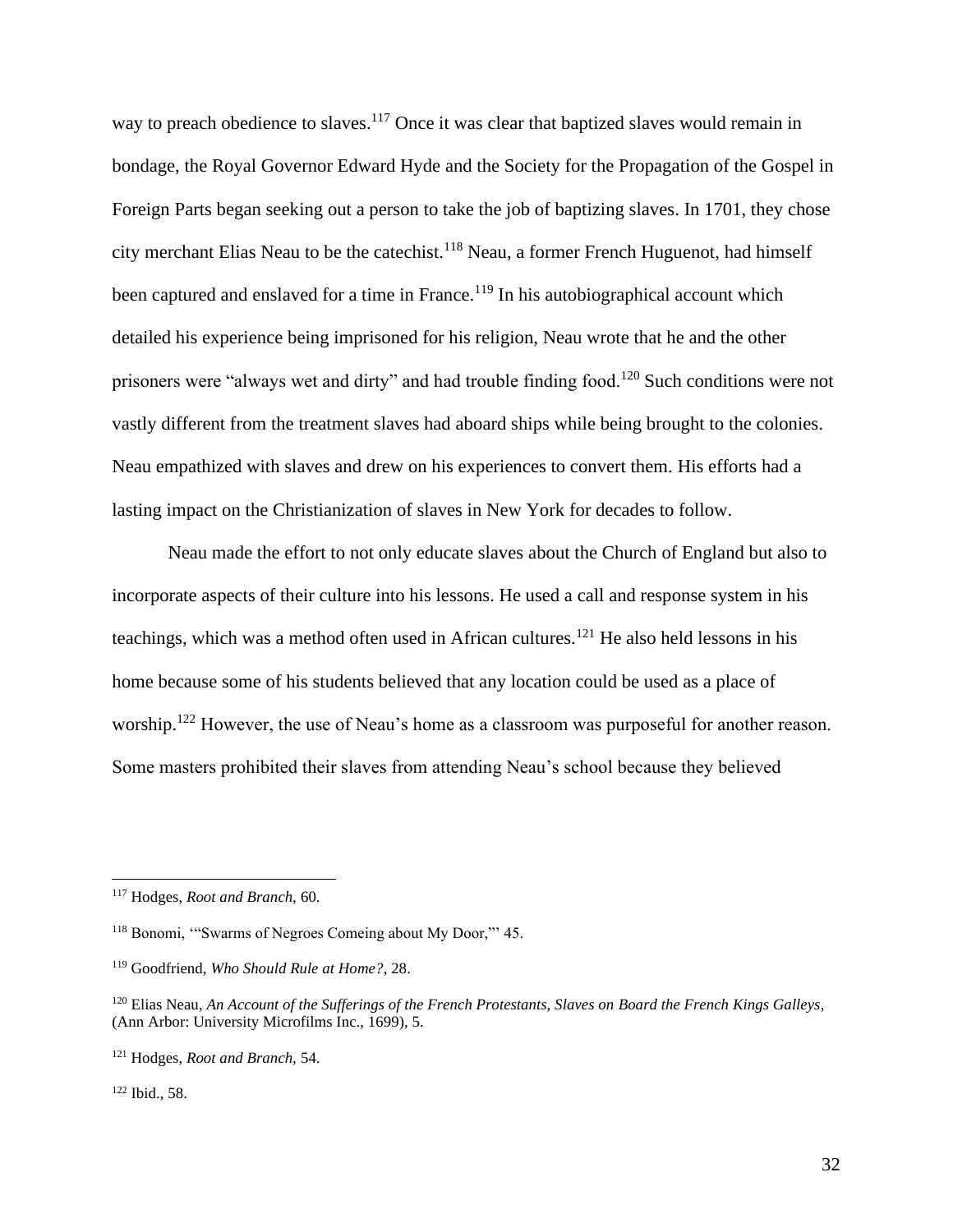conversion would make their slaves want to rebel.<sup>123</sup> By keeping these proceedings as private as possible, Neau attempted to limit backlash from slave owners who he believed to have neglected the souls of their slaves. $124$ 

Initially seen as a valiant effort by the Church of England and the New York colonial government, the conversion of slaves ultimately did more to restrict their privileges rather than promote them. The free Black population came to a standstill as baptisms no longer led to freedom. The growing enslaved population became more permanent, and owners were confident in their slave's permanent status as a laborer. In promoting the English religion but not English equality, New York indicated that for African slaves, legal status was no longer porous.

#### **The Slave Experience Under the English**

The major difference between slaves' lives under the Dutch and under the English was the codification of slavery, which drew the line sharply between the Dutch society with slaves and the English slave society. Codification began in 1664 when the English issued a series of acts to better control the growing slave population. This process continued through 1712. Changes also occurred within communities that separated slaves socially from the rest of the population. Conditions deteriorated, privileges were eliminated, and animosity grew. The more the English tried to control the slave population, the more slaves resisted.

Slaves were aware of the increasing restrictions enforced by the English and acts of resistance became more common. Without the opportunity to earn an income of their own, slaves

<sup>123</sup> David R. King, "Missionary Vestryman," *Historical Magazine of the Protestant Episcopal Church* 34, no. 4 (1965): 364.

<sup>&</sup>lt;sup>124</sup> Bonomi, "Swarms of Negroes Comeing about My Door," 52.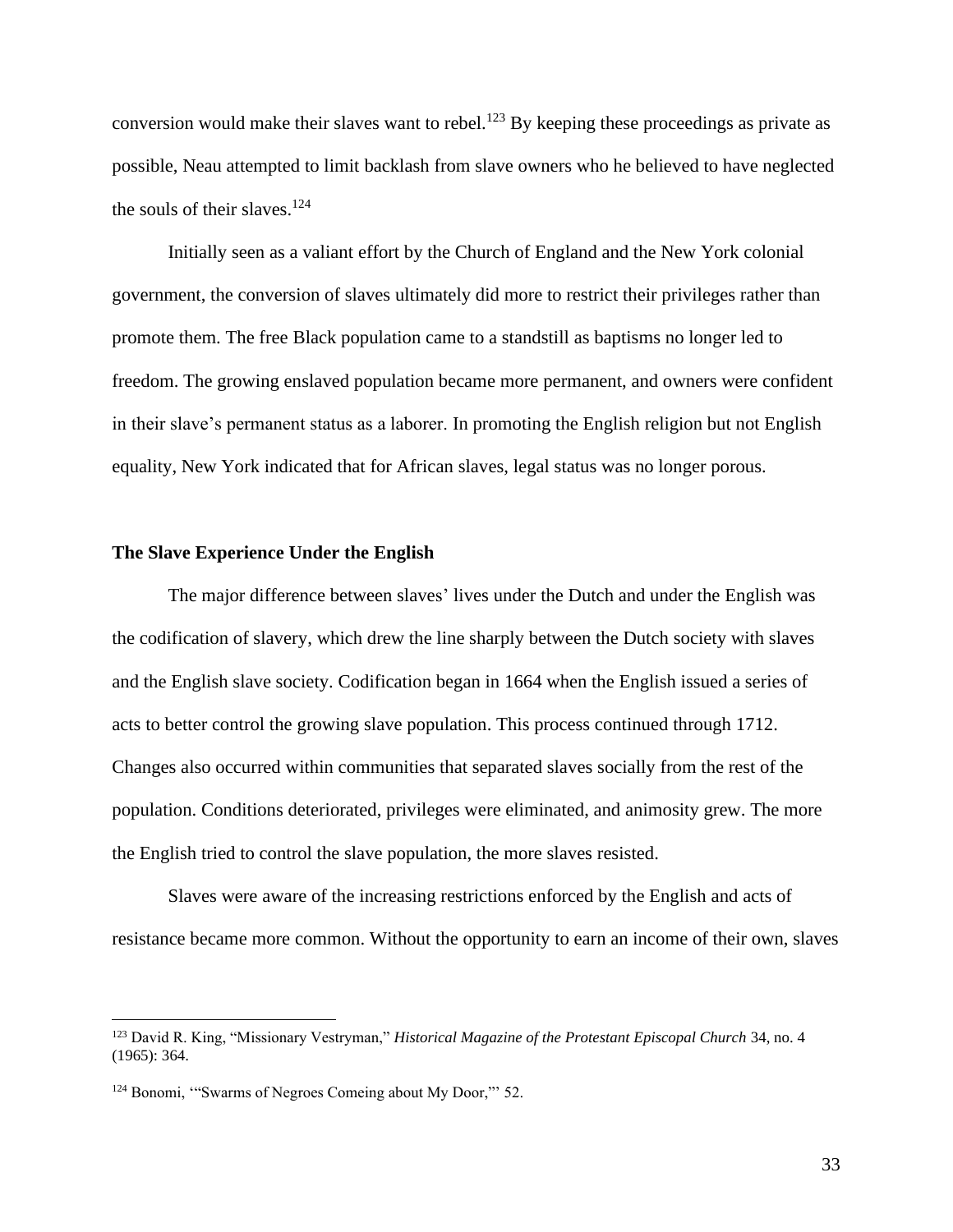were more likely to steal money, clothing and food from their masters.<sup>125</sup> They often met at alehouses to exchange stolen goods with poor white laborers.<sup>126</sup> The theft and exchange of goods was a response to the perceived attack on their "customary rights," referring to the privileges they once had under the Dutch.<sup>127</sup> In response, New York City and the colony of New York passed laws prohibiting anyone from buying or selling goods from slaves in 1681 and 1684, respectively.<sup>128</sup> Moreover, the 1702 Act for Regulating Slaves stated, "That no P'son or P'sons hereafter throughout this Province, do presume to Trade with any slave either in buying or selling, w'th'out leave and Consent of the Master or Mistress" and "all bargains and Contracts made w'th any slave, contrary to the intent of this Act, shall be utterly void."<sup>129</sup> Slaves and poor white laborers alike were angered by these laws because the elite already owned so much of the wealth in English New York. Furthermore, whites now faced harsh consequences if they were found to aid runaway slaves. The 1702 Act stated that "if any person or persons whatsoever shall be found guilty of harbouring, entertaining or concealing of any Slave, or assisting to the conveying them away…shall be also liable to pay the value of such Slave to the Master or Mistress."<sup>130</sup> This was an economic punishment poorer whites could not afford. White

<sup>126</sup> Ibid.*,* 49.

<sup>127</sup> Ibid.

<sup>128</sup> Ibid.*,* 51.

<sup>130</sup> Ibid*.*

<sup>125</sup> Harris, *In the Shadow of Slavery,* 37.

<sup>129</sup> *The colonial laws of New York from the year 1664 to the revolution, including the charters to the Duke of York, the commission and instructions to colonial governors, the Dukes laws, the laws of the Donagan and Leisler assemblies, the charters of Albany and New York and the acts of the colonial legislatures from 1691 to 1775 inclusive ...* (New York: J.B. Lyon, state printer, 1894), 519-520.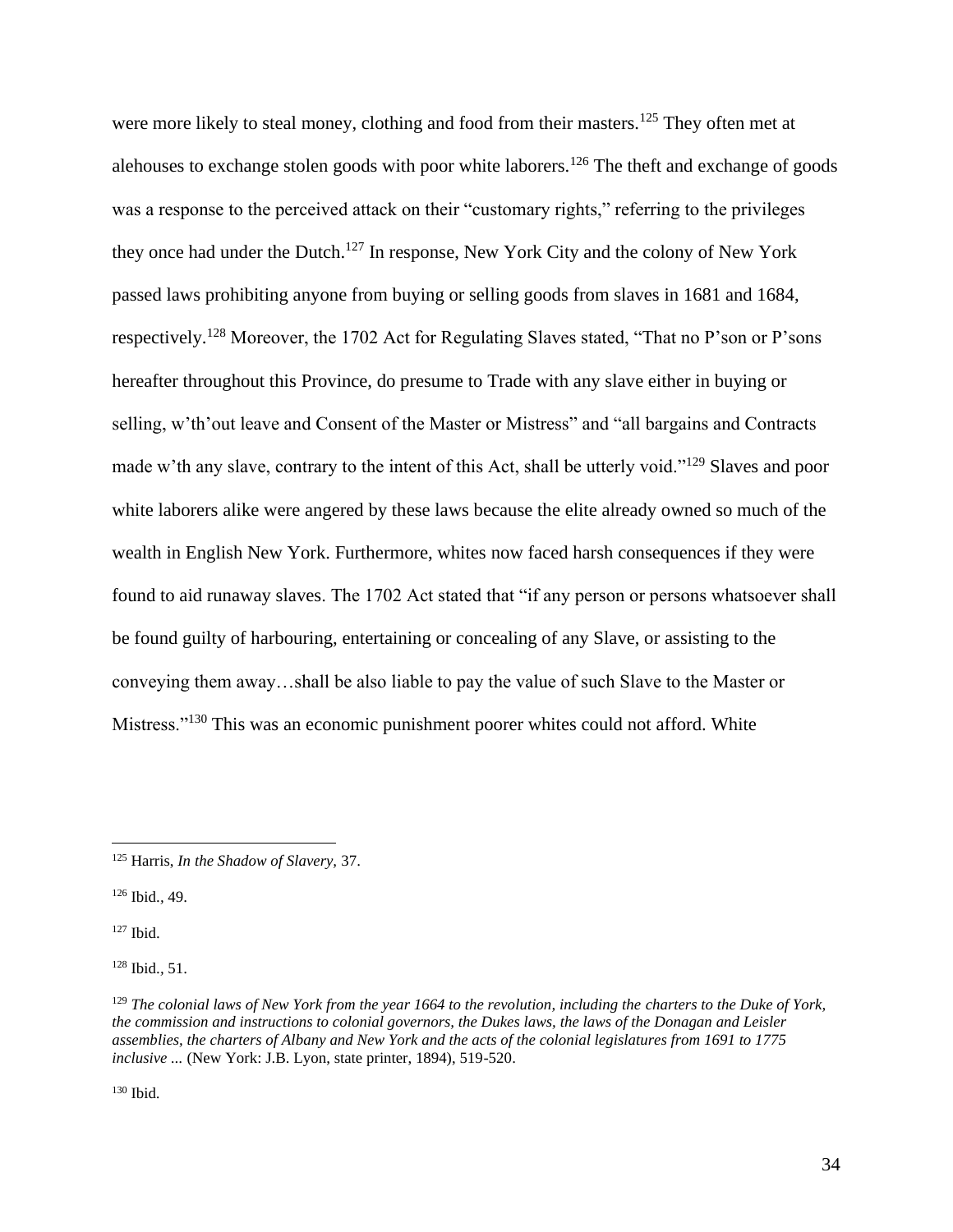interactions with slaves became more scrutinized to eliminate interracial cooperation among the colony's poor.

The 1702 Act for Regulating Slaves contained six main points that permanently transformed New York City into a slave society. One condition of the 1702 Act stated that "it shall not hereafter be lawful for above Three Slaves to meet together at any other time nor at any other place," unless it was requested by their masters for work.<sup>131</sup> If they were found to violate this law, a slave could be "Whipt upon the Naked Back, at the Direction of any Justice of the Peace."<sup>132</sup> To further limit the likelihood of a slave uprising, the 1702 Act ruled that "no Person or Persons whatsoever do hereafter Employ, Harbour, conceal, or Entertain other Mens' Slaves at their House, Out-house, or Plantation, without the Consent of their Master."<sup>133</sup> This restriction differed greatly from the privileges slaves had been granted under the Dutch. It was common for slaves and white servants to work with one another and enjoy free time together. The English saw this as a security risk. Finally, the 1702 Act is notable because it explicitly referred to slaves as property. Part of the act defined slaves as "property of Christians" and that their masters were responsible for punishing their slaves since property cannot be tried in court.<sup>134</sup> This last part highlights another major difference between slave life under the Dutch and the English.

In a society with slaves, slaves were viewed as another form of labor and still as humans with rights. Moreover, they were more likely to be Christianized. In the slave society that English New York City was becoming, however, slaves were the property of Christians and did

 $134$  Ibid.

<sup>131</sup> New York (State), *Acts of Assembly, passed in the Province of New York, from 1691 to 1718* (London: J. Baskett, Printer to the King, 1719), 59.

<sup>132</sup> *Acts of Assembly, passed in the Province of New York, from 1691 to 1718*, 59.

<sup>133</sup> Ibid.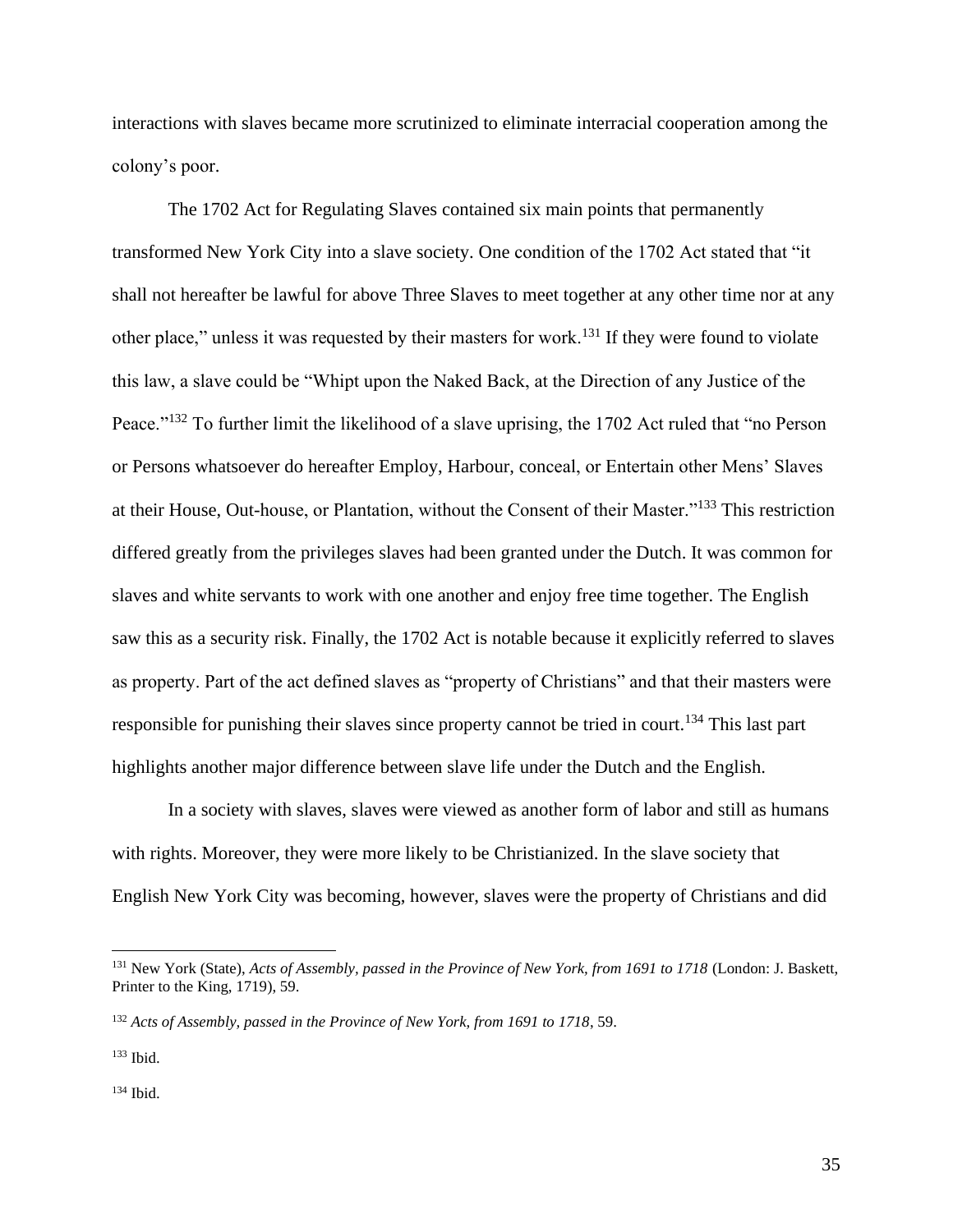not have the right to be tried in court.<sup>135</sup> Unlike the Dutch who allowed slaves to testify against whites in court, slaves under the English were almost never in court at all. If a slave misbehaved, the owner punished them himself.<sup>136</sup> Slaves were also aware that their bondage was permanent as opposed to temporary as some experienced in New Netherland. The 1712 "Act for the suppressing and punishing the conspiracy and insurrection of Negroes and other Slaves" virtually ended the practice of owners freeing their slaves by requiring the owner to pay £200 to the colonial government and  $£20$  to the freed slave.<sup>137</sup> The English stripped slaves of basic freedoms, which helped the wealthy elite consolidate their authority and power over them.

The English were aware of their restrictive measures and how they compared to the Dutch. They also understood the importance of their property and worked hard to keep their slaves from running away. Nevertheless, slaves ran away more often in New York than in New Netherland. Those who succeeded in their escapes found themselves far in Native territories, unlikely to see their masters again.<sup>138</sup> A 1705 slave code aimed at preventing runaways stated that if a runaway slave was convicted, they "shall suffer the pains of death as in cases of felony," proving that the treatment of slaves was certainly getting harsher under the English, as the Dutch had no such code in place.<sup>139</sup>

<sup>135</sup> Harris, *In the Shadow of Slavery,* 43.

<sup>136</sup> Jill LePore, *New York Burning: Liberty, Slavery, and Conspiracy in Eighteenth-Century Manhattan* (New York: Vintage Books, 2006), 80.

<sup>&</sup>lt;sup>137</sup> "An Act for the suppressing and punishing the conspiracy and insurrection of Negroes and other Slaves," *New York Slave Laws: Colonial Period*. Retrieved from <http://law2.umkc.edu/faculty/projects/ftrials/negroplot/slavelaws.html>

<sup>138</sup> Hodges, *Root and Branch,* 52.

<sup>139</sup> *The colonial laws of New York,* 582.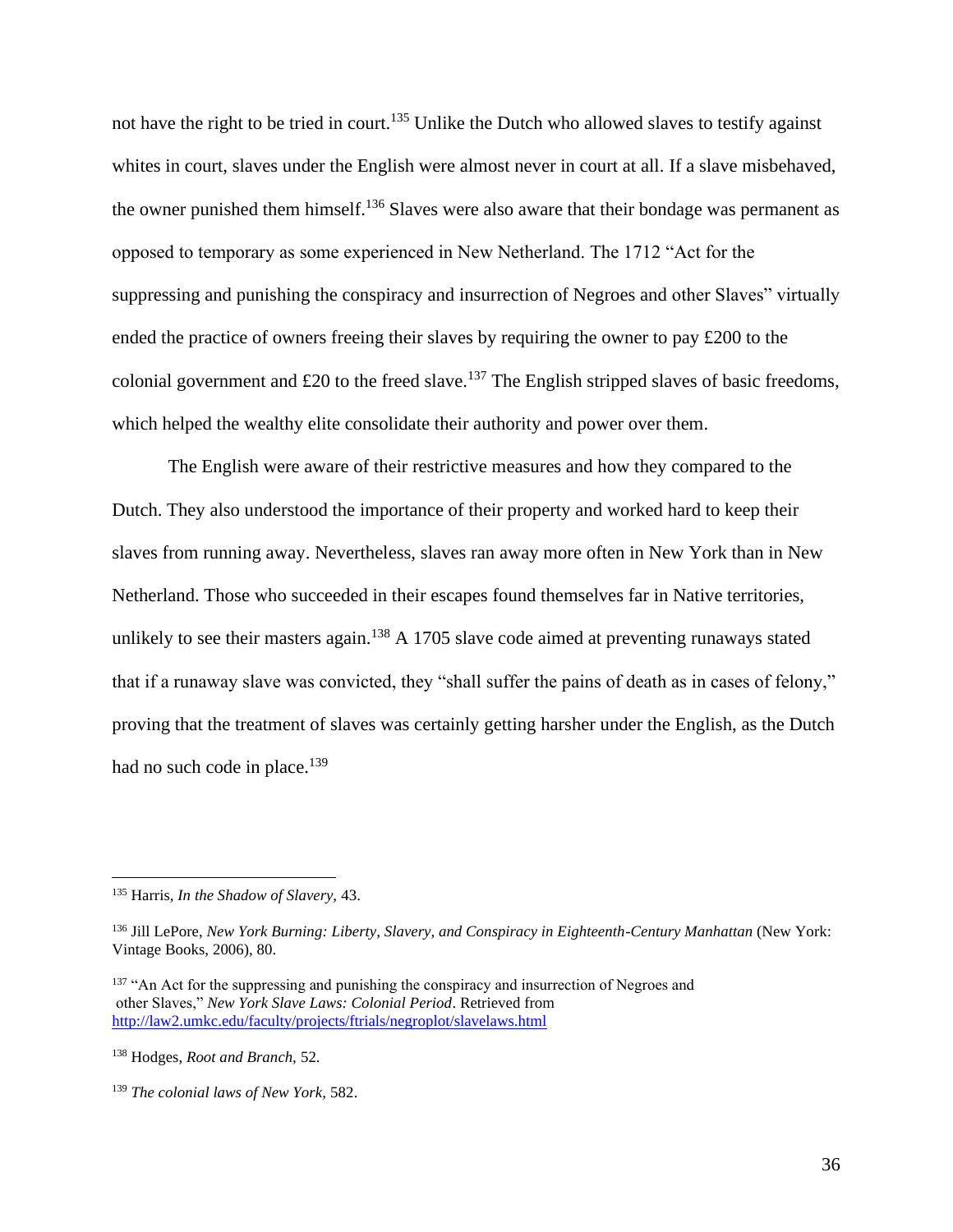In their slave society, the English also attempted to control behavior they felt could escalate into disorder. For example, the colonial government tried to eliminate the celebration of Pinkster by enslaved New Yorkers. Pinkster was the Dutch Reformed Church's observation of Pentecost and emphasized experiential religion.<sup>140</sup> The focus on the experience as opposed to scriptures allowed for nonliterate Blacks to partake in the celebration and become acquainted with the religion even if they were not baptized.<sup>141</sup> The festival soon became a combination of Dutch and African cultures as Blacks introduced their own music and religion into the celebrations.<sup>142</sup> During Pinkster, whites drank and celebrated while Blacks played traditional African music and practiced African religious rituals.<sup>143</sup> Such events, which the English described as "frolics," led them to speculate what could happen if the event got too disorderly.<sup>144</sup> One fear was that slaves would start questioning their status and become more rebellious if they consumed alcohol.<sup>145</sup> As a result, the English began to outlaw slave celebrations altogether.<sup>146</sup>

By the early eighteenth century, New York had all but eliminated any pathway to freedom slaves once knew. The codification of slavery in Duke's Laws made it evident that slaves were a separate class bound to labor for life. Defined as property, slaves lost the basic privileges they once had under the Dutch. Increased restrictions caused slaves to resist which consequently caused the English to pass even greater restrictions. The cycle continued as tension

<sup>140</sup> Harris, *In the Shadow of Slavery*, 41.

<sup>141</sup> Ibid.

 $142$  Ibid.

<sup>143</sup> Ibid.

<sup>144</sup> Hodges, *Root and Branch,* 50.

<sup>145</sup> LePore, *New York Burning,* 57.

<sup>146</sup> Hodges, *Root and Branch,* 48.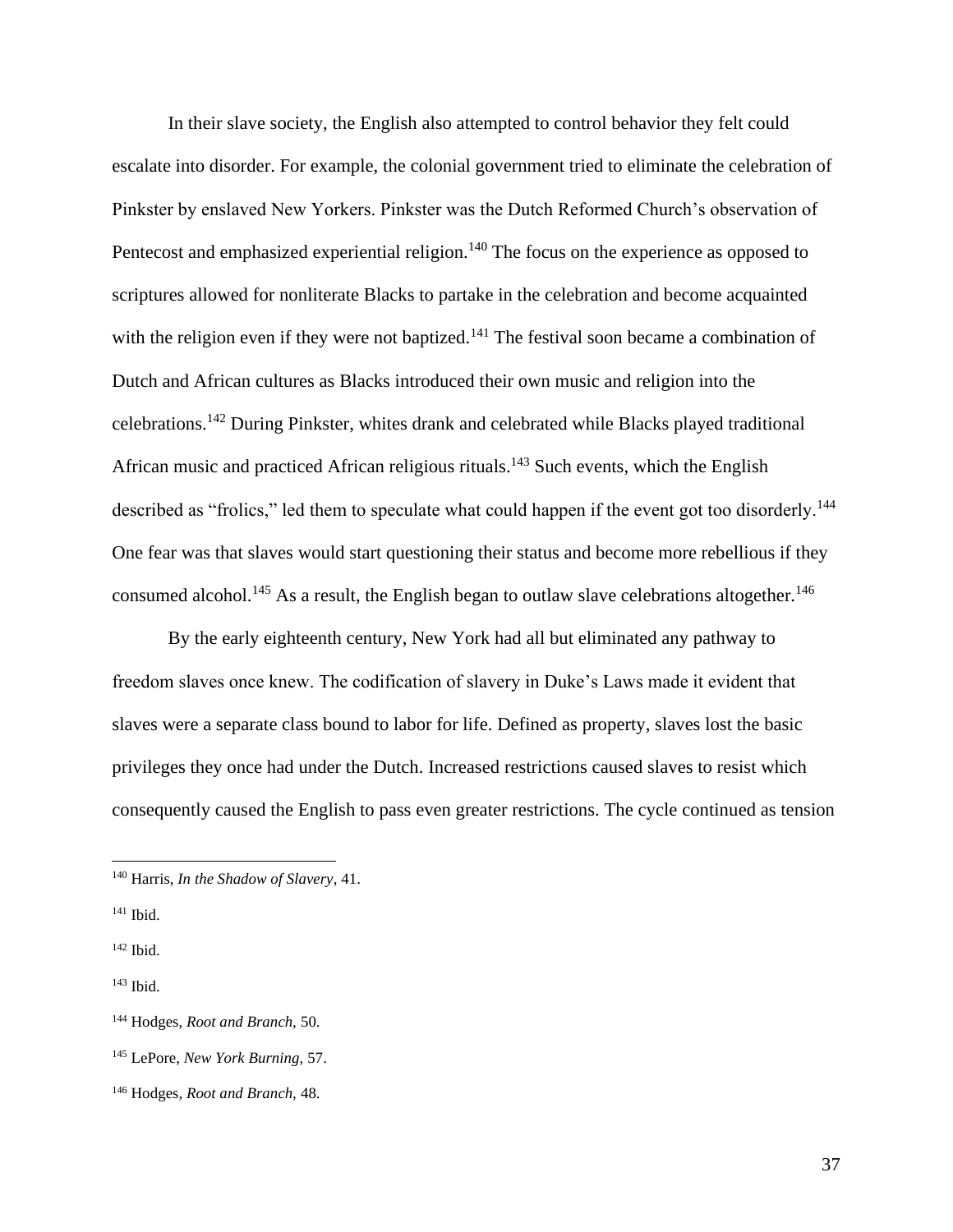grew between white settlers and slaves. In 1712 and 1741, New York City went up in flames and the crime was pinned both times on the slave community. Although evidence against the slaves was scarce, it was plausible that slaves did attempt to destroy the city they had a significant role in building because the English had established such a restrictive system of slavery. Resentment and resistance were expected.

#### **Conclusion**

The Dutch utilized slave labor in New Netherland but under conditions in which the colony never became a slave society. The Dutch were relatively liberal in their treatment of slaves because they were still in the early stages of establishing their settlement. The minimal amount of time the Dutch spent controlling New Netherland limited the opportunity for it to develop into a slave society. The Dutch in New Netherland never secured a large supply of slaves as the Dutch West India Company was concerned with multiple colonial holdings in the Atlantic world. They initially prioritized Brazil and the Caribbean, which resulted in fewer slaves being sent to New Netherland. The small population of slaves became members of the community instead of marginalized laborers.

Although the Dutch did not see as great economic success in New Netherland with slaves as they did in South America and the Caribbean, they still benefited from this system of labor in their North American colony. By renting out slaves, the Company fostered a more corporate relationship with its slaves allowing them to have several privileges. The Dutch also sought to spread their religion to slaves and allowed conversion to result in freedom in the early years of the colony, which suggests their recognition of slaves as people, not property. Furthermore, the possibility of manumission because of baptism also highlights the fluidity of slavery in Dutch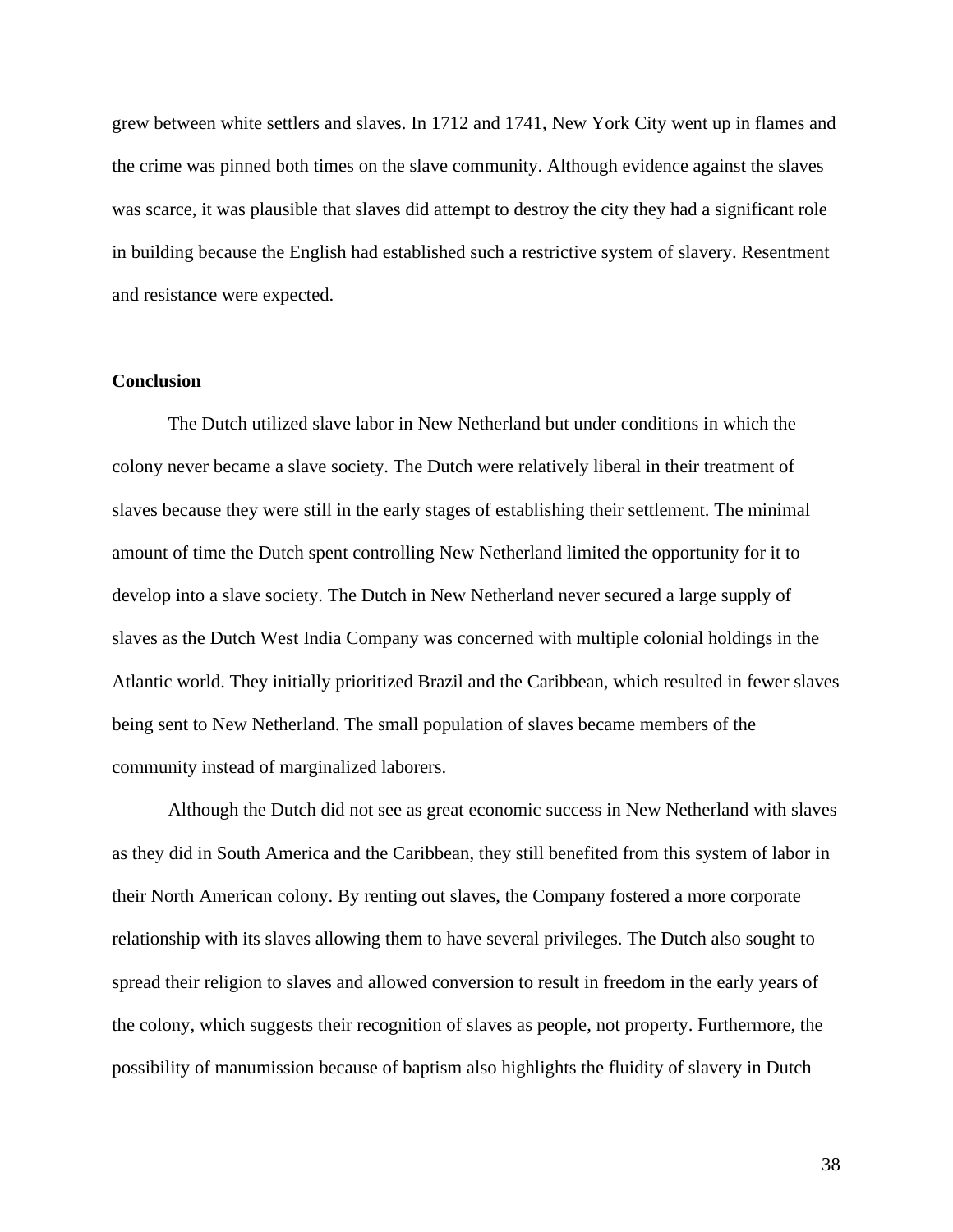society. Overall, the lack of a rigid racial hierarchy in New Netherland allowed for the Dutch to experiment with their use of slave labor and ultimately allowed greater privileges for the enslaved that were subsequently eliminated under the English.

The last third of the seventeenth century was a crucial transformation period in English New York which saw New York City begin its transition into a slave society. The English amassed a larger, enslaved labor population which, in turn, necessitated stringent controls since servitude was to be a lifelong status. New Yorkers created a codified system to better help them control this increasing slave population. Ultimately, the more restrictive English slave codes prompted the enslaved to resist and rebel in New York City.

As the English continued to obtain more slaves from both the Caribbean and Africa, they had to continue to dismantle the system that the Dutch had created. Slave baptisms increased again but only once an English law stated that slaves could be Christianized. Slaves lost the freedom to find work and make money on their own. They also were prohibited from meeting with one another in groups. The slave class was growing in number and the greater restrictions to control the population were fuel for acts of rebellion. The various slave codes the English passed established that slaves were not to be treated as people, but property. As a result, they did not have any privileges and received harsh punishments if they violated any laws. By the mideighteenth century, there was a great deal of fear between English New Yorkers and slaves. Unfortunately, the English only treated slaves harsher out of fear of rebellion. New York remained a slave society and constantly feared another slave uprising until slavery was finally outlawed in 1827.<sup>147</sup>

<sup>&</sup>lt;sup>147</sup> The 1799 Act for the Gradual Abolition of Slavery stated that any child born to a slave after 1799 in New York would become free when males were 28 and when females were 25. Any slave born before 1799 had their status changed to indentured servant. Thus, by 1827, slavery was completely outlawed in New York as slaves had reached the required age for freedom. See New York State Archives, New York (State), Dept. of State, Bureau of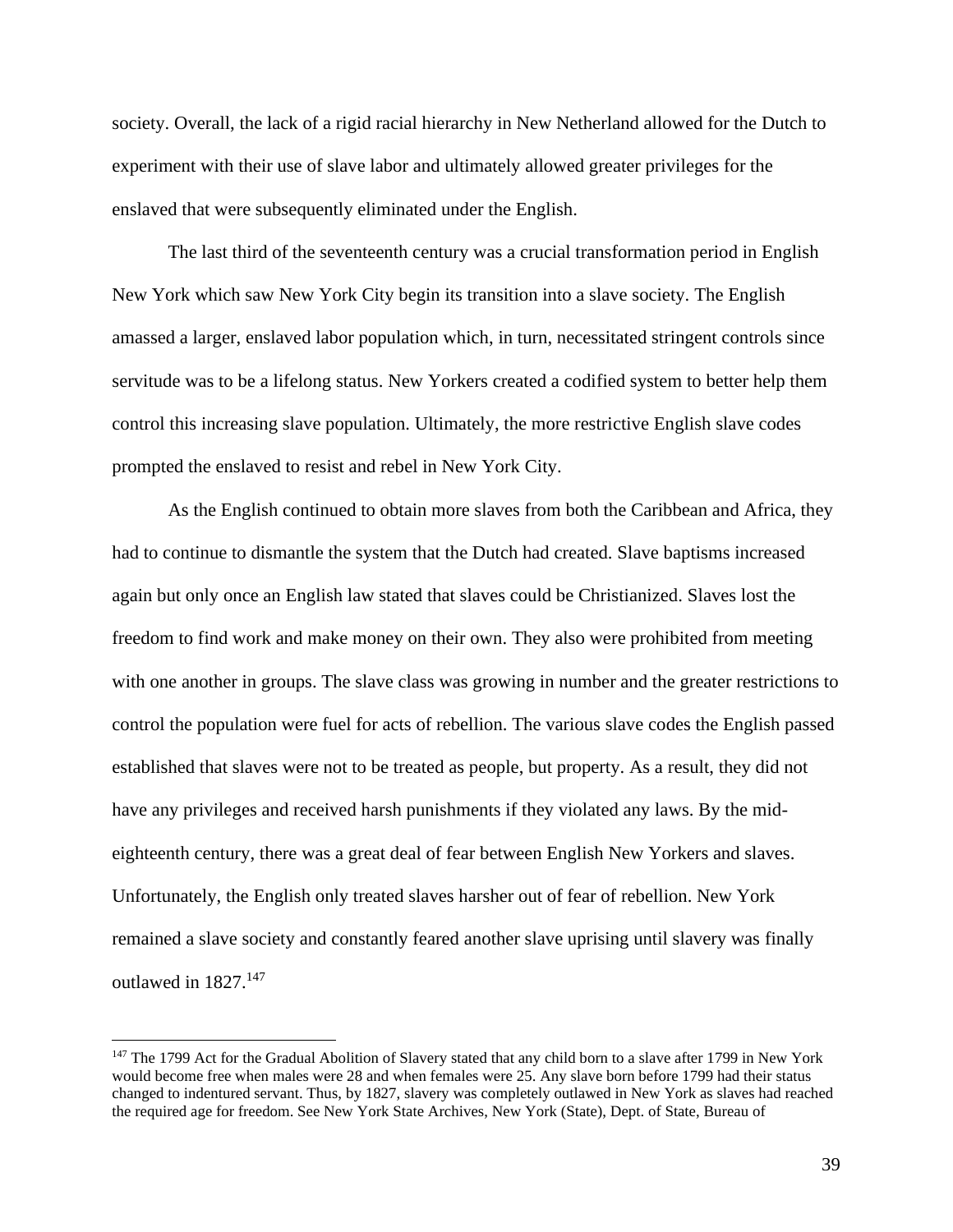#### **Bibliography**

#### **Primary Sources**

- Acts of Assembly, passed in the Province of New York, from 1691 to 1718. New York (State). London: J. Baskett, printer to the King, 1719.
- "An Act for the Gradual Abolition of Slavery, 1799," New York State Archives, New York (State). Dept. of State. Bureau of Miscellaneous Records. Enrolled acts of the State Legislature. Series 13036-78, Laws of 1799, Chapter 62.
- "An Act for the suppressing and punishing the conspiracy and insurrection of Negroes and other Slaves," *New York Slave Laws: Colonial Period*. Accessed March 12, 2021. <http://law2.umkc.edu/faculty/projects/ftrials/negroplot/slavelaws.html>
- *Certificate*, April 17, 1664, New York Colonial Manuscripts, X, pt. 3, 170, New York State Archives, Albany, New York.
- *The colonial laws of New York from the year 1664 to the revolution, including the charters to the Duke of York, the commission and instructions to colonial governors, the Dukes laws, the*  laws of the Donagan and Leisler assemblies, the charters of Albany and New York and *the acts of the colonial legislatures from 1691 to 1775 inclusive ...* New York (State). Albany: J. B. Lyon, state printer, 1894.
- Corwin, Edward T. ed., *Ecclesiastical Records of the State of New York*. Albany, New York: J.B. Lyon, 1901-1916.
- *Council Papers, 1664-1781.* New York State Archives, New York (Colony) Council. Series A1894-78, Volume 28, p.174.
- *Curaçao records, 1640-1665*. New York State Archives. New York (Colony) Council. Series A1883-78. Volume 17, document 51a.
- *Curaçao records, 1640-1665*. New York State Archives. New York (Colony) Council. Series A1883-78. Volume 17, document 61.
- *Curaçao records, 1640-1665*. New York State Archives. New York (Colony) Council. Series A1883-78. Volume 17, document 69.
- *Curaçao records, 1640-1665*. New York State Archives. New York (Colony) Council. Series A1883-78. Volume 17, document 96, page 1, side 1.

Miscellaneous Records. Enrolled acts of the State Legislature, Series 13036-78, Laws of 1799, Chapter 62 for the original document.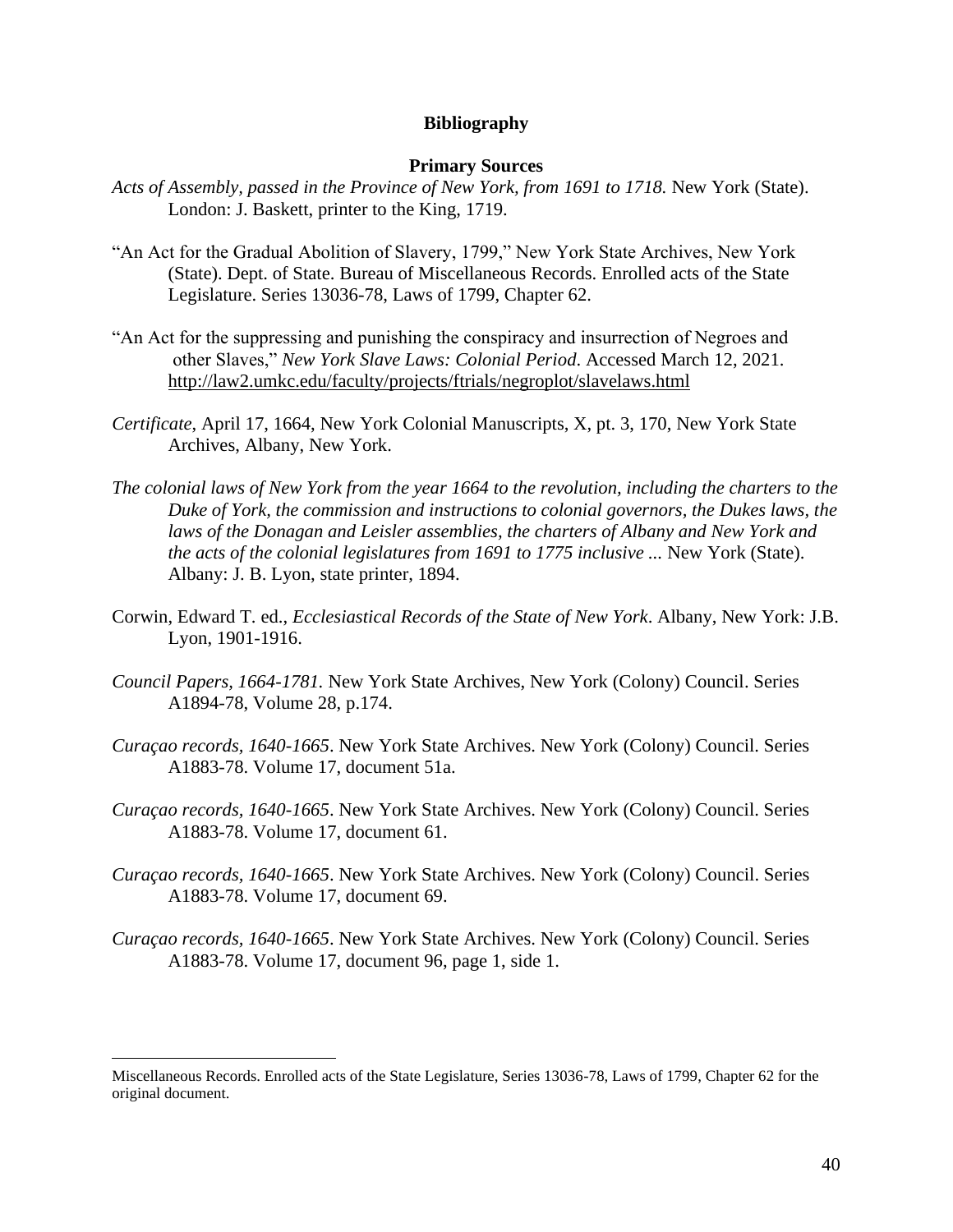- "The Duke of York's Laws, 1665-1675," *The Historical Society of New York Courts*. [https://www.nycourts.gov/history/legal-history-new-york/documents/charters-duke](https://www.nycourts.gov/history/legal-history-new-york/documents/charters-duke-transcript.pdf)[transcript.pdf](https://www.nycourts.gov/history/legal-history-new-york/documents/charters-duke-transcript.pdf)
- *Dutch colonial council minutes, 1638-1665.* New York State Archives. New Netherland Council. Series A1809. Volume 8.
- *Dutch colonial patents and deeds, 1630-1664.* New York State Archives. New Netherland Council. Series A1880. Volume GG.
- "Enactment of Hereditary Slavery Law Virginia 1662-ACT XI," National Park Services. Accessed March 27, 2021. [https://www.nps.gov/ethnography/aah/aaheritage/Chesapeake\\_pop2.htm](https://www.nps.gov/ethnography/aah/aaheritage/Chesapeake_pop2.htm)
- "Form of a contract for importing slaves from Africa," New York State Archives. New York (Colony). Council. Dutch colonial administrative correspondence, 1646-1664. Series A1810-78. Volume 11, document 45b.
- Holden, James A., Corwin, Edward Tanjore, and Hastings*,* Hughes*. Ecclesiastical Records: State of New York*, New York (State), Albany: J.B. Lyon, state printer, 1901.
- "Indenture of service of Maria, a young Negro girl, to Nicolaes Coorn," New York State Archives. New York (Colony). Secretary of the Province. Register of the Provincial Secretary, 1642-1660. Series A0270-78. Volume 2, document 111a-b, side 2.
- "Instructions [] from the honorable West India Company," August 15, 1640, Charles T. Gehring, ed., *Curaçao Papers, 1640-1665*. Albany: New Netherland Research Center and the New Netherland Institute, 2011.
- "Letter from the Directors to Stuyvesant," New York State Archives. New York (Colony). Council. Dutch colonial administrative correspondence, 1646-1664. Series A1810-78. Volume 12, document 39, page 1, side 1.
- "Manumission of Manuel the Spaniard by Philip Jansz Ringo," New York State Archives. New York (Colony). Secretary of the Province. Register of the Provincial Secretary, 1642- 1660. Series A0270-78. Volume 3, documents 30b - 30c, side 1.
- Neau, Elias. *An Account of the Sufferings of the French Protestants, Slaves on Board the French Kings Galley*. Ann Arbor: University Microfilms Inc., 1699.
- "Petrus Stuyvesant's 1665 Certification of Land Grants to Manumitted Slaves," New Netherland Institute. [https://www.newnetherlandinstitute.org/files/2814/0681/8946/Stuyvesantmanumission.pd](https://www.newnetherlandinstitute.org/files/2814/0681/8946/Stuyvesantmanumission.pdf) [f](https://www.newnetherlandinstitute.org/files/2814/0681/8946/Stuyvesantmanumission.pdf)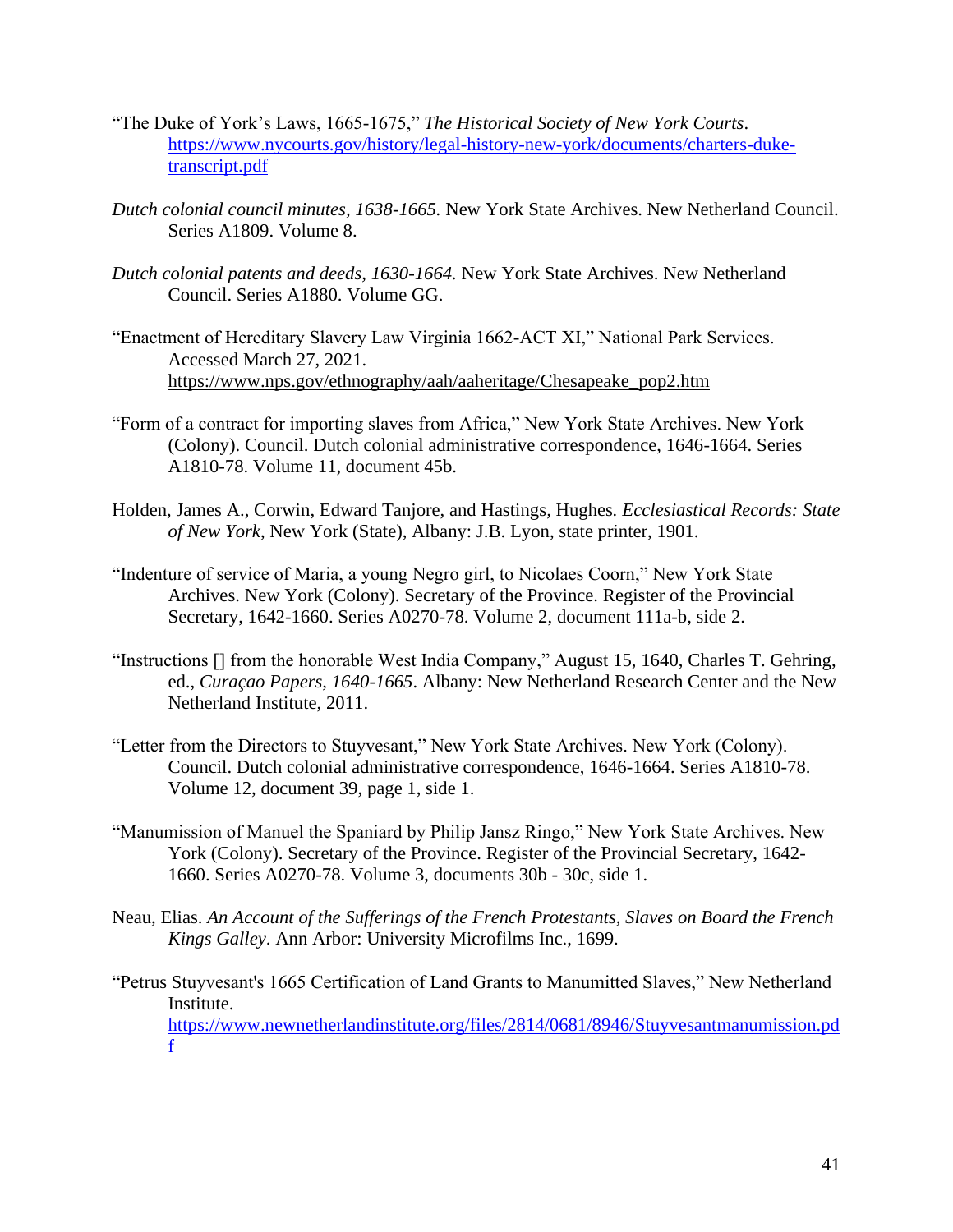- *Petition*, Dec. 28, 1662, New York Colonial Manuscripts, X, pt. 1, 296, New York State Archives, Albany, New York.
- *Petition*, April 19, 1663, New York Colonial Manuscripts, X, pt. 2, 71, New York State Archives, Albany, New York.
- "Resolution drawn up at Fort Amsterdam on Curaçao," February 26, 1643, in *Curaçao Papers, 1640-1665,* ed. Charles T. Gehring. Albany: New Netherland Research Center and the New Netherland Institute, 2011.
- "Resolution of the Chamber at Amsterdam," New York State Archives. New York (Colony) Council. Dutch colonial administrative correspondence, 1646-1664. Series A1810-78. Volume 12, document 11, 1.
- *Slave Voyages.* "Intra-American Slave Trade Database," Slave Voyages. Accessed January 4, 2021.<https://www.slavevoyages.org/american/database>
- "Some extracts from the additional writs, arrived with the letter of Director and Councillors," July 23, 1658, in *New Netherland Papers,* trans. By Dingman Versteeg. New York: New Netherland Research Center and the New Netherland Institute, 2011.
- "Trans-Atlantic Slave Trade Database." *Slave Voyages*. [https://www.slavevoyages.org/voyage/database.](file://///Users/shendrickson/Downloads/%252522) Accessed June 24, 2021.

#### **Secondary Sources**

- Barr, Daniel. *Unconquered: The Iroquois League at War in Colonial America.* Santa Barbara: Praeger, 2006.
- Berlin, Ira. "From Creole to African: Atlantic Creoles and the Origins of African-American Society in Mainland North America." *The William and Mary Quarterly* 52, no. 2. <https://doi.org/10.2307/2947401>
- \_\_\_\_\_. *Many Thousands Gone: The First Two Centuries of Slavery in North America.*  Cambridge, Massachusetts: The Belknap Press of Harvard University Press, 1998.
- \_\_\_\_\_. *Slavery in New York.* New York: The New Press, 2005.
- Bonomi, Patricia U. "Swarms of Negroes Comeing about My Door": Black Christianity in Dutch and English North America." *Journal of American History* 103, Issue 1 (June 2016). <https://doi.org/10.1093/jahist/jaw007>
- Davis, Thomas J. "These Enemies of Their Own Household: Slaves in 18th Century New York," in *A Beautiful and Fruitful Place: Selected Rensselaerswyck Seminar Papers*, edited by Nancy Anne McClure. New Netherland Publishing, 1991.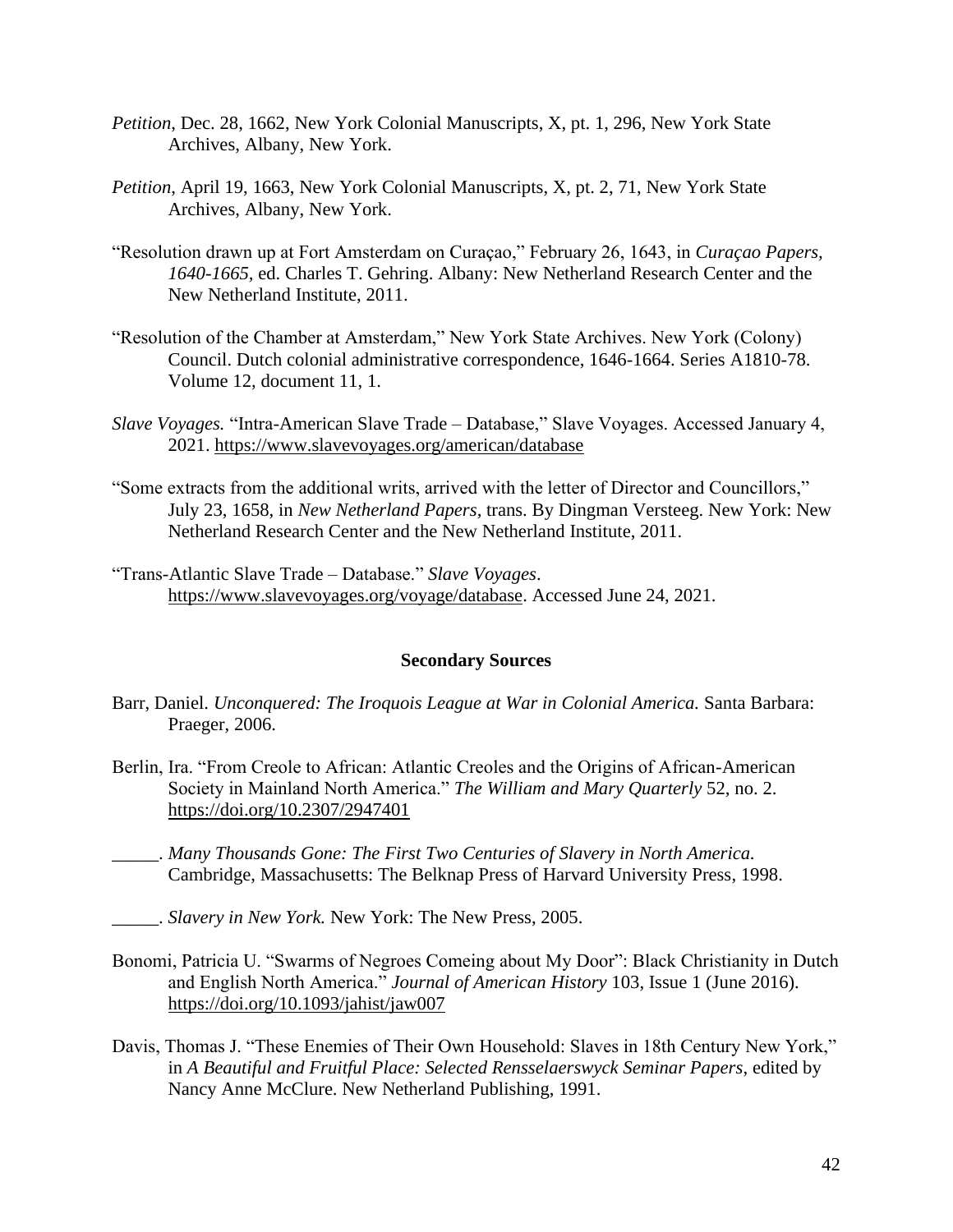- De Jong, Gerald Francis. "The Dutch Reformed Church and Negro Slavery in Colonial America." *Church History* 40, no. 4 (1971).<http://www.jstor.org/stable/3163567>
- Deyle, Steven. '"By Farr the Most Profitable Trade": Slave Trading in British Colonial North America.' In *Slave Trades, 1500-1800: Globalization of Forced Labour,* ed. Patrick Manning. Brookfield: Ashgate Publishing Company, 1989.
- Eltis, David. *Extending the Frontiers: Essays on the New Transatlantic Slave Trade Database.*  New Haven: Yale University Press, 2008. Accessed March 13, 2021. ProQuest Ebook Central.
- Foote, Thelma Wills. *Black and White Manhattan: The History of Racial Formation in Colonial New York City*. New York: Oxford University Press, 2004.
- Goodfriend, Joyce D. *Before the Melting Pot: Society and Culture in Colonial New York City, 1664-1730.* Princeton, New Jersey: Princeton University Press, 1992.
- \_\_\_\_\_. "Burghers and Blacks: The Evolution of a Slave Society at New Amsterdam." *New York History* 59, no. 2 (1978). [http://www.jstor.org/stable/23169655.](http://www.jstor.org/stable/23169655)

\_\_\_\_\_. "The Souls of New Amsterdam's African American Children," *Commonplace: The Journal of Early American Life* 3, no. 4 (July 2003). [http://commonplace.online/article/the-souls-of-african-american-children-new](http://commonplace.online/article/the-souls-of-african-american-children-new-amsterdam/)[amsterdam/](http://commonplace.online/article/the-souls-of-african-american-children-new-amsterdam/)

- \_\_\_\_\_. *Who Should Rule at Home? Confronting the Elite in British New York City.* Ithaca, New York: Cornell University Press, 2017.
- Goslinga, Cornelius Ch. *The Dutch in the Caribbean and on the Wild Coast, 1580-1680*. Gainesville: University of Florida Press, 2017.
- Guild, June Purcell. *Black Laws of Virginia: A Summary of the Legislative of Virginia concerning Negroes from Earliest Times to the Present*. New York: Negro Universities Press, 1969.
- Harris, Leslie M. *In the Shadow of Slavery: African Americans in New York City, 1626-1863.*  Chicago: University of Chicago Press, 2003.
- Hodges, Graham Russel. *Root and Branch: African Americans in New York and East Jersey, 1613-1863*. North Carolina: The University of North Carolina Press, 1999.
- Jacobs, Jaap. *The Colony of New Netherland: A Dutch Settlement in Seventeenth-Century America.* Ithaca: Cornell University Press, 2009.